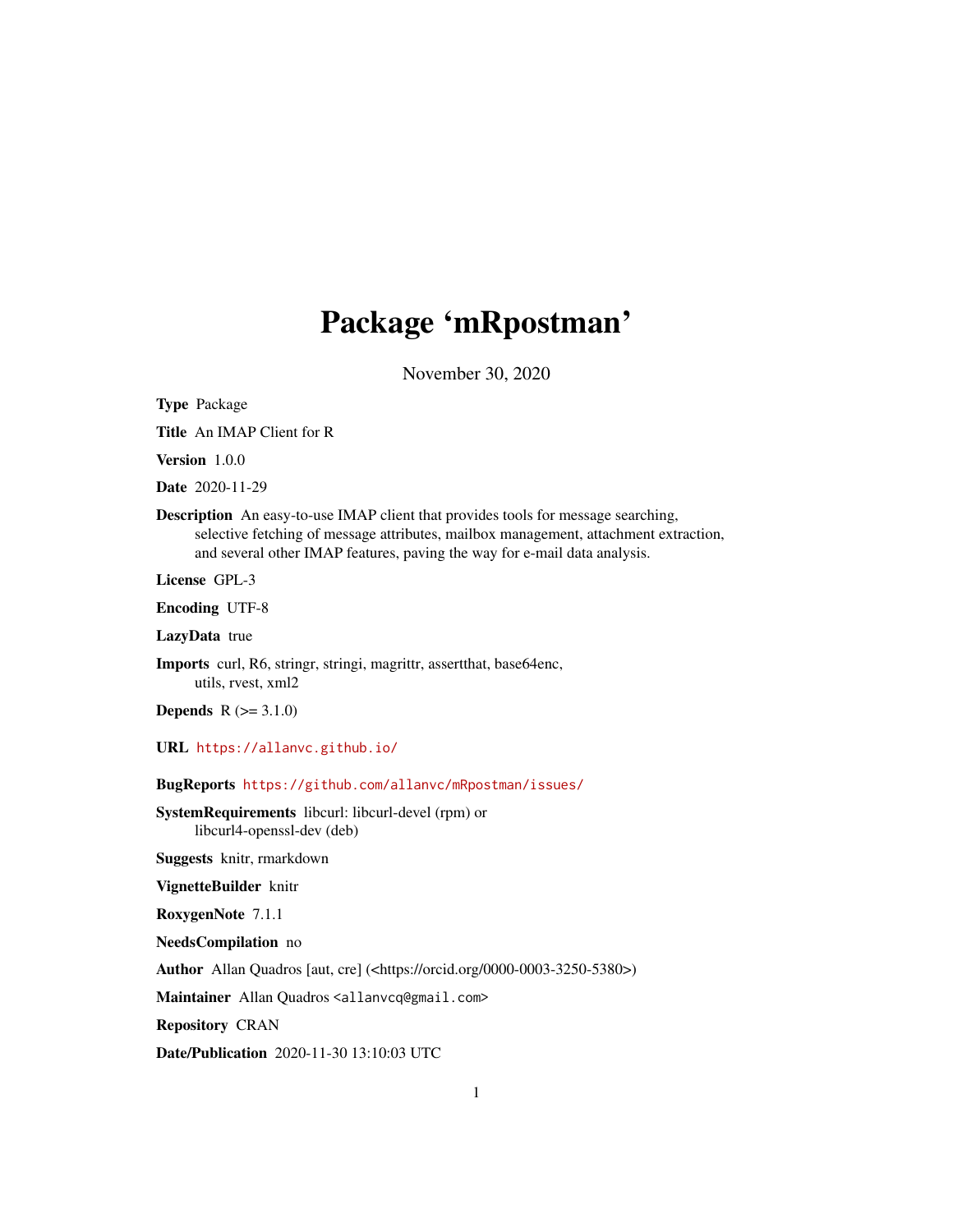## <span id="page-1-0"></span>R topics documented:

| 3              |
|----------------|
|                |
| 5              |
| 6              |
| $\overline{7}$ |
| - 8            |
|                |
|                |
|                |
|                |
|                |
|                |
|                |
|                |
|                |
|                |
|                |
|                |
|                |
|                |
| 66             |
|                |

mRpostman-package *An IMAP client for R*

## Description

mRpostman is an easy-to-use IMAP client that provides tools for message searching, selective fetching of message attributes, mailbox management, attachment extraction, and several other IMAP features, paving the way for e-mail data analysis in R.

#### Author(s)

Author & Mantainer: Allan Quadros <allanvcq@gmail.com>

## References

Crispin, M. (2003), *INTERNET MESSAGE ACCESS PROTOCOL - VERSION 4rev1*, RFC 3501, March 2003, <https://tools.ietf.org/html/rfc3501>.

Heinlein, P. and Hartleben, P. (2008). *The Book of IMAP: Building a Mail Server with Courier and Cyrus*. No Starch Press. ISBN 978-1-59327-177-0.

Ooms, J. (2020). *curl: A Modern and Flexible Web Client for R*. R package version 4.3, [https:](https://CRAN.R-project.org/package=curl) [//CRAN.R-project.org/package=curl](https://CRAN.R-project.org/package=curl).

Stenberg, D. *Libcurl - The Multiprotocol File Transfer Library*, <https://curl.se/libcurl/>.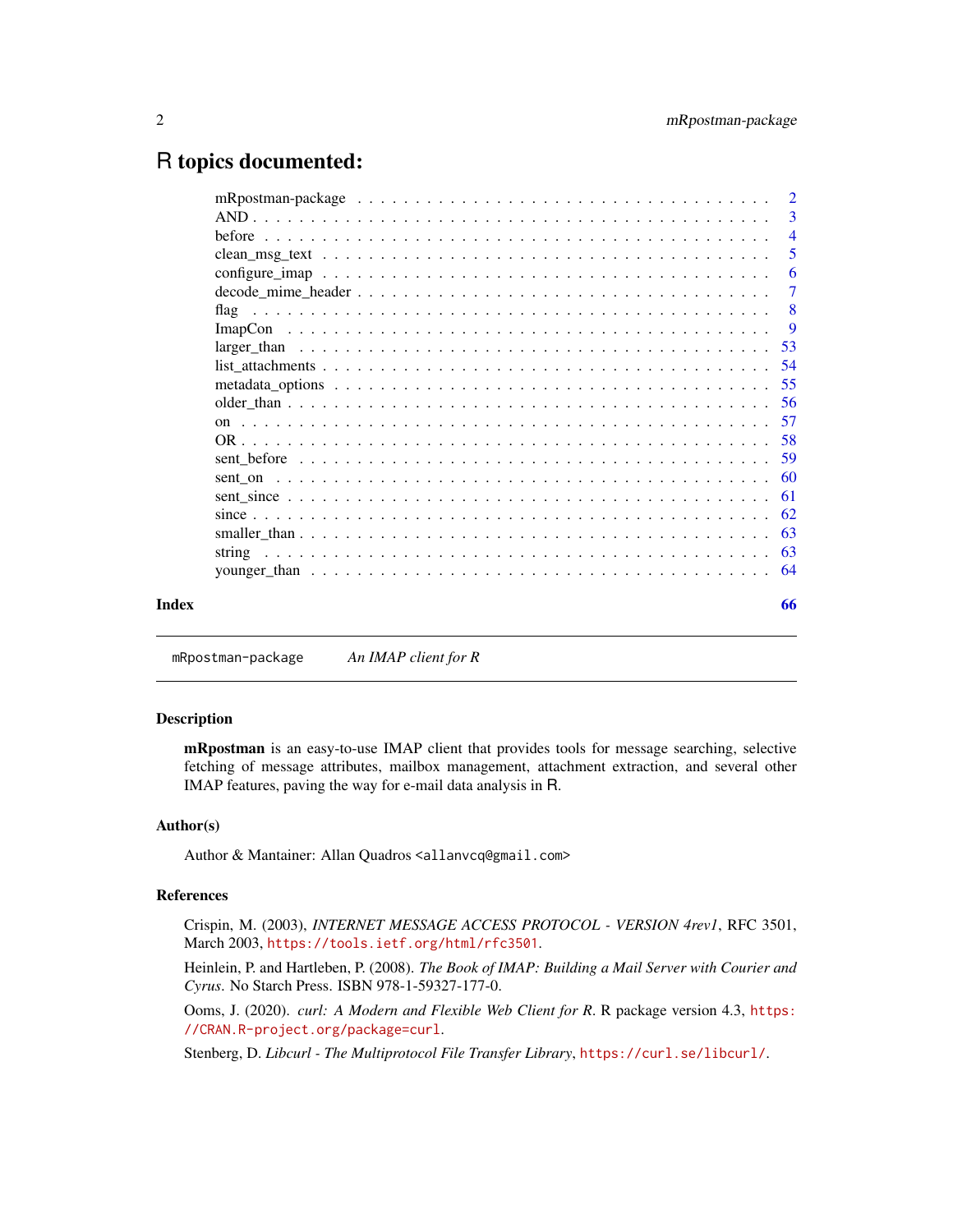#### <span id="page-2-0"></span> $\Delta$ AND  $\frac{3}{2}$

## See Also

Useful links:

• mRpostman official website: <https://allanvc.github.io/mRpostman/>

<span id="page-2-1"></span>AND *Relational-operator-function to construct a custom search statement*

## Description

Relational-operator-function to construct a custom search statement

#### Usage

 $AND(\ldots, \text{negative} = FALSE)$ 

## Arguments

| $\cdot$ $\cdot$ $\cdot$ | a combination of criteria constructor functions with its arguments.                    |
|-------------------------|----------------------------------------------------------------------------------------|
| negate                  | If TRUE, negates the search and seeks for "NOT search criterion". Default is<br>FALSE. |

## Value

A search string to be used as a request parameter in ImapCon\$search() function.

## See Also

```
Other custom search: ImapCon, OR(), before(), flag(), larger_than(), older_than(), on(),
sent_before(), sent_on(), sent_since(), since(), smaller_than(), string(), younger_than()
```
## Examples

```
## Not run:
# select folder & search
con$select_folder(name = "INBOX")
# search for messages SINCE "30-Ago-2019" AND SMALLER than 512KB.
res <- con$search(request = AND(sent_since(date_char = "30-Ago-2019"),
                                smaller_than(size = 512000)))
```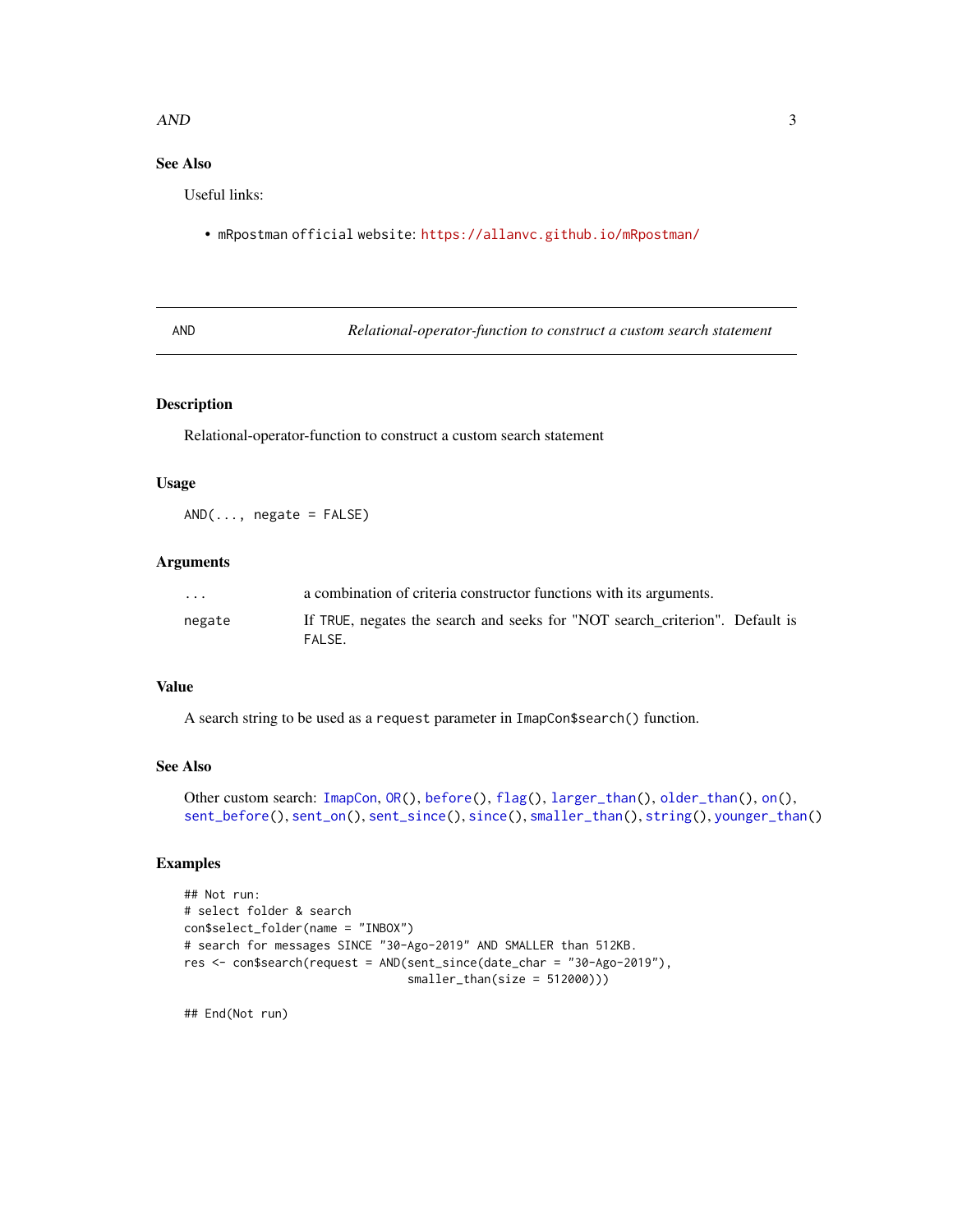<span id="page-3-0"></span>4 before

<span id="page-3-1"></span>

## Description

Criterion constructor function to be combined in a custom search statement

#### Usage

```
before(date_char, negate = FALSE)
```
## Arguments

| date_char | A character string with format "DD-Mon-YYYY", e.g. "01-Apr-2019". We<br>opt not to use Date or POSIX <sup>*</sup> like objects, since IMAP servers use this unusual<br>date format. |
|-----------|-------------------------------------------------------------------------------------------------------------------------------------------------------------------------------------|
| negate    | If TRUE, negates the search and seeks for "NOT SEARCH CRITERIA". Default<br>is FALSE.                                                                                               |

## Value

A search string to be used as a request parameter in ImapCon\$search() function.

## See Also

```
Other custom search: AND(), ImapCon, OR(), flag(), larger_than(), older_than(), on(),
sent_before(), sent_on(), sent_since(), since(), smaller_than(), string(), younger_than()
```
## Examples

```
## Not run:
# select folder & search
con$select_folder(name = "INBOX")
# search for messages BEFORE "17-Apr-2019" AND NOT SMALLER than 512KB.
res <- con$search(request = AND(before(date_char = "17-Apr-2019"),
                                smaller_than(size = 512000, negate = TRUE)))
```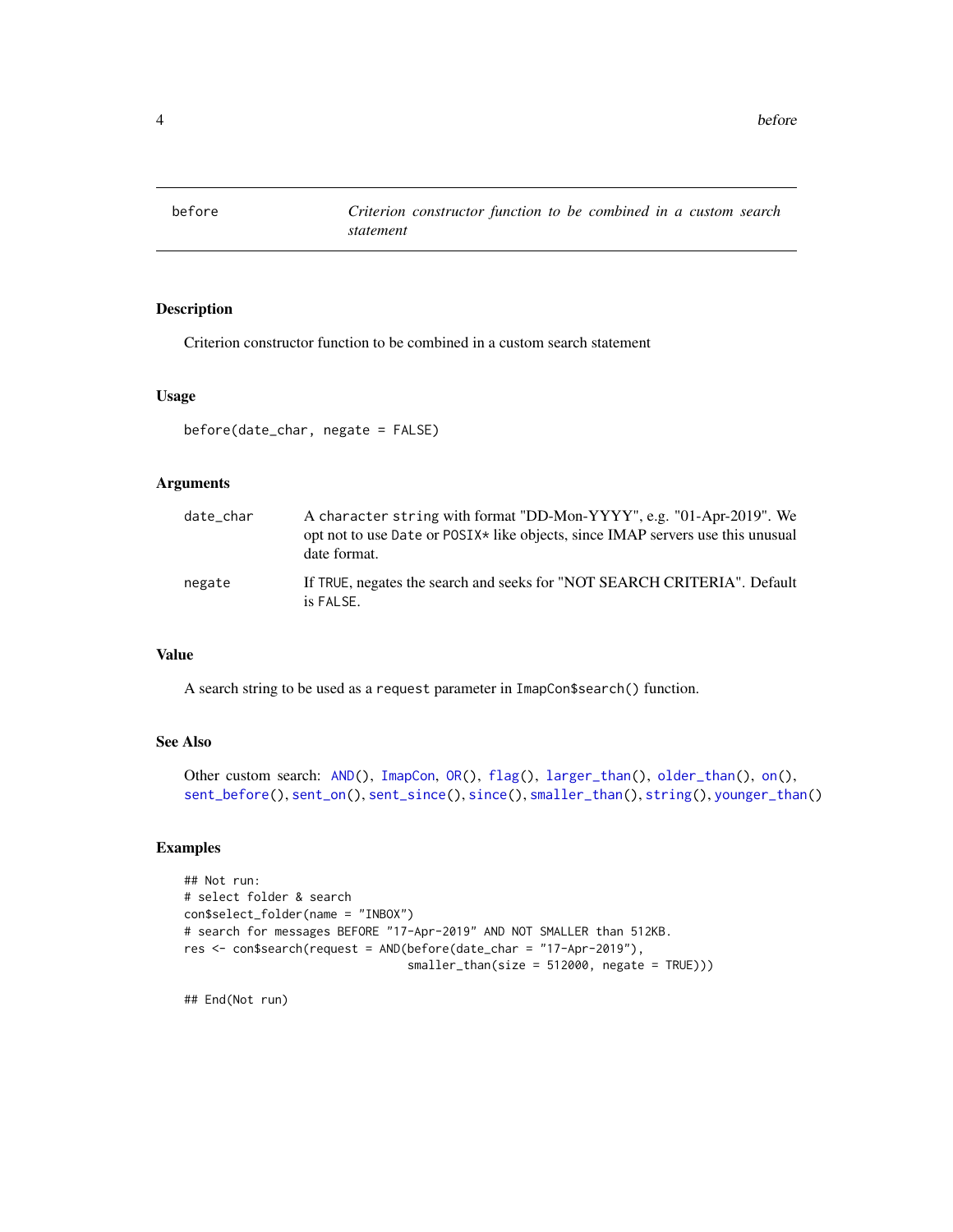<span id="page-4-0"></span>Extract text from MIME level

#### Usage

```
clean_msg_text(msg_list)
```
#### Arguments

| msg_list | A list with the MIME level 1 of the body or text content of the messages |
|----------|--------------------------------------------------------------------------|
|          | fetched with ImapCon\$fetch_body() or ImapCon\$fetch_text().             |

## Value

A list containing the decoded messages if applicable.

## References

Moore, K. (1996), MIME (Multipurpose Internet Mail Extensions) Part Three: Message Header Extensions for Non-ASCII Text, RFC 2047, November 1996, https://tools.ietf.org/html/rfc2047.

Freed, N., Borenstein, N. (1996), Multipurpose Internet Mail Extensions (MIME) Part One: Format of Internet Message Bodies, RFC 2045, November 1996, https://tools.ietf.org/html/rfc2045.

Internal parts of this object, regarding the quoted printable type, were borrowed from https://github.com/hrbrmstr/hrbrmisc/blo with slight modifications.

#### Examples

```
## Not run:
ids <- con$search_since(date_char = "01-Apr-2020", use_uid = TRUE)
fetch_res <- ids %>%
 con$fetch_body(use_uid = TRUE, mime_level = 1L)
clean_text_list <- clean_msg_text(msg_list = fetch_res)
## End(Not run)
```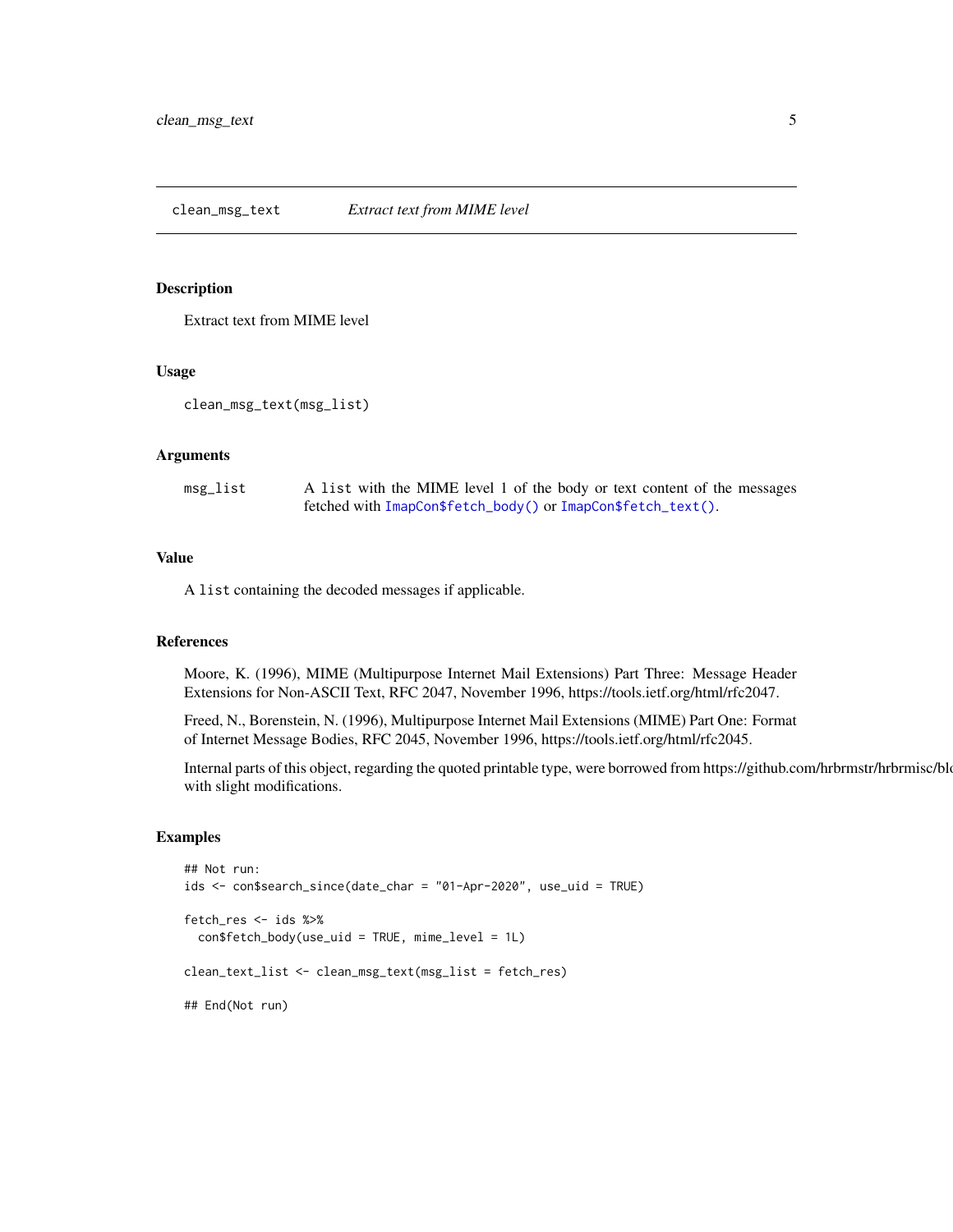<span id="page-5-1"></span><span id="page-5-0"></span>

Configure and create a new IMAP connection.

## Usage

```
configure_imap(
  url,
  username,
  password = NULL,
  xoauth2_bearer = NULL,
  use\_ssl = TRUE,verbose = FALSE,
  buffersize = 16000,
  timeout_ms = 0,
  ...
\overline{\phantom{a}}
```
## Arguments

| url                  | A character string containing the IMAP server address                                                                                                                                                                                                                                                             |
|----------------------|-------------------------------------------------------------------------------------------------------------------------------------------------------------------------------------------------------------------------------------------------------------------------------------------------------------------|
| username             | A character string containing the username.                                                                                                                                                                                                                                                                       |
| password             | A character string containing the user's password.                                                                                                                                                                                                                                                                |
| xoauth2_bearer       | A character string containing the oauth2 bearer token.                                                                                                                                                                                                                                                            |
| $use$ <sub>ssl</sub> | A logical indicating the use or not of Secure Sockets Layer encryption when<br>connecting to the IMAP server. Default is TRUE.                                                                                                                                                                                    |
| verbose              | If FALSE, mutes the flow of information between the server and the client. De-<br>fault is FALSE.                                                                                                                                                                                                                 |
| buffersize           | The size in bytes for the receive buffer. Default is 16000 bytes or 16kb, which<br>means it will use the libcurl's default value. According to the libcurl's docu-<br>mentation, the maximum buffersize is 512kb (or 512000 bytes), but any number<br>passed to buffersize is treated as a request, not an order. |
| timeout_ms           | Time in milliseconds (ms) to wait for the execution or re-execution of a com-<br>mand. Default is 0, which means that no time out limit is set.                                                                                                                                                                   |
|                      | Further curl parameters (see curl::curl_options) that can be used with the<br>IMAP protocol. Only for advanced users.                                                                                                                                                                                             |

#### Value

A new 'ImapCon' object.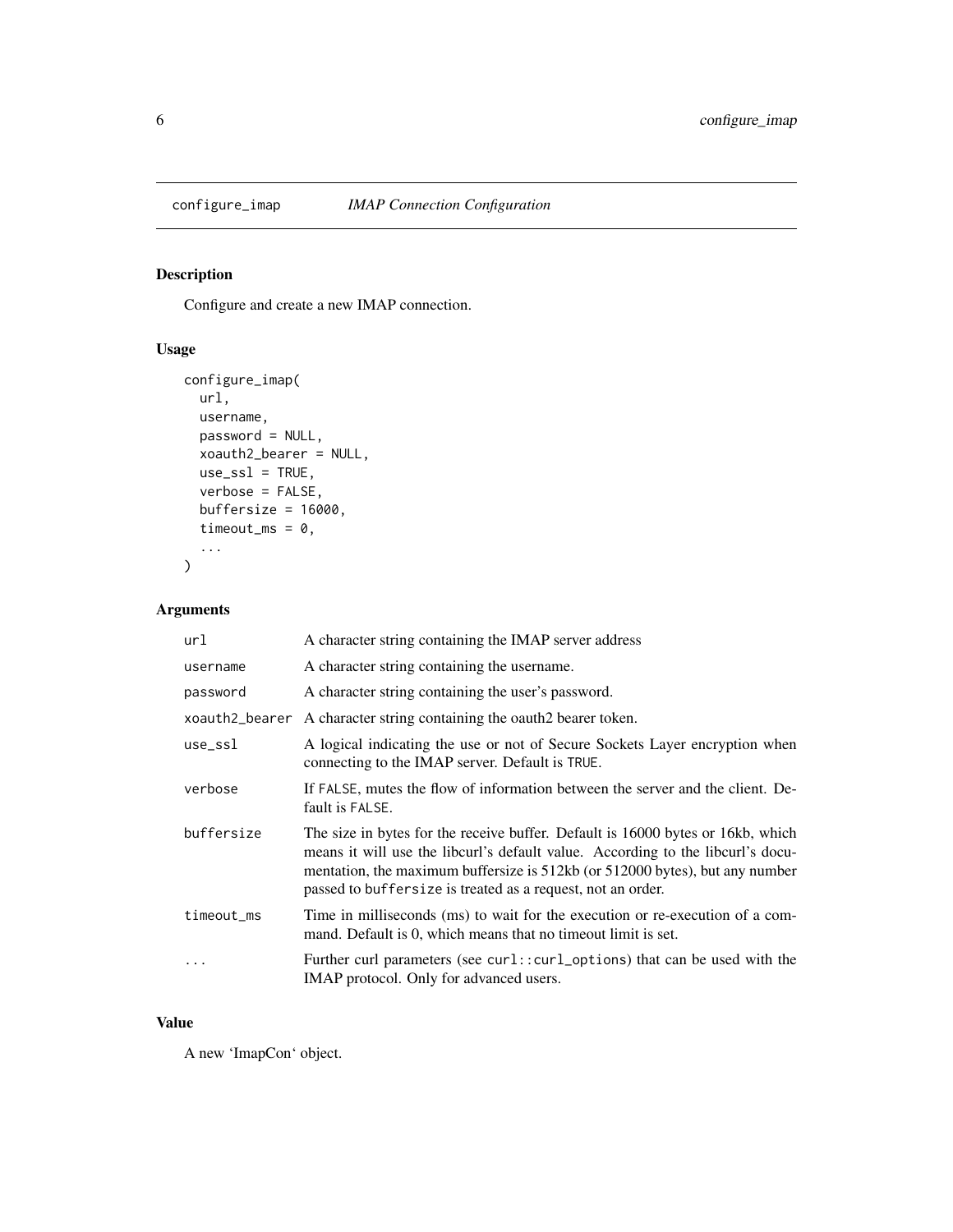## <span id="page-6-0"></span>decode\_mime\_header 7

#### Examples

```
## Not run:
# w/ Plain authentication
con <- configure_imap(
 url="imaps://outlook.office365.com",
 username="user@agency.gov.br",
 password=rstudioapi::askForPassword(),
 verbose = TRUE)
# w/ OAuth2.0 authentication
con <- configure_imap(
 url="imaps://outlook.office365.com",
 username="user@agency.gov.br",
 verbose = TRUE,
 xoauth2_bearer = "XX.Ya9...")
```

```
## End(Not run)
```
decode\_mime\_header *Decode RFC 2047 quoted-printable and base64 MIME headers and strings*

#### Description

Decode RFC 2047 quoted-printable and base64 MIME headers and strings

#### Usage

```
decode_mime_header(string)
```
#### Arguments

string A character vector containing a string to be decoded.

## Value

A decoded character vector if applicable.

#### Note

The RFC 2047 (Moore, 1996) presents an encoded-word syntax to be used by e-mail clients to display body text and header information in character sets other than ASCII. According to the manual, non-ASCII content is encoded as an ASCII text string as follows: =?<charset>?<encoding>?<encoded-text>?=. The encoding can be of two types: "B" for "BASE64", or "Q" for quoted- printable content (Freed and Borentein, 1996). Besides the standard RFC 2047 decoding, this function also enables users to decode content that does not strictly follow the =?<charset>?<encoding>?<encoded-text>?= RFC 2047 syntax, i.e. cases where only the encoded text part is present, such as the quoted-printable pattern in the string "Estat=EDstica" (Estatística, which is the equivalent word, in Portuguese, for Statistics).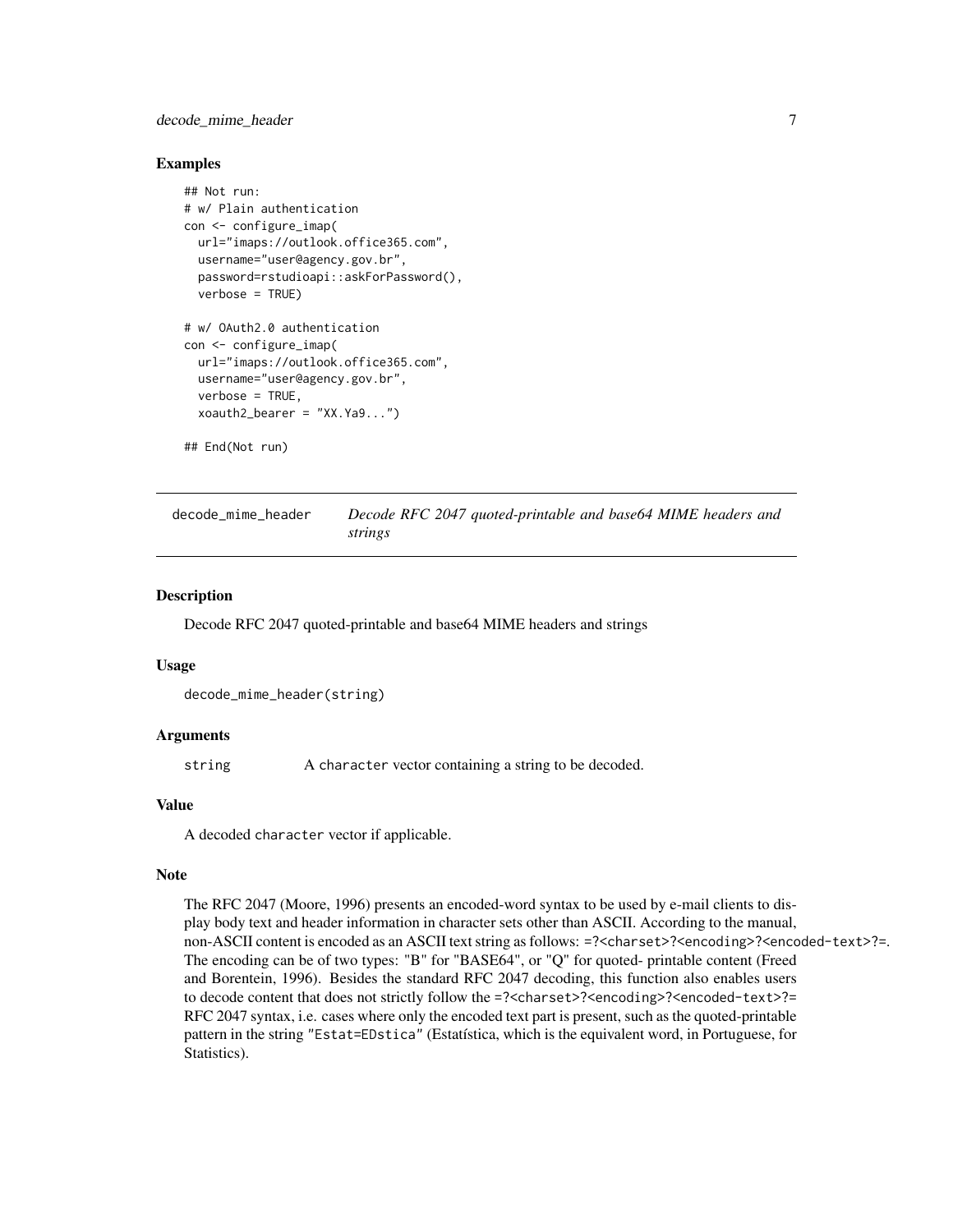#### <span id="page-7-0"></span>References

Moore, K. (1996), MIME (Multipurpose Internet Mail Extensions) Part Three: Message Header Extensions for Non-ASCII Text, RFC 2047, November 1996, https://tools.ietf.org/html/rfc2047.

Freed, N., Borenstein, N. (1996), Multipurpose Internet Mail Extensions (MIME) Part One: Format of Internet Message Bodies, RFC 2045, November 1996, https://tools.ietf.org/html/rfc2045.

Internal parts of this object, regarding the quoted printable type, were borrowed from https://github.com/hrbrmstr/hrbrmisc/blo with slight modifications.

#### Examples

```
# Simple quoted-printable string - Portuguese example
qp_encoded <- "Minist=E9rio_da_Educa=E7=E3o"
decoded_string <- decode_mime_header(string = qp_encoded)
# Simple quoted-printable string - French example
qp_encoded <- "sur la route =C3=A0 suivre les voil=C3=A0 bient=C3=B4t qui te d=C3=A9gradent"
decoded_string <- decode_mime_header(string = qp_encoded)
# RFC 2047 quoted-printable header - Portuguese example
qp_encoded <- "=?iso-8859-1?Q?DIDEC_Capacita=E7=E3o?="
decoded_string <- decode_mime_header(string = qp_encoded)
# RFC 2047 quoted-printable - German example
qp_encoded <- "=?UTF-8?Q?stern=2Ede_-_t=C3=A4glich?="
decoded_string <- decode_mime_header(string = qp_encoded)
# RFC 2047 base64 - Portuguese example
```

```
b64_encoded <- "=?utf-8?B?Sk9BTkEgRlVTQ08gTE9CTyBubyBUZWFtcw==?="
decoded_string <- decode_mime_header(string = b64_encoded)
```

| ×<br>I |
|--------|
|        |

<span id="page-7-1"></span>flag *Criterion constructor function to be combined in a custom search statement*

#### Description

Criterion constructor function to be combined in a custom search statement

#### Usage

flag(name, negate = FALSE)

| name   | A string containing one or more flags to search for. Use ImapCon\$list_flags() |
|--------|--------------------------------------------------------------------------------|
|        | to list the flags in a selected mail folder.                                   |
| negate | If TRUE, negates the search and seeks for "NOT SEARCH CRITERIA". Default       |
|        | is FALSE.                                                                      |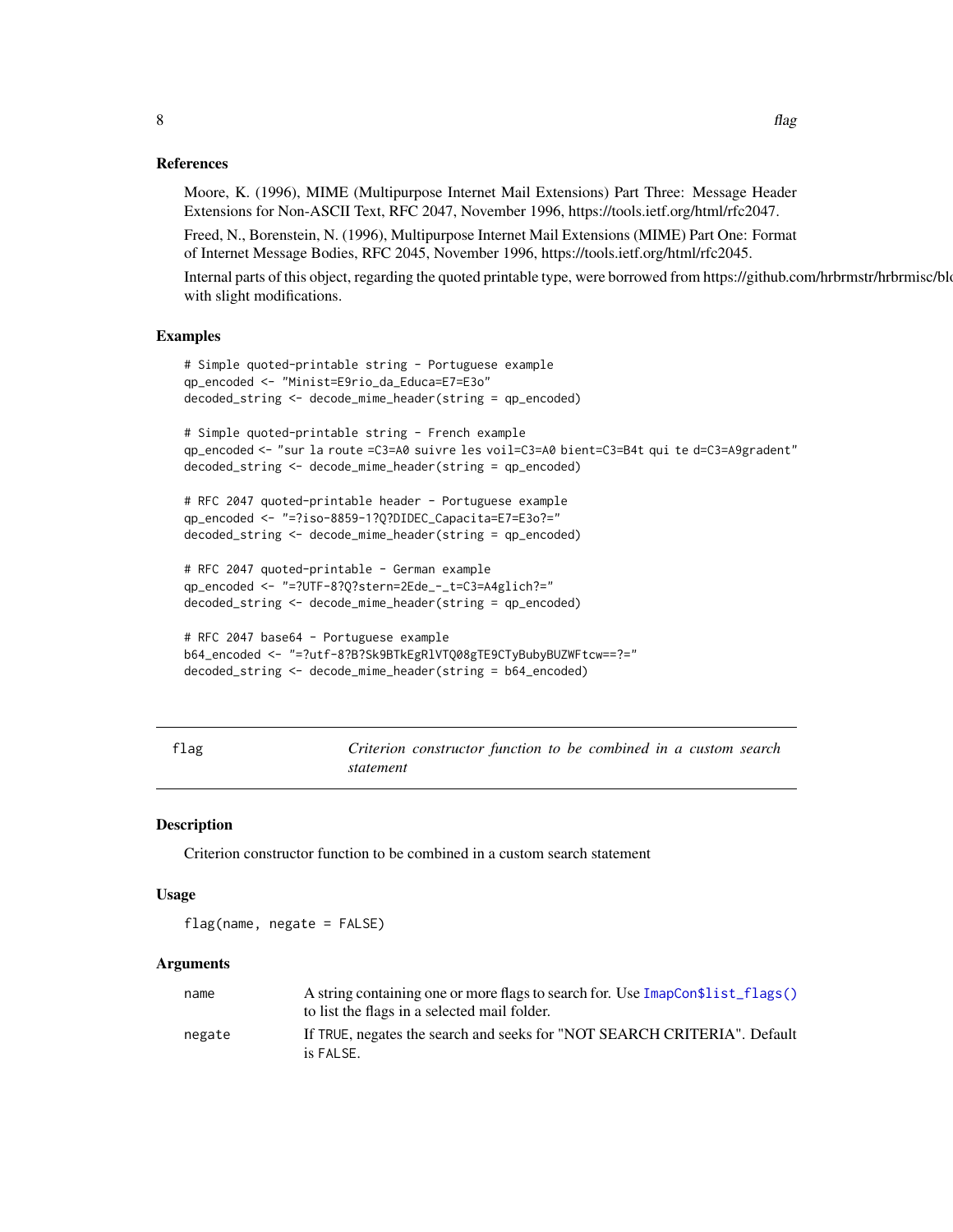## <span id="page-8-0"></span>See Also

```
Other custom search: AND(), ImapCon, OR(), before(), larger_than(), older_than(), on(),
sent_before(), sent_on(), sent_since(), since(), smaller_than(), string(), younger_than()
```
#### Examples

```
## Not run:
# select folder & search
con$select_folder(name = "INBOX")
# search for messages with Flag "UNSEEN" AND NOT Smaller Than 512KB.
res <- con$search(request = AND(flag("UNSEEN"),
                                smaller_than(size = 512000, negate = TRUE)))
```
## End(Not run)

<span id="page-8-1"></span>ImapCon *An IMAP Connection Class*

## Description

Configure an IMAP connection using the ImapCon R6 class.

#### Methods

## Public methods:

- [ImapCon\\$new\(\)](#page-9-0)
- [ImapCon\\$reset\\_url\(\)](#page-10-0)
- [ImapCon\\$reset\\_username\(\)](#page-10-1)
- [ImapCon\\$reset\\_use\\_ssl\(\)](#page-10-2)
- [ImapCon\\$reset\\_verbose\(\)](#page-10-3)
- [ImapCon\\$reset\\_buffersize\(\)](#page-10-4)
- [ImapCon\\$reset\\_timeout\\_ms\(\)](#page-11-0)
- [ImapCon\\$reset\\_password\(\)](#page-11-1)
- [ImapCon\\$reset\\_xoauth2\\_bearer\(\)](#page-11-2)
- [ImapCon\\$list\\_server\\_capabilities\(\)](#page-11-3)
- [ImapCon\\$list\\_mail\\_folders\(\)](#page-11-4)
- [ImapCon\\$select\\_folder\(\)](#page-12-0)
- [ImapCon\\$examine\\_folder\(\)](#page-12-1)
- [ImapCon\\$create\\_folder\(\)](#page-12-2)
- [ImapCon\\$rename\\_folder\(\)](#page-13-1)
- [ImapCon\\$list\\_flags\(\)](#page-13-0)
- [ImapCon\\$search\(\)](#page-14-0)
- [ImapCon\\$search\\_larger\\_than\(\)](#page-15-0)
- [ImapCon\\$search\\_smaller\\_than\(\)](#page-15-1)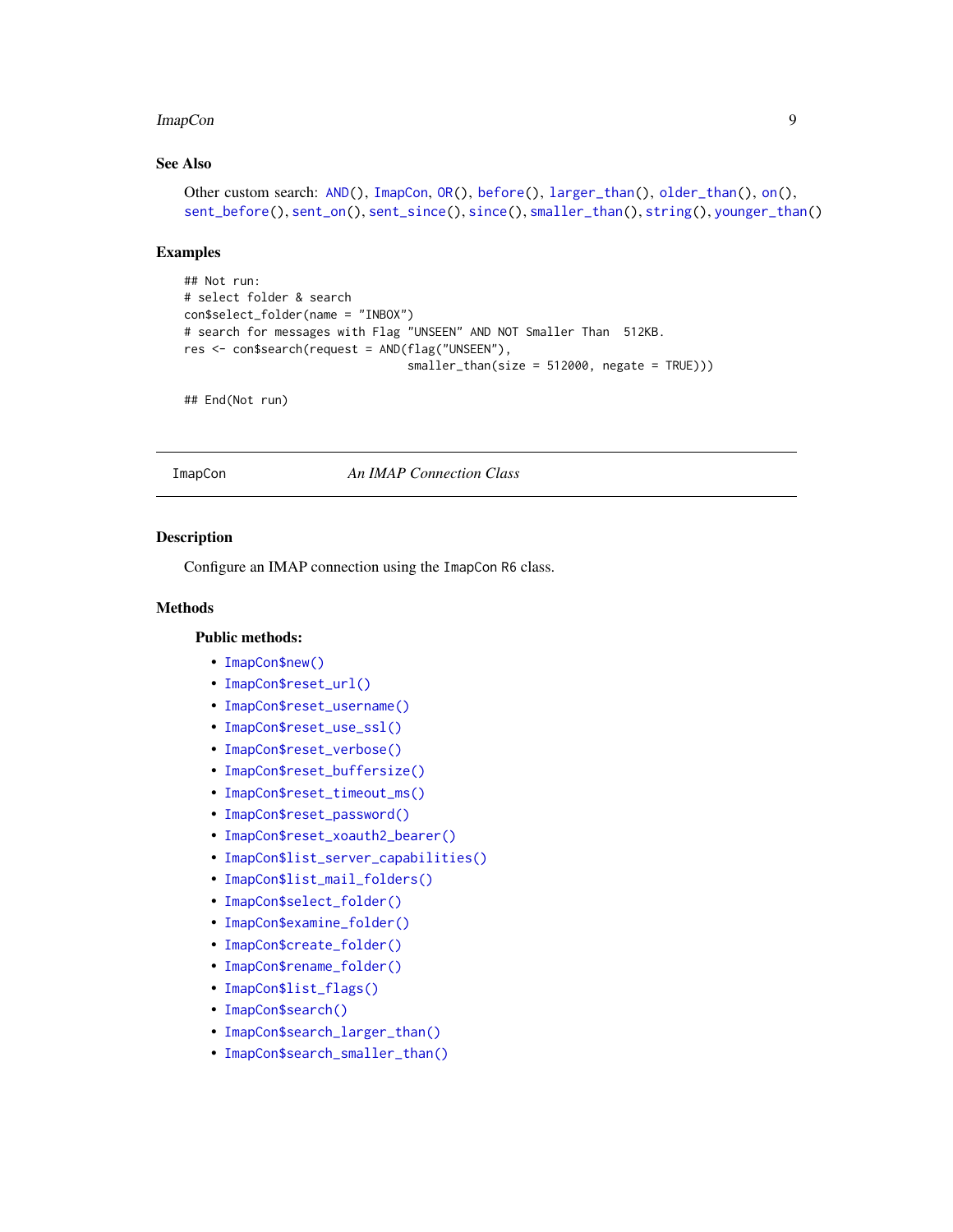- [ImapCon\\$search\\_before\(\)](#page-16-0)
- [ImapCon\\$search\\_since\(\)](#page-17-0)
- [ImapCon\\$search\\_on\(\)](#page-18-0)
- [ImapCon\\$search\\_period\(\)](#page-19-0)
- [ImapCon\\$search\\_sent\\_before\(\)](#page-20-0)
- [ImapCon\\$search\\_sent\\_since\(\)](#page-21-0)
- [ImapCon\\$search\\_sent\\_on\(\)](#page-21-1)
- [ImapCon\\$search\\_sent\\_period\(\)](#page-22-0)
- [ImapCon\\$search\\_flag\(\)](#page-23-0)
- [ImapCon\\$search\\_older\\_than\(\)](#page-24-0)
- [ImapCon\\$search\\_younger\\_than\(\)](#page-25-0)
- [ImapCon\\$search\\_string\(\)](#page-26-1)
- [ImapCon\\$fetch\\_body\(\)](#page-26-0)
- [ImapCon\\$fetch\\_header\(\)](#page-28-0)
- [ImapCon\\$fetch\\_metadata\(\)](#page-29-0)
- [ImapCon\\$fetch\\_text\(\)](#page-30-0)
- [ImapCon\\$copy\\_msg\(\)](#page-31-0)
- [ImapCon\\$move\\_msg\(\)](#page-32-0)
- [ImapCon\\$esearch\\_count\(\)](#page-33-0)
- [ImapCon\\$delete\\_msg\(\)](#page-33-1)
- [ImapCon\\$expunge\(\)](#page-34-0)
- [ImapCon\\$esearch\\_min\\_id\(\)](#page-34-1)
- [ImapCon\\$esearch\\_max\\_id\(\)](#page-35-0)
- [ImapCon\\$add\\_flags\(\)](#page-35-1)
- [ImapCon\\$replace\\_flags\(\)](#page-36-0)
- [ImapCon\\$remove\\_flags\(\)](#page-37-0)
- [ImapCon\\$get\\_attachments\(\)](#page-37-1)
- [ImapCon\\$fetch\\_attachments\\_list\(\)](#page-38-0)
- [ImapCon\\$fetch\\_attachments\(\)](#page-39-0)
- [ImapCon\\$clone\(\)](#page-40-0)

## <span id="page-9-0"></span>Method new(): Configure and create a new IMAP connection.

```
Usage:
ImapCon$new(
  url,
  username,
  password = NULL,
 xoauth2_bearer = NULL,
 use\_ssl = TRUE,
 verbose = FALSE,
 buffersize = 16000,
 timeout_ms = 0,
  ...
)
```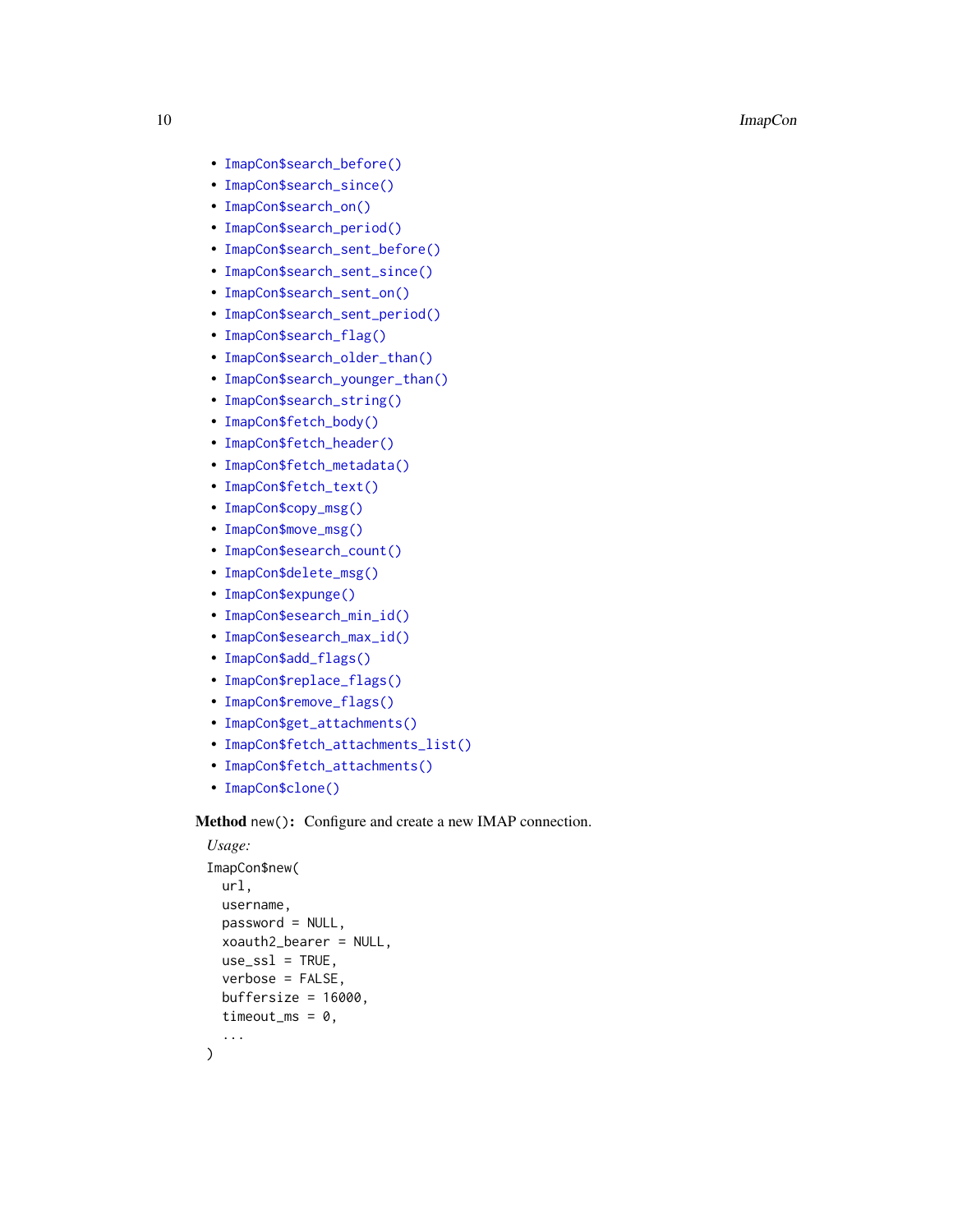*Arguments:*

url A character string containing the IMAP server address

username A character string containing the username.

password A character string containing the user's password.

xoauth2\_bearer A character string containing the oauth2 bearer token.

use\_ssl A logical indicating the use or not of Secure Sockets Layer encryption when connecting to the IMAP server. Default is TRUE.

verbose If FALSE, mutes the flow of information between the server and the client. Default is FALSE.

buffersize The size in bytes for the receive buffer. Default is 16000 bytes or 16kb, which means it will use the libcurl's default value. According to the libcurl's documentation, the maximum buffersize is 512kb (or 512000 bytes), but any number passed to buffersize is treated as a request, not an order.

time out ms Time in milliseconds (ms) to wait for the execution or re-execution of a command. Default is 0, which means that no timeout limit is set.

... Further curl parameters (see curl::curl\_options) that can be used with the IMAP protocol. Only for advanced users.

*Returns:* A new 'ImapCon' object.

<span id="page-10-0"></span>Method reset\_url(): Reset the previously informed url

*Usage:*

ImapCon\$reset\_url(x)

*Arguments:*

x A character string containing a new url to be set.

<span id="page-10-1"></span>Method reset\_username(): Reset the previously informed username

*Usage:*

ImapCon\$reset\_username(x)

*Arguments:*

x A character string containing a new username to be set.

<span id="page-10-2"></span>Method reset\_use\_ssl(): Reset the previously informed use\_ssl parameter

*Usage:*

ImapCon\$reset\_use\_ssl(x)

*Arguments:*

x A logical indicating the use or not of Secure Sockets Layer encryption when connecting to the IMAP server. Default is TRUE.

<span id="page-10-3"></span>Method reset\_verbose(): Reset the previously informed verbose parameter

*Usage:*

ImapCon\$reset\_verbose(x)

*Arguments:*

<span id="page-10-4"></span>x If FALSE, mutes the flow of information between the server and the client.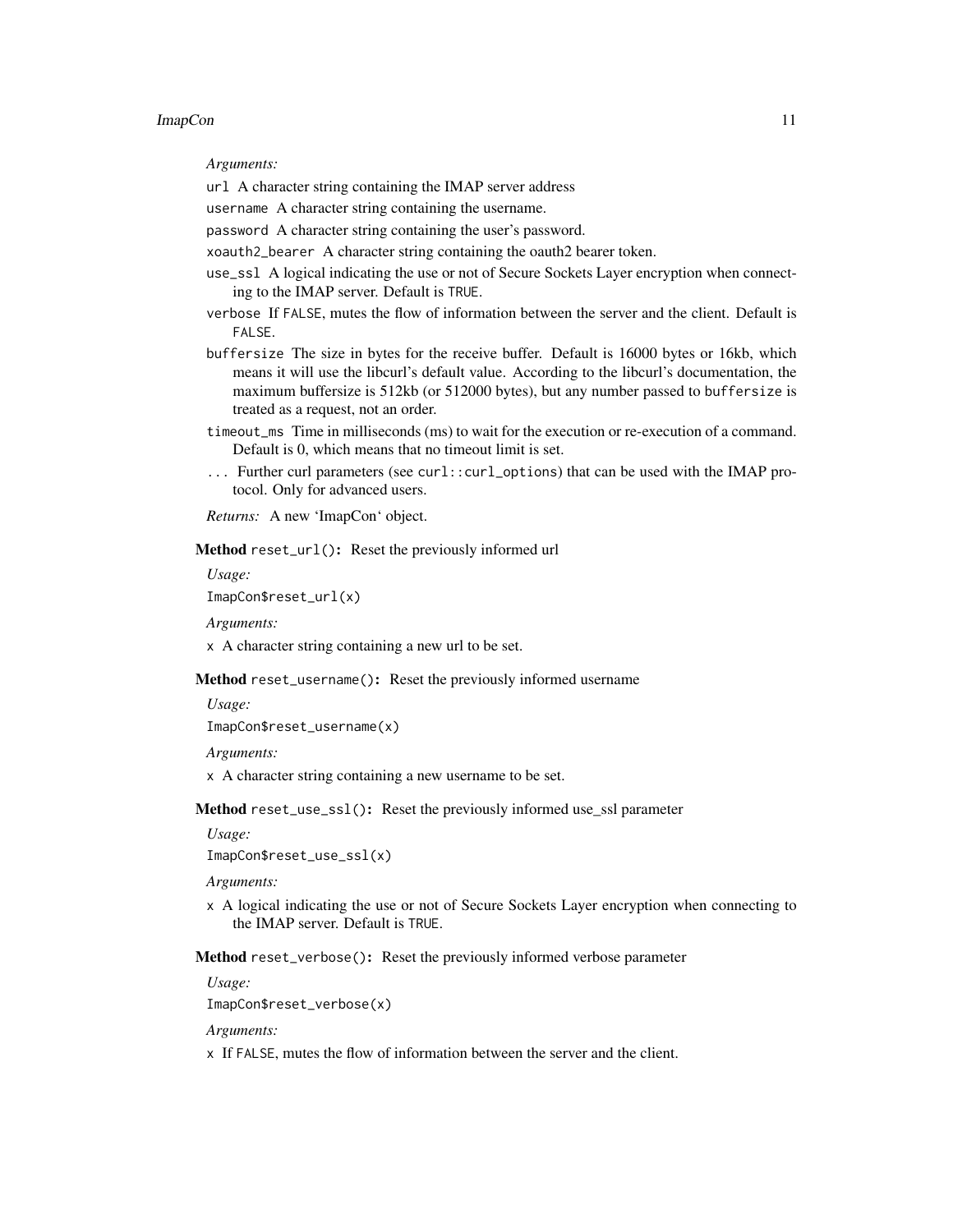Method reset\_buffersize(): Reset the previously informed buffersize parameter

*Usage:*

ImapCon\$reset\_buffersize(x)

*Arguments:*

x The size in bytes for the receive buffer. Default is 16000 bytes or 16kb, which means it will use the libcurl's default value. According to the libcurl's documentation, the maximum buffersize is 512kb (or 512000 bytes), but any number passed to buffersize is treated as a request, not an order.

<span id="page-11-0"></span>Method reset\_timeout\_ms(): Reset the previously informed buffersize parameter

*Usage:*

ImapCon\$reset\_timeout\_ms(x)

*Arguments:*

x Time in milliseconds (ms) to wait for the execution or re-execution of a command. Default is 0, which means that no timeout limit is set.

<span id="page-11-1"></span>Method reset\_password(): Reset the previously informed password

*Usage:*

ImapCon\$reset\_password(x)

*Arguments:*

x A character string containing the user's password.

<span id="page-11-2"></span>Method reset\_xoauth2\_bearer(): Reset the previously informed oauth2 bearer token

*Usage:*

ImapCon\$reset\_xoauth2\_bearer(x)

*Arguments:*

x A character string containing the oauth2 bearer token.

<span id="page-11-3"></span>Method list\_server\_capabilities(): List the server's IMAP capabilities.

*Usage:*

ImapCon\$list\_server\_capabilities(retries = 1)

*Arguments:*

retries Number of attempts to connect and execute the command. Default is 1.

*Returns:* A character vector containing the server's IMAP capabilities.

```
Examples:
\dontrun{
cap <- con$list_server_capabilities()
cap
}
```
<span id="page-11-4"></span>Method list\_mail\_folders(): List mail folders in a mailbox.

*Usage:* ImapCon\$list\_mail\_folders(retries = 1)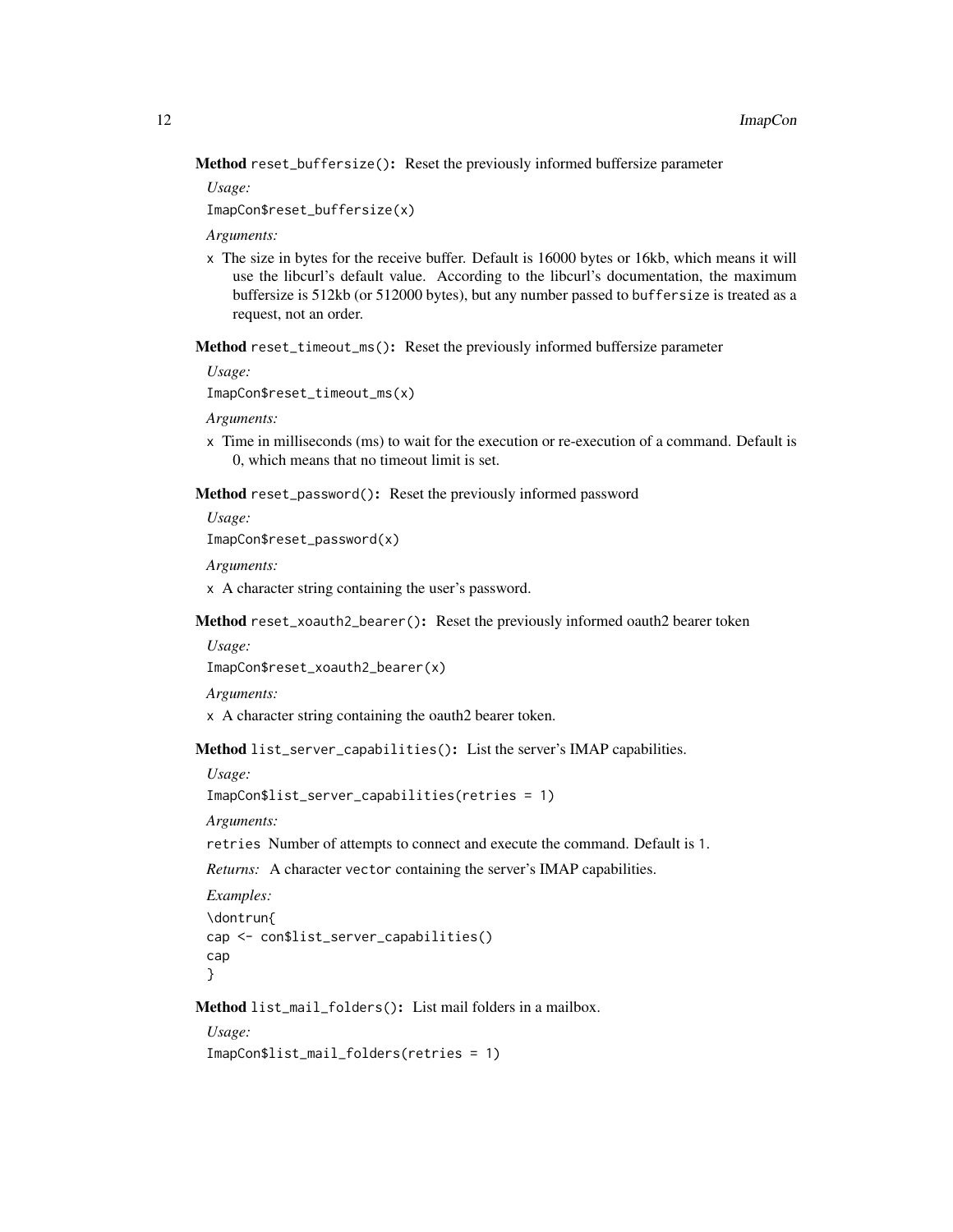*Arguments:*

retries Number of attempts to connect and execute the command. Default is 1.

*Returns:* A list containing the mail folder names and their inherent structure.

```
Examples:
\dontrun{
folders <- con$list_mail_folders()
folders
}
```
<span id="page-12-0"></span>Method select\_folder(): Select a mail folder.

*Usage:*

```
ImapCon$select_folder(name, mute = FALSE, retries = 1)
```
*Arguments:*

name A string containing the name of an existing mail folder on the user's mailbox.

mute A logical. If TRUE, mutes the confirmation message when the command is successfully executed. Default is FALSE.

retries Number of attempts to connect and execute the command. Default is 1.

*Returns:* A list containing the mail folder names and their inherent structure.

```
Examples:
\dontrun{
con$select_mail_folder(name = "INBOX")
}
```
<span id="page-12-1"></span>Method examine\_folder(): Examine the number of messages in a mail folder.

*Usage:*

```
ImapCon$examine_folder(name = NULL, retries = 1)
```
*Arguments:*

name A character string containing the name of an existing mail folder on the user's mailbox. If no name is passed, the command will be executed using the previously selected mail folder name.

retries Number of attempts to connect and execute the command. Default is 1.

*Returns:* A vector (with names "EXISTS" and "RECENT") containing the number of messages in each category.

```
Examples:
\dontrun{
con$select_folder(name = "INBOX")
con$examine_folder()
# or directly:
con$examine_folder("Sent")
}
```
<span id="page-12-2"></span>Method create\_folder(): Create a new mail folder.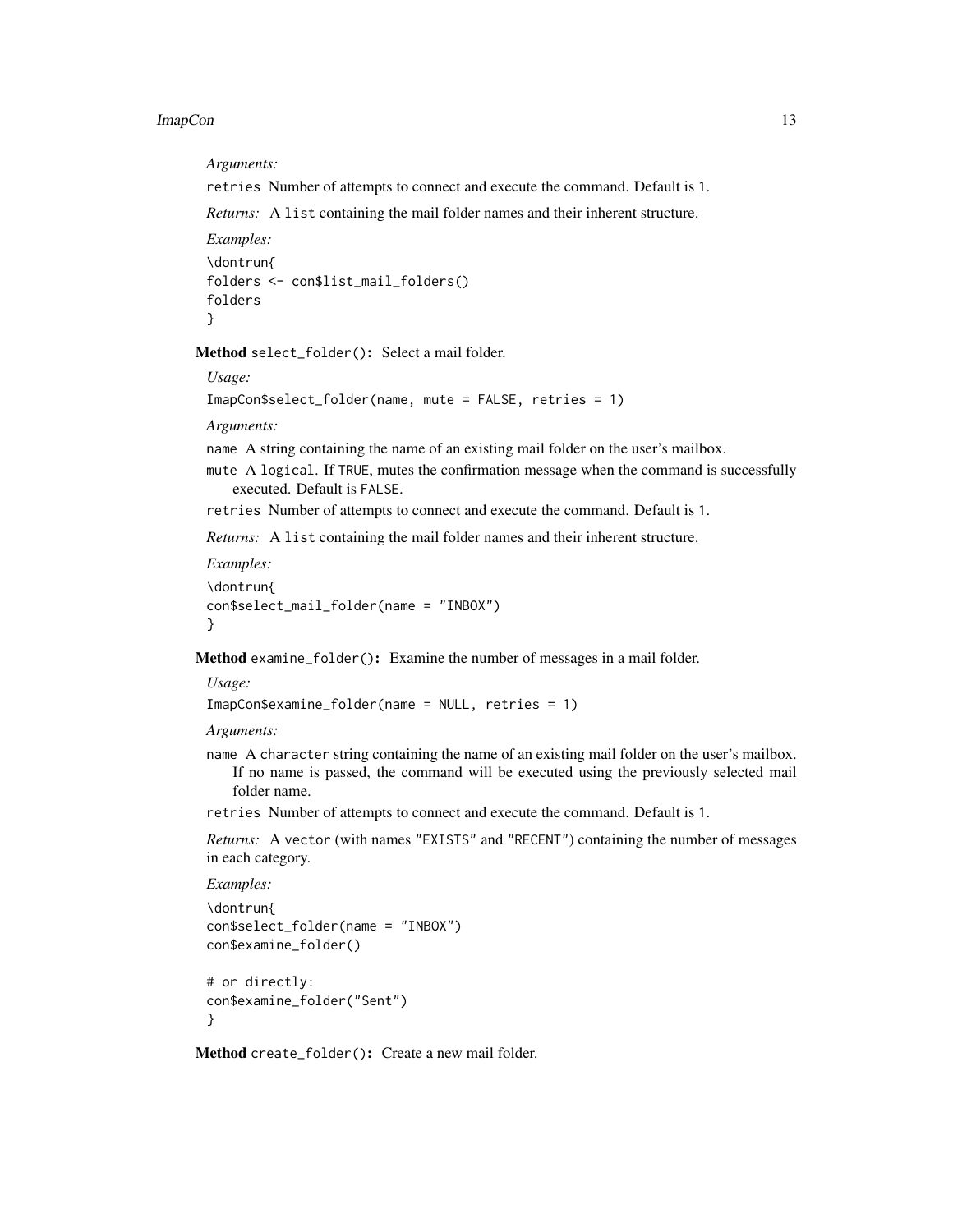#### *Usage:*

```
ImapCon$create_folder(name, mute = FALSE, retries = 1)
```
*Arguments:*

name A string containing the name of the new mail folder to be created.

mute A logical. If TRUE, mutes the confirmation message when the command is successfully executed. Default is FALSE.

retries Number of attempts to connect and execute the command. Default is 1.

*Returns:* TRUE in case the operation is successful.

```
Examples:
\dontrun{
con$create_folder(name = "New Folder Name")
}
```
<span id="page-13-1"></span>Method rename\_folder(): Rename a mail folder.

```
Usage:
ImapCon$rename_folder(
 name = NULL,new_name,
 reselect = TRUE,
 mute = FALSE,
  retries = 1
\lambda
```
*Arguments:*

- name A string containing the name of the new mail folder to be renamed. If no name is passed, the command will be executed using the previously selected mail folder name.
- new\_name A string containing the new name to be assigned.
- reselect A logical. If TRUE, calls select\_folder(name = to\_folder) under the hood before returning the output. Default is TRUE.
- mute A logical. If TRUE, mutes the confirmation message when the command is successfully executed. Default is FALSE.
- retries Number of attempts to connect and execute the command. Default is 1.

*Returns:* TRUE in case the operation is successful.

```
Examples:
```

```
\dontrun{
con$select_folder(name = "Folder A")
con$rename_folder(new_name = "Folder B")
# or directly:
con$rename_folder(name = "Folder A", new_name = "Folder B")
}
```
<span id="page-13-0"></span>Method list\_flags(): List flags in a selected mail folder

*Usage:*

ImapCon\$list\_flags(retries = 1)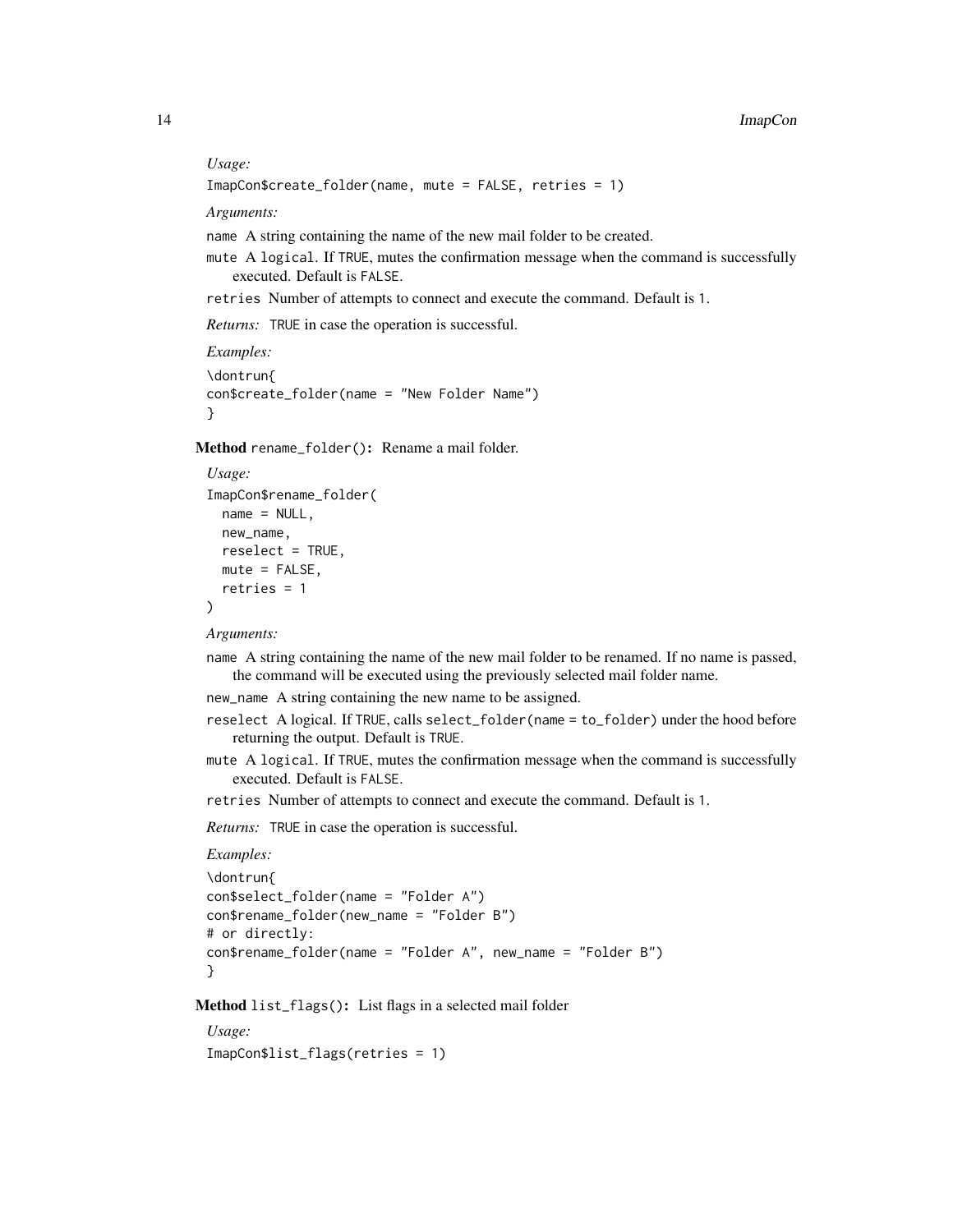<span id="page-14-1"></span>*Arguments:*

retries Number of attempts to connect and execute the command. Default is 1.

*Returns:* TRUE in case the operation is successful.

```
Examples:
\dontrun{
con$select_folder(name = "INBOX")
con$list_flags()
}
```
<span id="page-14-0"></span>Method search(): Execute a custom search

```
Usage:
ImapCon$search(
  request,
 negate = FALSE,
 use\_uid = FALSE,
 esearch = FALSE,
  retries = 1
)
```
*Arguments:*

- request A string directly specifying what to search or constructed by a combination of relationaloperator-helper-functions [OR](#page-57-1) and [AND](#page-2-1), and criteria helper functions such as [before](#page-3-1), [since](#page-61-1), [on](#page-56-1), [sent\\_before](#page-58-1), [sent\\_since](#page-60-1), [sent\\_on](#page-59-1), [flag](#page-7-1), [string](#page-62-2), [smaller\\_than](#page-62-1), [larger\\_than](#page-52-1), [younger\\_than](#page-63-1), or [younger\\_than](#page-63-1).
- negate If TRUE, negates the search and seeks for "NOT SEARCH CRITERIA". Default is FALSE.
- use\_uid Default is FALSE. In this case, results will be presented as message sequence numbers. A message sequence number is a message's relative position to the oldest message in a mail folder. It may change after deleting or moving messages. If a message is deleted, sequence numbers are reordered to fill the gap. If TRUE, the command will be performed using the "UID" or unique identifier, and results are presented as such. UIDs are always the same during the life cycle of a message in a mail folder.
- esearch A logical. Default is FALSE. If the IMAP server has ESEARCH capability, it can be used to optimize search results. It will condense the results: instead of writing down the whole sequences of messages' ids, such as  $\{1\ 2\ 3\ 4\ 5\}$ , it will be presented as  $\{1:5\}$ , which decreases transmission costs. This argument can be used along with buffersize to avoid results stripping. Check if your IMAP server supports ESEARCH with [ImapCon\\$list\\_server\\_capabilities\(\)](#page-11-3).

retries Number of attempts to connect and execute the command. Default is 1.

*Returns:* A list containing the flags (character vector), the permanent flags (character vector), and an indication if custom flags are allowed by the server (logical vector).

```
Examples:
\dontrun{
con$select_folder(name = "INBOX")
# ex1
con$search(OR(before(date_char = "17-Apr-2015"),
              string(expr = "John", where = "FROM")))
```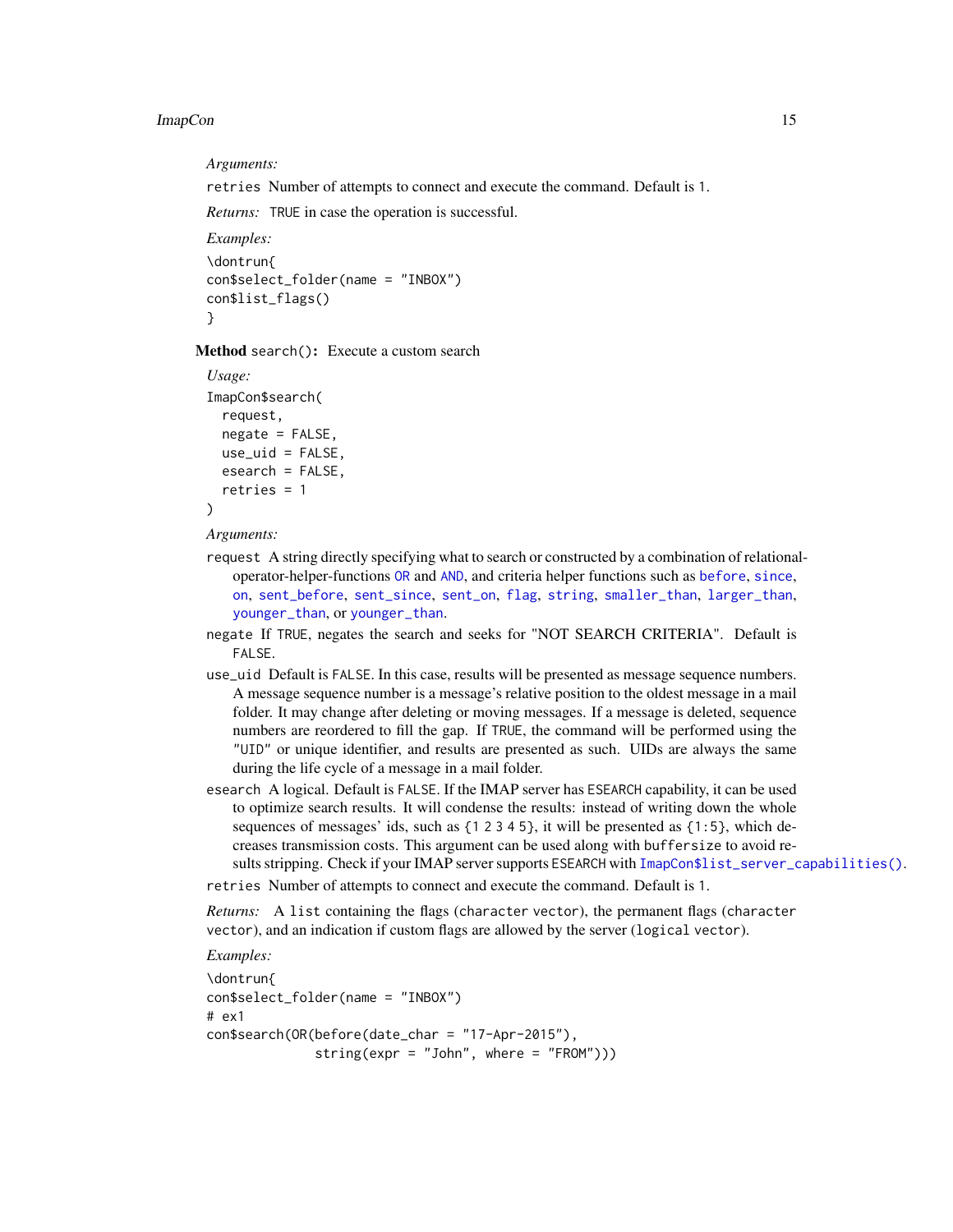```
# ex2
con$search(AND(smaller_than(size = "512000"),
                string(expr = "John", where = "FROM"),
                string(expr = "@ksu.edu", where = C^{\prime\prime})))
}
```
<span id="page-15-0"></span>Method search\_larger\_than(): Search by size (LARGER)

```
Usage:
ImapCon$search_larger_than(
  size,
  negate = FALSE,
 use\_uid = FALSE,flag = NULL,esearch = FALSE,
  retries = 1
)
```
*Arguments:*

size An integer specifying the number of seconds to be used as the search criterion.

- negate If TRUE, negates the search and seeks for "NOT SEARCH CRITERION". Default is FALSE.
- use\_uid Default is FALSE. In this case, results will be presented as message sequence numbers. A message sequence number is a message's relative position to the oldest message in a mail folder. It may change after deleting or moving messages. If a message is deleted, sequence numbers are reordered to fill the gap. If TRUE, the command will be performed using the "UID" or unique identifier, and results are presented as such. UIDs are always the same during the life cycle of a message in a mail folder.
- flag An optional argument that sets one or more flags as an additional filter to the search. Use [ImapCon\\$list\\_flags\(\)](#page-13-0) to list the flags in a selected mail folder. Default is NULL.
- esearch A logical. Default is FALSE. If the IMAP server has ESEARCH capability, it can be used to optimize search results. It will condense the results: instead of writing down the whole sequences of messages' ids, such as  $\{1\ 2\ 3\ 4\ 5\}$ , it will be presented as  $\{1:5\}$ , which decreases transmission costs. This argument can be used along with buffersize to avoid re-sults stripping. Check if your IMAP server supports ESEARCH with [ImapCon\\$list\\_server\\_capabilities\(\)](#page-11-3).

retries Number of attempts to connect and execute the command. Default is 1.

*Returns:* A numeric vector containing the message ids.

```
Examples:
```

```
\dontrun{
# search for messages with size larger than 512Kb
con$search_larger_than(size = 512000))
}
```
<span id="page-15-1"></span>Method search\_smaller\_than(): Search by size (SMALLER)

*Usage:*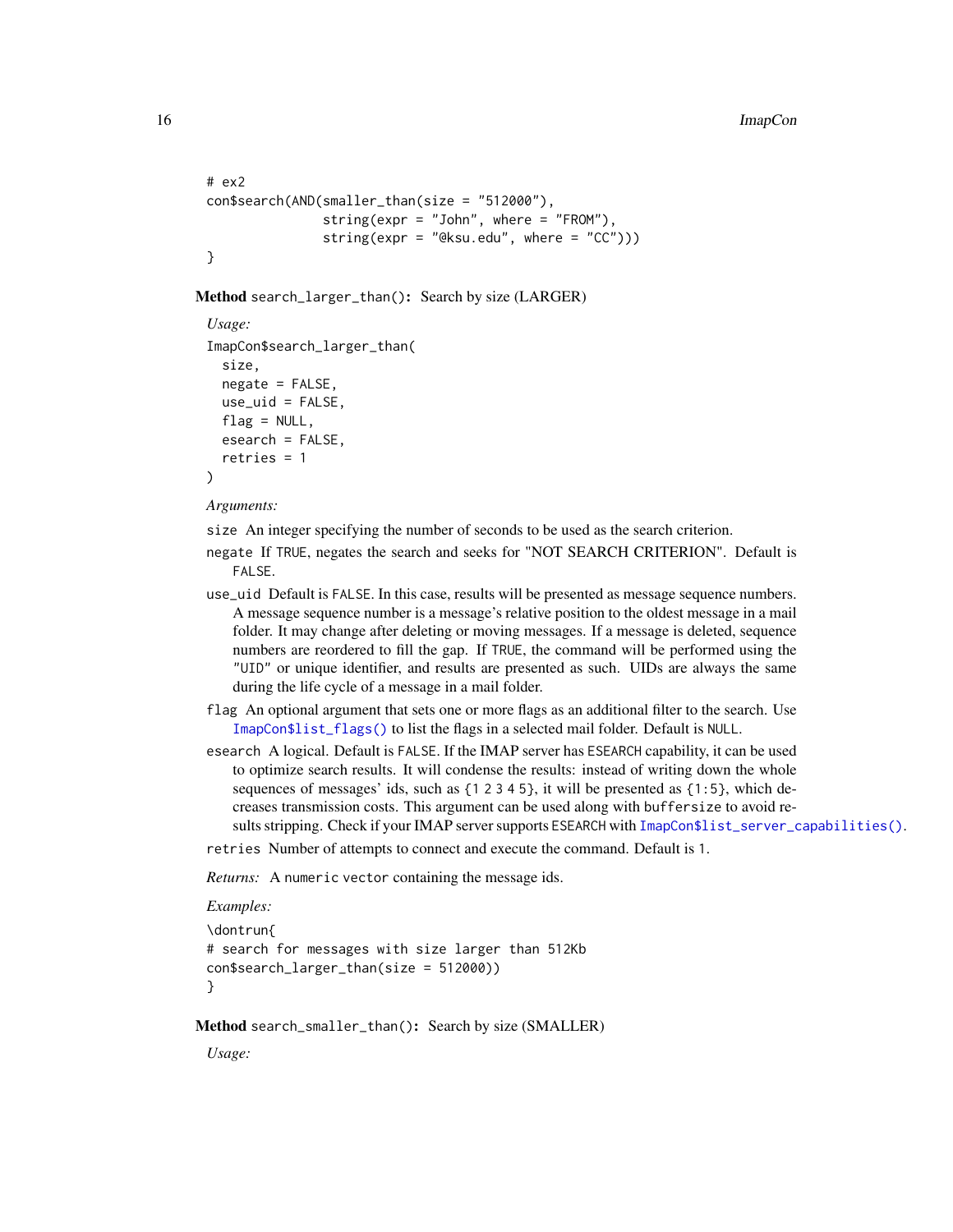#### ImapCon and the contract of the contract of the contract of the contract of the contract of the contract of the contract of the contract of the contract of the contract of the contract of the contract of the contract of th

```
ImapCon$search_smaller_than(
  size,
 negative = FALSE,use_uid = FALSE,
 flag = NULL,esearch = FALSE,
  retries = 1
)
```
#### *Arguments:*

- size An integer specifying the number of seconds to be used as the search criterion.
- negate If TRUE, negates the search and seeks for "NOT SEARCH CRITERION". Default is FALSE.
- use\_uid Default is FALSE. In this case, results will be presented as message sequence numbers. A message sequence number is a message's relative position to the oldest message in a mail folder. It may change after deleting or moving messages. If a message is deleted, sequence numbers are reordered to fill the gap. If TRUE, the command will be performed using the "UID" or unique identifier, and results are presented as such. UIDs are always the same during the life cycle of a message in a mail folder.
- flag An optional argument that sets one or more flags as an additional filter to the search. Use [ImapCon\\$list\\_flags\(\)](#page-13-0) to list the flags in a selected mail folder. Default is NULL.
- esearch A logical. Default is FALSE. If the IMAP server has ESEARCH capability, it can be used to optimize search results. It will condense the results: instead of writing down the whole sequences of messages' ids, such as  $\{1\ 2\ 3\ 4\ 5\}$ , it will be presented as  $\{1:5\}$ , which decreases transmission costs. This argument can be used along with buffersize to avoid results stripping. Check if your IMAP server supports ESEARCH with [ImapCon\\$list\\_server\\_capabilities\(\)](#page-11-3).
- retries Number of attempts to connect and execute the command. Default is 1.

*Returns:* A numeric vector containing the message ids.

#### *Examples:*

```
\dontrun{
con$select_folder(name = "INBOX")
# search for messages with size smaller than 512Kb
con$search_smaller_than(size = 512000))
}
```
<span id="page-16-0"></span>Method search\_before(): Search by internal date (BEFORE)

```
Usage:
ImapCon$search_before(
 date_char,
 negate = FALSE,
 use\_uid = FALSE,flag = NULL,esearch = FALSE,
  retries = 1
)
```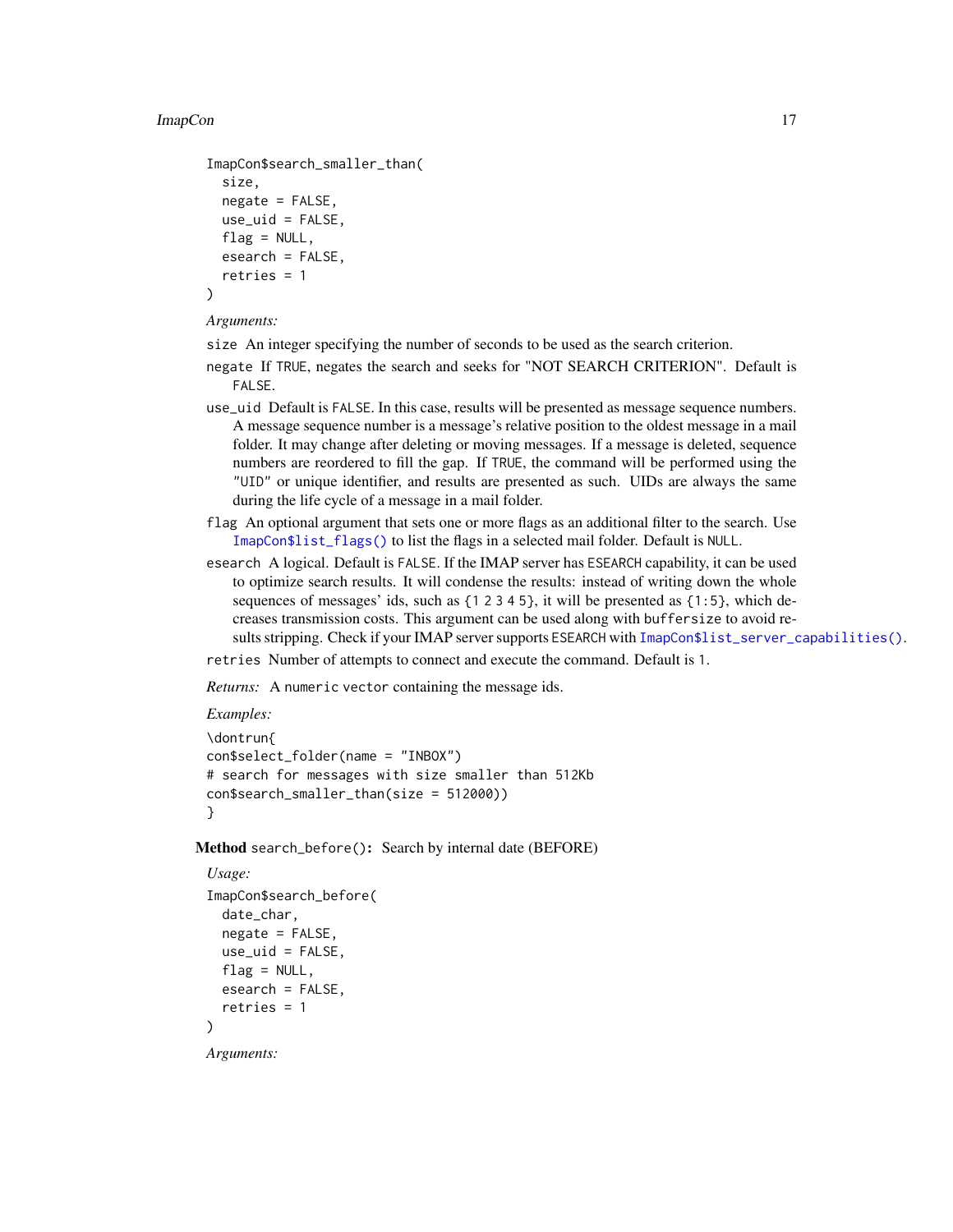- date\_char A character string with format "DD-Mon-YYYY", e.g. "01-Apr-2019". We opt not to use Date or POSIX\* like objects, since IMAP servers use this uncommon date format.
- negate If TRUE, negates the search and seeks for "NOT SEARCH CRITERION". Default is FALSE.
- use\_uid Default is FALSE. In this case, results will be presented as message sequence numbers. A message sequence number is a message's relative position to the oldest message in a mail folder. It may change after deleting or moving messages. If a message is deleted, sequence numbers are reordered to fill the gap. If TRUE, the command will be performed using the "UID" or unique identifier, and results are presented as such. UIDs are always the same during the life cycle of a message in a mail folder.
- flag An optional argument that sets one or more flags as an additional filter to the search. Use [ImapCon\\$list\\_flags\(\)](#page-13-0) to list the flags in a selected mail folder. Default is NULL.
- esearch A logical. Default is FALSE. If the IMAP server has ESEARCH capability, it can be used to optimize search results. It will condense the results: instead of writing down the whole sequences of messages' ids, such as  $\{1\ 2\ 3\ 4\ 5\}$ , it will be presented as  $\{1:5\}$ , which decreases transmission costs. This argument can be used along with buffersize to avoid re-sults stripping. Check if your IMAP server supports ESEARCH with [ImapCon\\$list\\_server\\_capabilities\(\)](#page-11-3).

retries Number of attempts to connect and execute the command. Default is 1.

*Returns:* A numeric vector containing the message ids.

#### *Examples:*

```
\dontrun{
con$select_folder(name = "INBOX")
# search for messages with date before "02-Jan-2020", presenting the
# .. results as unique identifiers (UID)
con$search_before(date = "02-Jan-2020", use_uid = TRUE)
}
```
<span id="page-17-0"></span>Method search\_since(): Search by internal date (SINCE)

```
Usage:
ImapCon$search_since(
 date_char,
 negate = FALSE,use\_uid = FALSE,flag = NULL,esearch = FALSE,
  retries = 1
)
```
- date\_char A character string with format "DD-Mon-YYYY", e.g. "01-Apr-2019". We opt not to use Date or POSIX\* like objects, since IMAP servers use this uncommon date format. POSIX\* like objects, since IMAP servers use this uncommon date format. POSIX\* like, since IMAP servers like this not so common date format.
- negate If TRUE, negates the search and seeks for "NOT SEARCH CRITERION". Default is FALSE.
- use\_uid Default is FALSE. In this case, results will be presented as message sequence numbers. A message sequence number is a message's relative position to the oldest message in a mail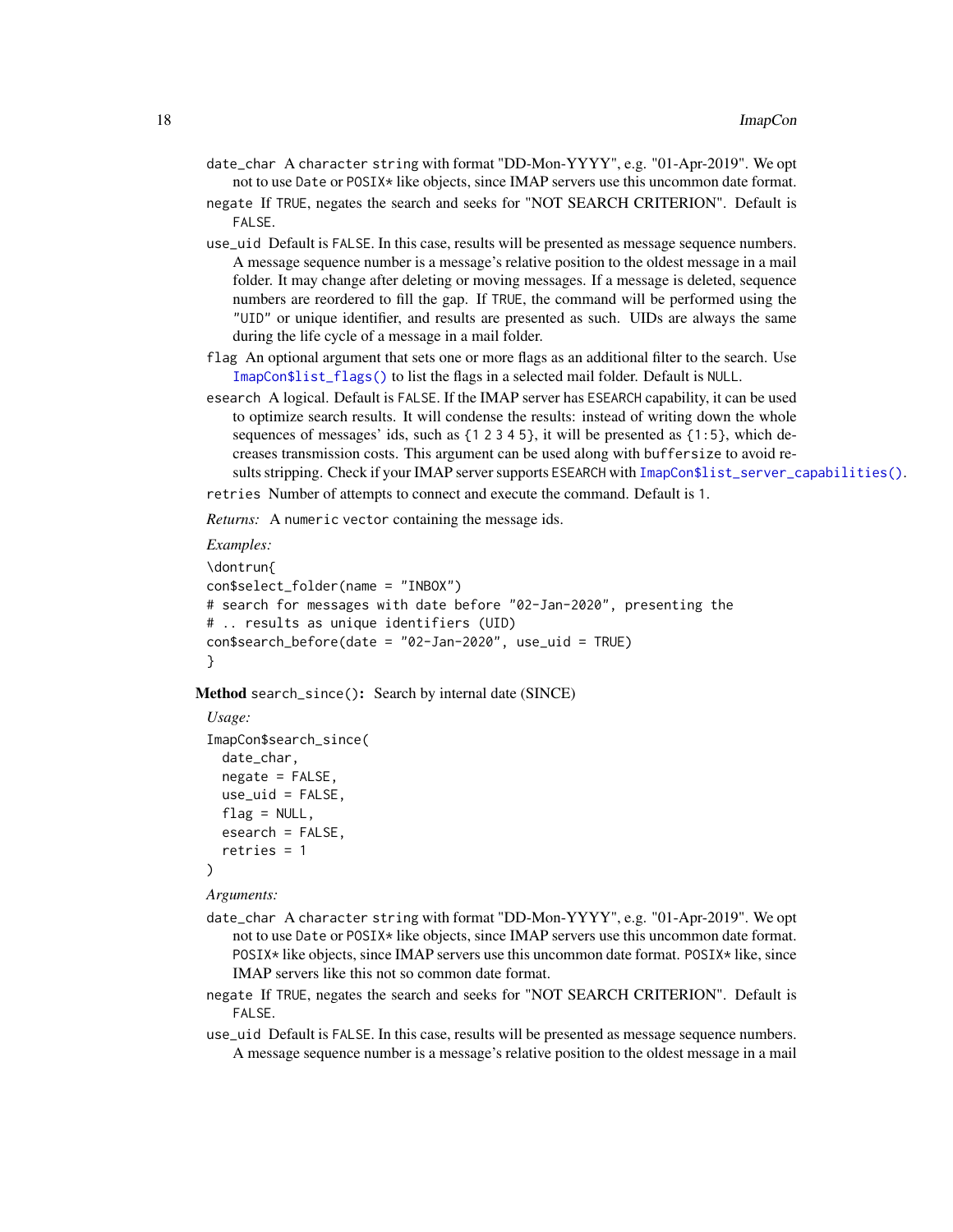folder. It may change after deleting or moving messages. If a message is deleted, sequence numbers are reordered to fill the gap. If TRUE, the command will be performed using the "UID" or unique identifier, and results are presented as such. UIDs are always the same during the life cycle of a message in a mail folder.

- flag An optional argument that sets one or more flags as an additional filter to the search. Use [ImapCon\\$list\\_flags\(\)](#page-13-0) to list the flags in a selected mail folder. Default is NULL.
- esearch A logical. Default is FALSE. If the IMAP server has ESEARCH capability, it can be used to optimize search results. It will condense the results: instead of writing down the whole sequences of messages' ids, such as  $\{1\ 2\ 3\ 4\ 5\}$ , it will be presented as  $\{1:5\}$ , which decreases transmission costs. This argument can be used along with buffersize to avoid results stripping. Check if your IMAP server supports ESEARCH with [ImapCon\\$list\\_server\\_capabilities\(\)](#page-11-3).
- retries Number of attempts to connect and execute the command. Default is 1.

*Returns:* A numeric vector containing the message ids.

#### *Examples:*

```
\dontrun{
con$select_folder(name = "INBOX")
# search for messages with date since "02-Jan-2020", presenting the
# .. results as unique identifiers (UID)
con$search_since(date = "02-Jan-2020", use_uid = TRUE)
}
```
<span id="page-18-0"></span>Method search\_on(): Search by internal date (ON)

```
Usage:
ImapCon$search_on(
  date_char,
 negate = FALSE,use\_uid = FALSE,flag = NULL,esearch = FALSE,
  retries = 1
)
```
- date\_char A character string with format "DD-Mon-YYYY", e.g. "01-Apr-2019". We opt not to use Date or POSIX\* like objects, since IMAP servers use this uncommon date format.
- negate If TRUE, negates the search and seeks for "NOT SEARCH CRITERION". Default is FALSE.
- use\_uid Default is FALSE. In this case, results will be presented as message sequence numbers. A message sequence number is a message's relative position to the oldest message in a mail folder. It may change after deleting or moving messages. If a message is deleted, sequence numbers are reordered to fill the gap. If TRUE, the command will be performed using the "UID" or unique identifier, and results are presented as such. UIDs are always the same during the life cycle of a message in a mail folder.
- flag An optional argument that sets one or more flags as an additional filter to the search. Use [ImapCon\\$list\\_flags\(\)](#page-13-0) to list the flags in a selected mail folder. Default is NULL.
- esearch A logical. Default is FALSE. If the IMAP server has ESEARCH capability, it can be used to optimize search results. It will condense the results: instead of writing down the whole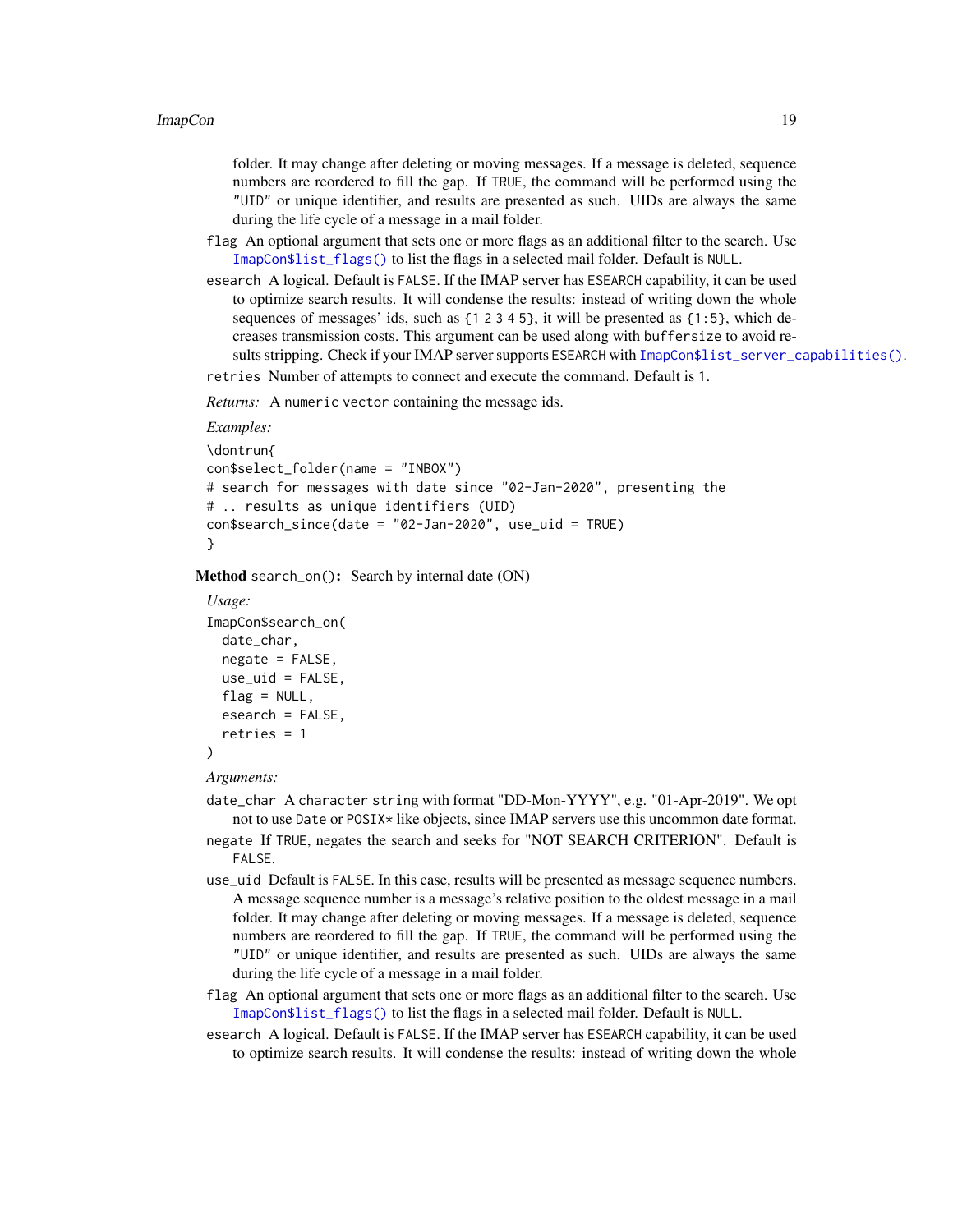sequences of messages' ids, such as  $\{1\ 2\ 3\ 4\ 5\}$ , it will be presented as  $\{1:5\}$ , which decreases transmission costs. This argument can be used along with buffersize to avoid re-sults stripping. Check if your IMAP server supports ESEARCH with [ImapCon\\$list\\_server\\_capabilities\(\)](#page-11-3).

retries Number of attempts to connect and execute the command. Default is 1.

*Returns:* A numeric vector containing the message ids.

*Examples:*

```
\dontrun{
con$select_folder(name = "INBOX")
# search for messages received on date "02-Jan-2020", presenting the
#... results as unique identifiers (UID)
con$search_on(date = "02-Jan-2020", use_uid = TRUE)
}
```
<span id="page-19-0"></span>Method search\_period(): Search by internal date (Period)

#### *Usage:*

```
ImapCon$search_period(
  since_date_char,
 before_date_char,
 negative = FALSE,
 use_uid = FALSE,
 flag = NULL,esearch = FALSE,
  retries = 1
)
```
- since\_date\_char A character string with format "DD-Mon-YYYY", e.g. "01-Apr-2019". We opt not to use Date or POSIX\* like objects, since IMAP servers use this uncommon date format.
- before\_date\_char A character string with format "DD-Mon-YYYY", e.g. "01-Apr-2019". We opt not to use Date or POSIX\* like objects, since IMAP servers use this uncommon date format.
- negate If TRUE, negates the search and seeks for "NOT SEARCH CRITERION". Default is FALSE.
- use\_uid Default is FALSE. In this case, results will be presented as message sequence numbers. A message sequence number is a message's relative position to the oldest message in a mail folder. It may change after deleting or moving messages. If a message is deleted, sequence numbers are reordered to fill the gap. If TRUE, the command will be performed using the "UID" or unique identifier, and results are presented as such. UIDs are always the same during the life cycle of a message in a mail folder.
- flag An optional argument that sets one or more flags as an additional filter to the search. Use [ImapCon\\$list\\_flags\(\)](#page-13-0) to list the flags in a selected mail folder. Default is NULL.
- esearch A logical. Default is FALSE. If the IMAP server has ESEARCH capability, it can be used to optimize search results. It will condense the results: instead of writing down the whole sequences of messages' ids, such as  $\{1\ 2\ 3\ 4\ 5\}$ , it will be presented as  $\{1:5\}$ , which decreases transmission costs. This argument can be used along with buffersize to avoid re-sults stripping. Check if your IMAP server supports ESEARCH with [ImapCon\\$list\\_server\\_capabilities\(\)](#page-11-3).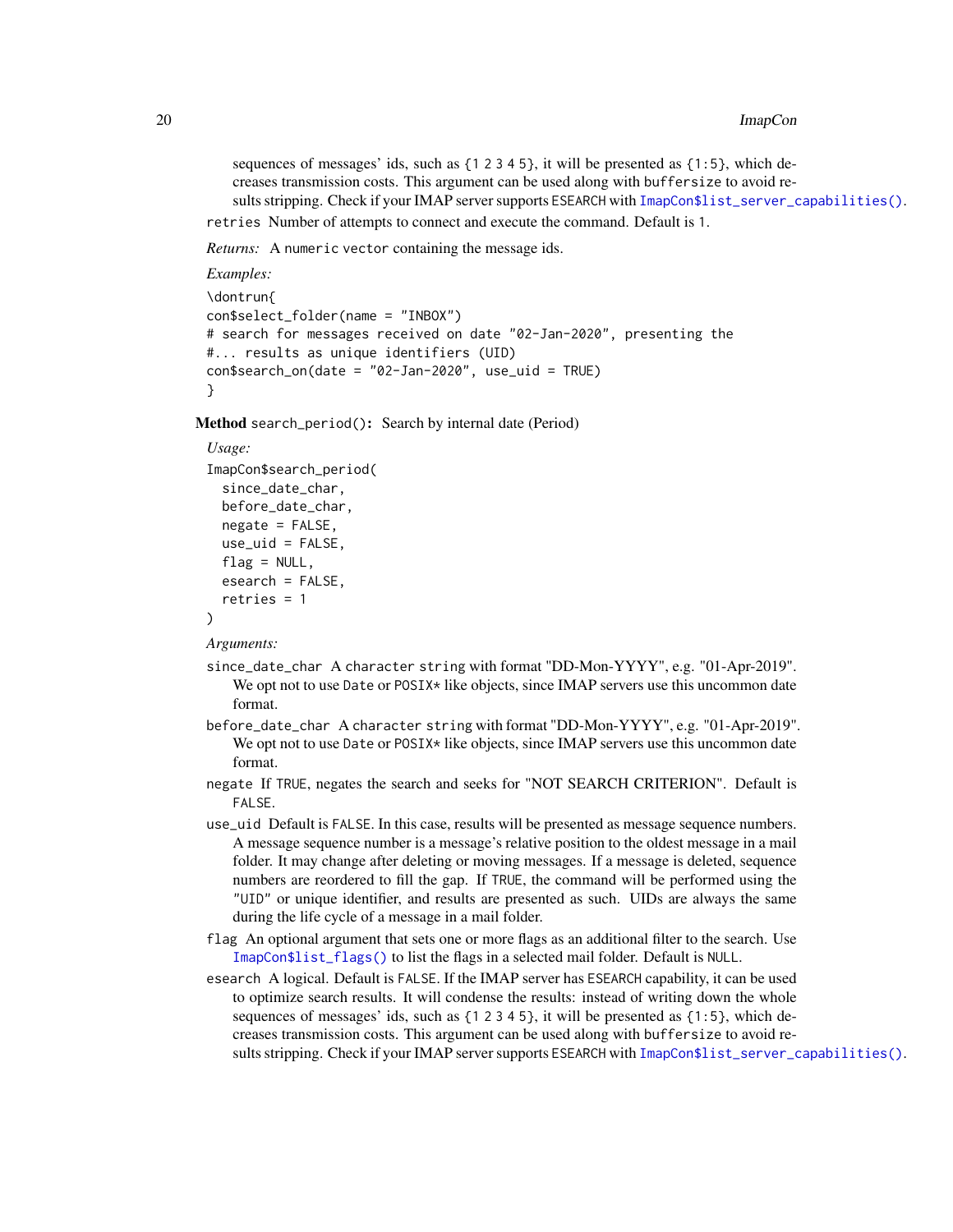retries Number of attempts to connect and execute the command. Default is 1.

*Returns:* A numeric vector containing the message ids.

*Examples:*

```
\dontrun{
con$select_folder(name = "INBOX")
# search for all messages in the mail folder, EXCEPT (negate = TRUE) by
#... those received between the dates "02-Jan-2020" and "22-Mar-2020"
con$search_period(since_date_char = "02-Jan-2020",
                  before_date_char = "22-Mar-2020"negate = TRUE))
}
```
<span id="page-20-0"></span>Method search\_sent\_before(): Search by origination date (RFC 2822 Header - SENT BE-FORE)

#### *Usage:*

```
ImapCon$search_sent_before(
 date_char,
 negative = FALSE,use\_uid = FALSE,flag = NULL,esearch = FALSE,
  retries = 1
)
```
*Arguments:*

- date\_char A character string with format "DD-Mon-YYYY", e.g. "01-Apr-2019". We opt not to use Date or POSIX\* like objects, since IMAP servers use this uncommon date format.
- negate If TRUE, negates the search and seeks for "NOT SEARCH CRITERION". Default is FALSE.
- use\_uid Default is FALSE. In this case, results will be presented as message sequence numbers. A message sequence number is a message's relative position to the oldest message in a mail folder. It may change after deleting or moving messages. If a message is deleted, sequence numbers are reordered to fill the gap. If TRUE, the command will be performed using the "UID" or unique identifier, and results are presented as such. UIDs are always the same during the life cycle of a message in a mail folder.
- flag An optional argument that sets one or more flags as an additional filter to the search. Use [ImapCon\\$list\\_flags\(\)](#page-13-0) to list the flags in a selected mail folder. Default is NULL.
- esearch A logical. Default is FALSE. If the IMAP server has ESEARCH capability, it can be used to optimize search results. It will condense the results: instead of writing down the whole sequences of messages' ids, such as  $\{1\ 2\ 3\ 4\ 5\}$ , it will be presented as  $\{1:5\}$ , which decreases transmission costs. This argument can be used along with buffersize to avoid re-sults stripping. Check if your IMAP server supports ESEARCH with [ImapCon\\$list\\_server\\_capabilities\(\)](#page-11-3).

retries Number of attempts to connect and execute the command. Default is 1.

*Returns:* A numeric vector containing the message ids.

*Examples:*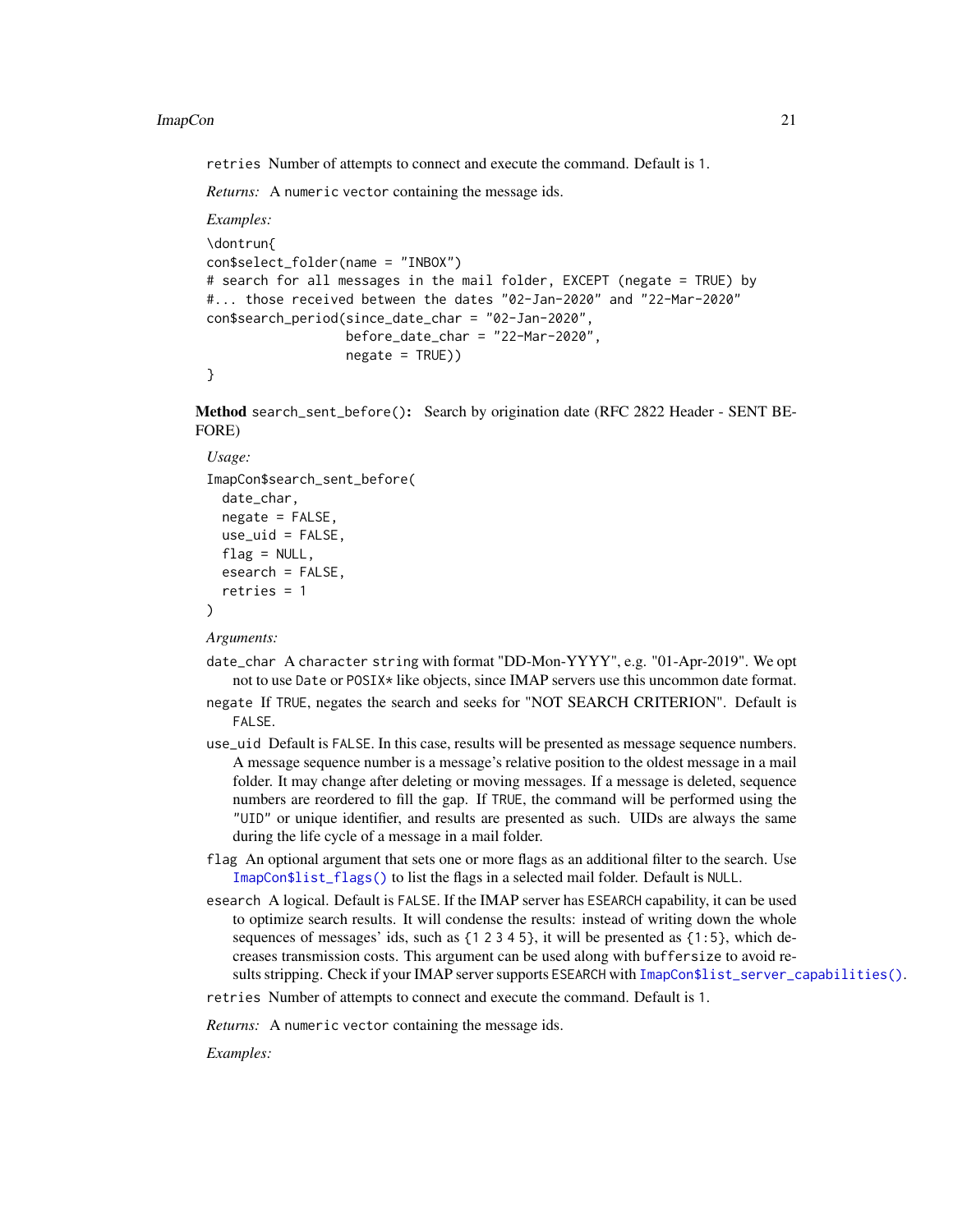```
\dontrun{
# search for messages with date before "02-Jan-2020", presenting the
# .. results as unique identifiers (UID)
con$search_sent_before(date = "02-Jan-2020", use_uid = TRUE)
}
```
<span id="page-21-0"></span>Method search\_sent\_since(): Search by origination date (RFC 2822 Header - SENT SINCE)

```
Usage:
ImapCon$search_sent_since(
 date_char,
 negative = FALSE,use\_uid = FALSE,flag = NULL,
 esearch = FALSE.
  retries = 1
)
```
*Arguments:*

- date\_char A character string with format "DD-Mon-YYYY", e.g. "01-Apr-2019". We opt not to use Date or POSIX\* like objects, since IMAP servers use this uncommon date format.
- negate If TRUE, negates the search and seeks for "NOT SEARCH CRITERION". Default is FALSE.
- use\_uid Default is FALSE. In this case, results will be presented as message sequence numbers. A message sequence number is a message's relative position to the oldest message in a mail folder. It may change after deleting or moving messages. If a message is deleted, sequence numbers are reordered to fill the gap. If TRUE, the command will be performed using the "UID" or unique identifier, and results are presented as such. UIDs are always the same during the life cycle of a message in a mail folder.
- flag An optional argument that sets one or more flags as an additional filter to the search. Use [ImapCon\\$list\\_flags\(\)](#page-13-0) to list the flags in a selected mail folder. Default is NULL.
- esearch A logical. Default is FALSE. If the IMAP server has ESEARCH capability, it can be used to optimize search results. It will condense the results: instead of writing down the whole sequences of messages' ids, such as  $\{1\ 2\ 3\ 4\ 5\}$ , it will be presented as  $\{1:5\}$ , which decreases transmission costs. This argument can be used along with buffersize to avoid results stripping. Check if your IMAP server supports ESEARCH with [ImapCon\\$list\\_server\\_capabilities\(\)](#page-11-3).

retries Number of attempts to connect and execute the command. Default is 1.

*Returns:* A numeric vector containing the message ids.

```
Examples:
```

```
\dontrun{
# search for messages with date before "02-Jan-2020", presenting the
# .. results as unique identifiers (UID)
con$search_sent_since(date = "02-Jan-2020", use_uid = TRUE)
}
```
<span id="page-21-1"></span>Method search\_sent\_on(): Search by origination date (RFC 2822 Header - SENT ON)

*Usage:*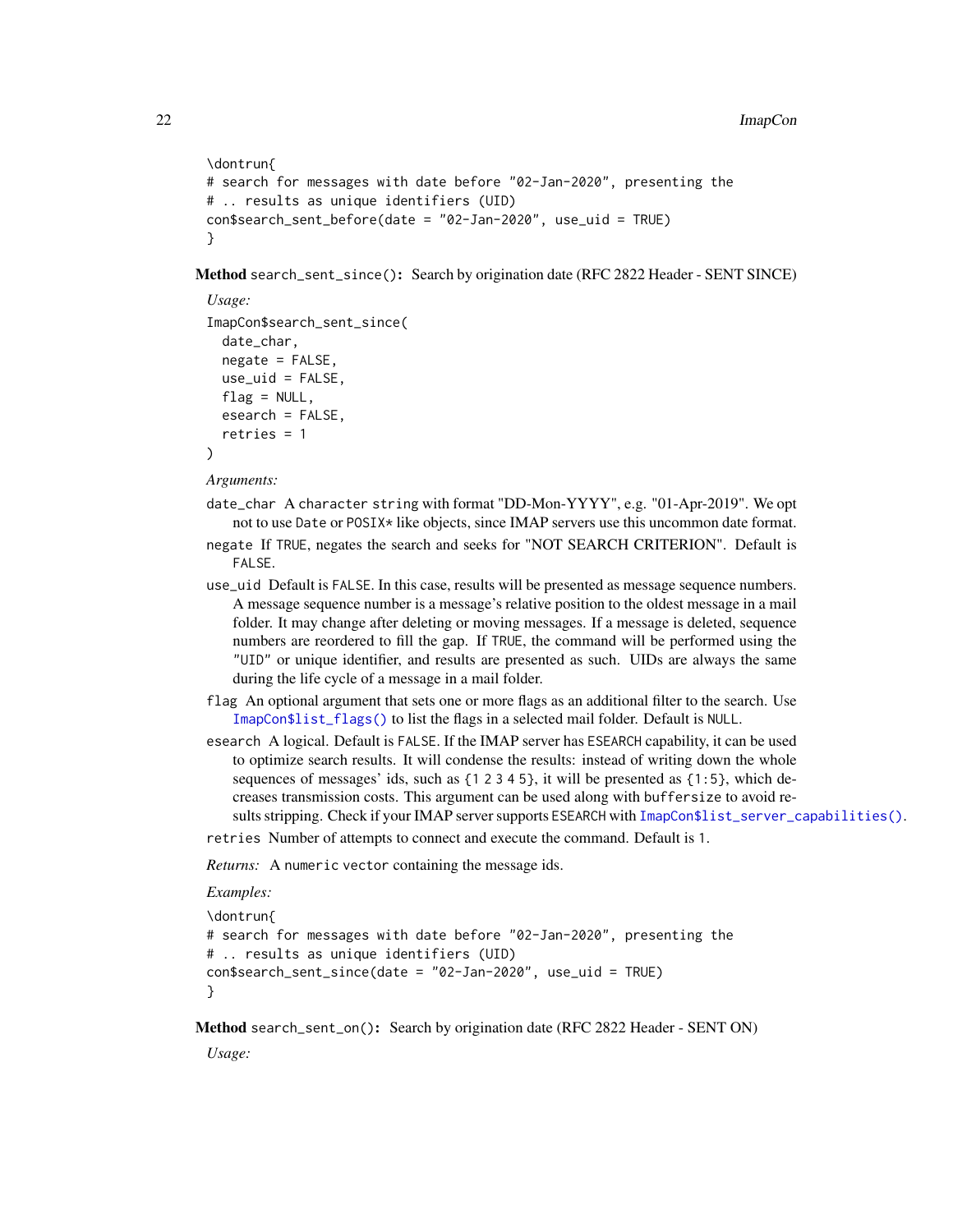```
ImapCon$search_sent_on(
 date_char,
 negative = FALSE,use_uid = FALSE,
 flag = NULL,esearch = FALSE,
  retries = 1
)
```
#### *Arguments:*

- date\_char A character string with format "DD-Mon-YYYY", e.g. "01-Apr-2019". We opt not to use Date or POSIX\* like objects, since IMAP servers use this uncommon date format.
- negate If TRUE, negates the search and seeks for "NOT SEARCH CRITERION". Default is FALSE.
- use\_uid Default is FALSE. In this case, results will be presented as message sequence numbers. A message sequence number is a message's relative position to the oldest message in a mail folder. It may change after deleting or moving messages. If a message is deleted, sequence numbers are reordered to fill the gap. If TRUE, the command will be performed using the "UID" or unique identifier, and results are presented as such. UIDs are always the same during the life cycle of a message in a mail folder.
- flag An optional argument that sets one or more flags as an additional filter to the search. Use [ImapCon\\$list\\_flags\(\)](#page-13-0) to list the flags in a selected mail folder. Default is NULL.
- esearch A logical. Default is FALSE. If the IMAP server has ESEARCH capability, it can be used to optimize search results. It will condense the results: instead of writing down the whole sequences of messages' ids, such as  $\{1\ 2\ 3\ 4\ 5\}$ , it will be presented as  $\{1:5\}$ , which decreases transmission costs. This argument can be used along with buffersize to avoid re-sults stripping. Check if your IMAP server supports ESEARCH with [ImapCon\\$list\\_server\\_capabilities\(\)](#page-11-3).
- retries Number of attempts to connect and execute the command. Default is 1.

*Returns:* A numeric vector containing the message ids.

```
Examples:
```

```
\dontrun{
con$select_folder(name = "INBOX")
# search for messages received on date "02-Jan-2020", presenting the
#... results as unique identifiers (UID)
con$search_sent_on(date = "02-Jan-2020", use_uid = TRUE)
}
```
<span id="page-22-0"></span>Method search\_sent\_period(): Search by origination date (RFC 2822 Header - SENT Period)

```
Usage:
ImapCon$search_sent_period(
  since_date_char,
 before_date_char,
  negative = FALSE,use_uid = FALSE,
  flag = NULL,
  esearch = FALSE,
  retries = 1
)
```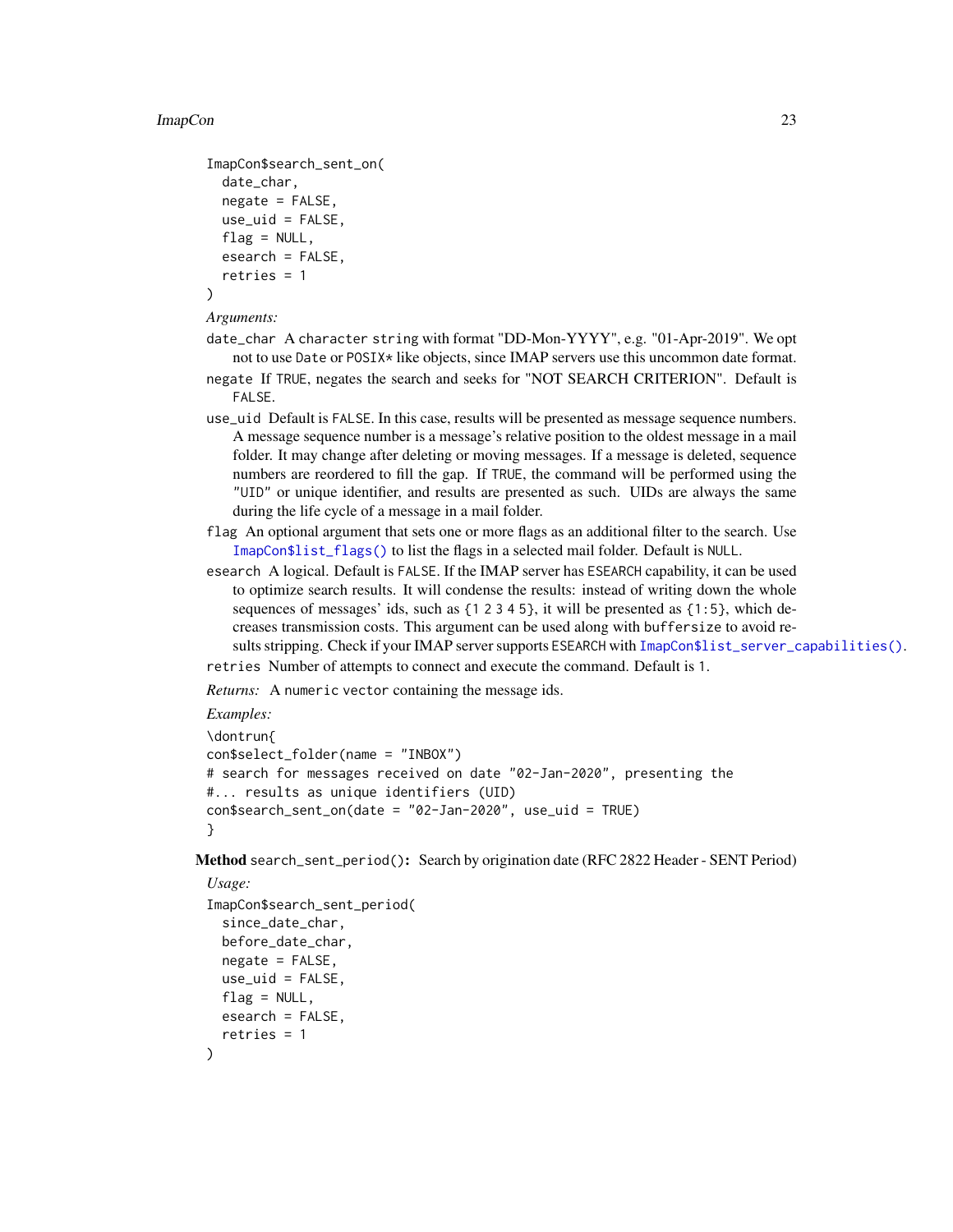#### *Arguments:*

- since\_date\_char A character string with format "DD-Mon-YYYY", e.g. "01-Apr-2019". We opt not to use Date or POSIX\* like objects, since IMAP servers use this uncommon date format.
- before\_date\_char A character string with format "DD-Mon-YYYY", e.g. "01-Apr-2019". We opt not to use Date or POSIX\* like objects, since IMAP servers use this uncommon date format.
- negate If TRUE, negates the search and seeks for "NOT SEARCH CRITERION". Default is FALSE.
- use\_uid Default is FALSE. In this case, results will be presented as message sequence numbers. A message sequence number is a message's relative position to the oldest message in a mail folder. It may change after deleting or moving messages. If a message is deleted, sequence numbers are reordered to fill the gap. If TRUE, the command will be performed using the "UID" or unique identifier, and results are presented as such. UIDs are always the same during the life cycle of a message in a mail folder.
- flag An optional argument that sets one or more flags as an additional filter to the search. Use [ImapCon\\$list\\_flags\(\)](#page-13-0) to list the flags in a selected mail folder. Default is NULL.
- esearch A logical. Default is FALSE. If the IMAP server has ESEARCH capability, it can be used to optimize search results. It will condense the results: instead of writing down the whole sequences of messages' ids, such as  $\{1\ 2\ 3\ 4\ 5\}$ , it will be presented as  $\{1:5\}$ , which decreases transmission costs. This argument can be used along with buffersize to avoid re-sults stripping. Check if your IMAP server supports ESEARCH with [ImapCon\\$list\\_server\\_capabilities\(\)](#page-11-3).

retries Number of attempts to connect and execute the command. Default is 1.

*Returns:* A numeric vector containing the message ids.

*Examples:*

```
\dontrun{
con$select_folder(name = "INBOX")
# search for all messages in the mail folder, EXCEPT (negate = TRUE) by
#... those received between the dates "02-Jan-2020" and "22-Mar-2020"
con$search_sent_period(since_date_char = "02-Jan-2020",
                  before_date_char = "22-Mar-2020",
                  negative = TRUE))
```

```
}
```
<span id="page-23-0"></span>Method search\_flag(): Search by flag(s)

```
Usage:
ImapCon$search_flag(
 name,
 negative = FALSE,
 use\_uid = FALSE,
 esearch = FALSE,
  retries = 1
)
```
*Arguments:*

name A string containing one or more flags to search for. Use [ImapCon\\$list\\_flags\(\)](#page-13-0) to list the flags in a selected mail folder.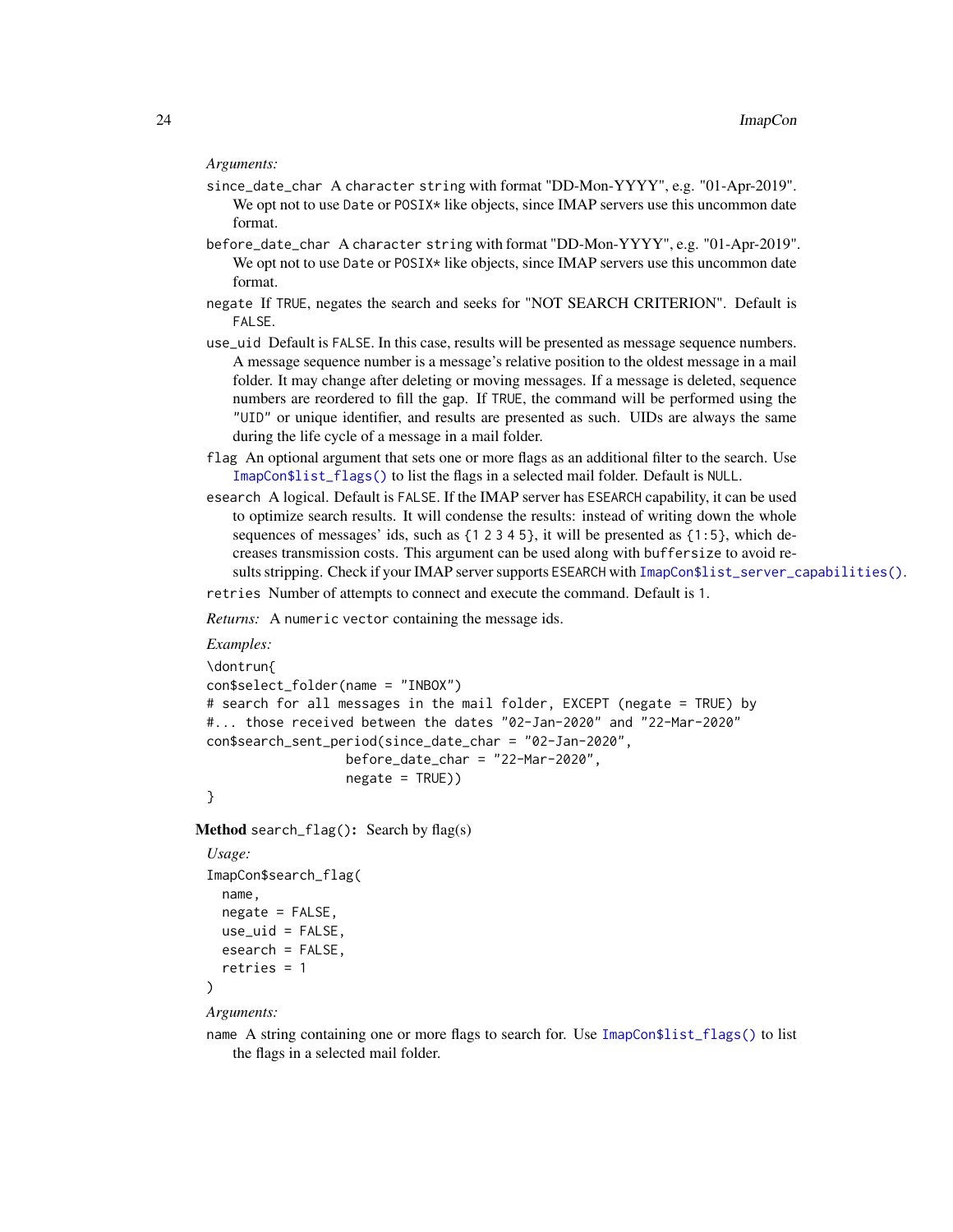- negate If TRUE, negates the search and seeks for "NOT SEARCH CRITERION". Default is FALSE.
- use\_uid Default is FALSE. In this case, results will be presented as message sequence numbers. A message sequence number is a message's relative position to the oldest message in a mail folder. It may change after deleting or moving messages. If a message is deleted, sequence numbers are reordered to fill the gap. If TRUE, the command will be performed using the "UID" or unique identifier, and results are presented as such. UIDs are always the same during the life cycle of a message in a mail folder.
- esearch A logical. Default is FALSE. If the IMAP server has ESEARCH capability, it can be used to optimize search results. It will condense the results: instead of writing down the whole sequences of messages' ids, such as  $\{1\ 2\ 3\ 4\ 5\}$ , it will be presented as  $\{1:5\}$ , which decreases transmission costs. This argument can be used along with buffersize to avoid re-sults stripping. Check if your IMAP server supports ESEARCH with [ImapCon\\$list\\_server\\_capabilities\(\)](#page-11-3).
- retries Number of attempts to connect and execute the command. Default is 1.

*Returns:* A numeric vector containing the message ids.

```
Examples:
\dontrun{
con$select_folder(name = "INBOX")
# search for all messages in the mail folder that are marked as "SEEN" AND
#.. "ANSWERED"
con$search_flag(name = c("SEEN", "ANSWERED"))
}
```
<span id="page-24-0"></span>Method search\_older\_than(): Search WITHIN a specific time (OLDER)

```
Usage:
ImapCon$search_older_than(
 seconds,
 negate = FALSE,
 use\_uid = FALSE,flag = NULL,esearch = FALSE,
  retries = 1
)
```
*Arguments:*

seconds An integer specifying the number of seconds to be used as the search criterion.

- negate If TRUE, negates the search and seeks for "NOT SEARCH CRITERION". Default is FALSE.
- use\_uid Default is FALSE. In this case, results will be presented as message sequence numbers. A message sequence number is a message's relative position to the oldest message in a mail folder. It may change after deleting or moving messages. If a message is deleted, sequence numbers are reordered to fill the gap. If TRUE, the command will be performed using the "UID" or unique identifier, and results are presented as such. UIDs are always the same during the life cycle of a message in a mail folder.
- flag An optional argument that sets one or more flags as an additional filter to the search. Use [ImapCon\\$list\\_flags\(\)](#page-13-0) to list the flags in a selected mail folder. Default is NULL.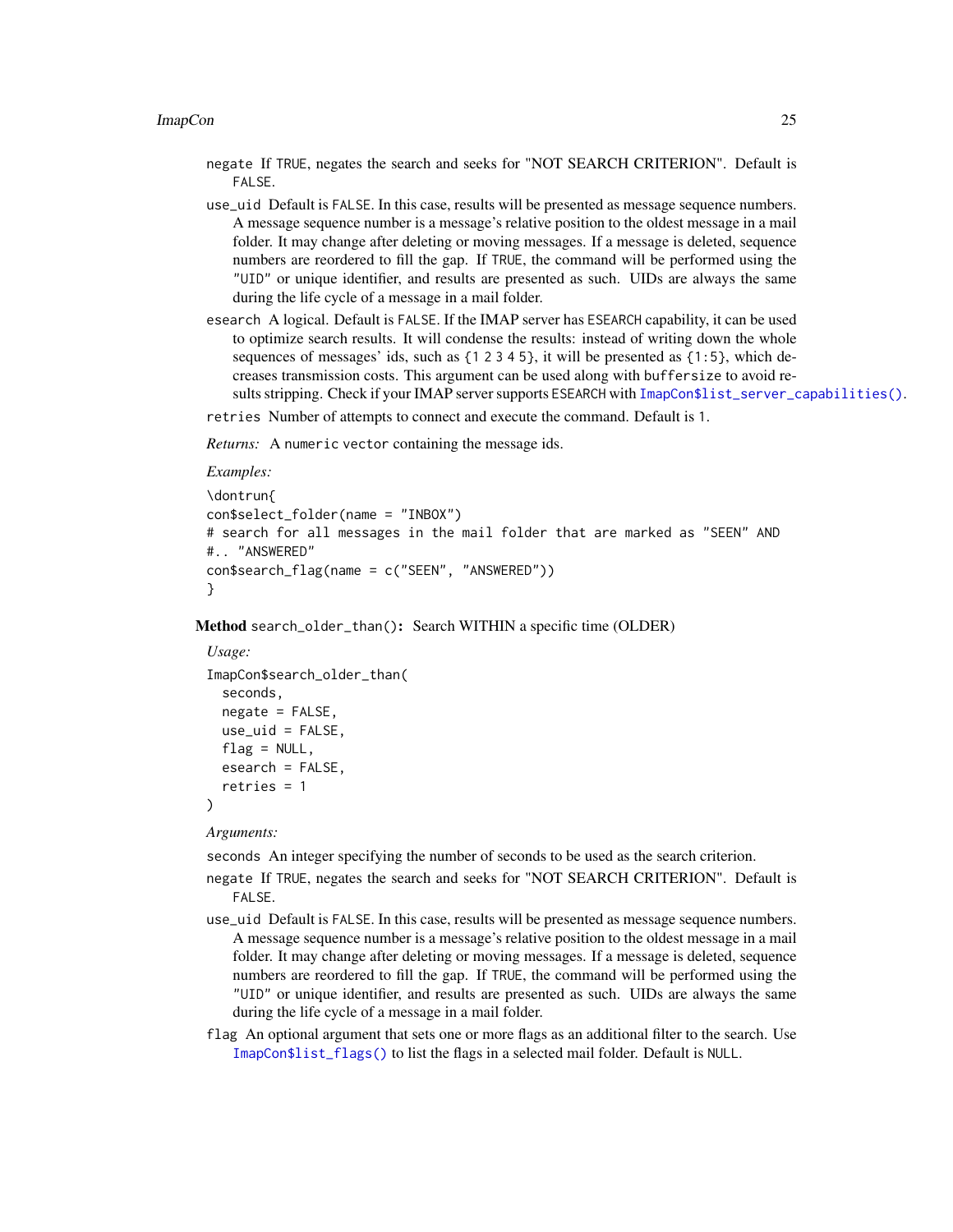esearch A logical. Default is FALSE. If the IMAP server has ESEARCH capability, it can be used to optimize search results. It will condense the results: instead of writing down the whole sequences of messages' ids, such as  $\{1\ 2\ 3\ 4\ 5\}$ , it will be presented as  $\{1:5\}$ , which decreases transmission costs. This argument can be used along with buffersize to avoid re-sults stripping. Check if your IMAP server supports ESEARCH with [ImapCon\\$list\\_server\\_capabilities\(\)](#page-11-3).

retries Number of attempts to connect and execute the command. Default is 1.

*Returns:* A numeric vector containing the message ids.

```
Examples:
\dontrun{
con$select_folder(name = "INBOX")
# search for all messages received in the last hour (not older than 3600 seconds)
con$search_older_than(seconds = 3600, negate = TRUE)
}
```
<span id="page-25-0"></span>Method search\_younger\_than(): Search WITHIN a specific time (YOUNGER)

#### *Usage:*

```
ImapCon$search_younger_than(
  seconds,
 negate = FALSE,
 use\_uid = FALSE,flag = NULL,esearch = FALSE,
  retries = 1)
```
*Arguments:*

seconds An integer specifying the number of seconds to be used as the search criterion.

- negate If TRUE, negates the search and seeks for "NOT SEARCH CRITERION". Default is FALSE.
- use\_uid Default is FALSE. In this case, results will be presented as message sequence numbers. A message sequence number is a message's relative position to the oldest message in a mail folder. It may change after deleting or moving messages. If a message is deleted, sequence numbers are reordered to fill the gap. If TRUE, the command will be performed using the "UID" or unique identifier, and results are presented as such. UIDs are always the same during the life cycle of a message in a mail folder.
- flag An optional argument that sets one or more flags as an additional filter to the search. Use [ImapCon\\$list\\_flags\(\)](#page-13-0) to list the flags in a selected mail folder. Default is NULL.
- esearch A logical. Default is FALSE. If the IMAP server has ESEARCH capability, it can be used to optimize search results. It will condense the results: instead of writing down the whole sequences of messages' ids, such as  $\{1\ 2\ 3\ 4\ 5\}$ , it will be presented as  $\{1:5\}$ , which decreases transmission costs. This argument can be used along with buffersize to avoid re-sults stripping. Check if your IMAP server supports ESEARCH with [ImapCon\\$list\\_server\\_capabilities\(\)](#page-11-3).

retries Number of attempts to connect and execute the command. Default is 1.

*Returns:* A numeric vector containing the message ids.

*Examples:*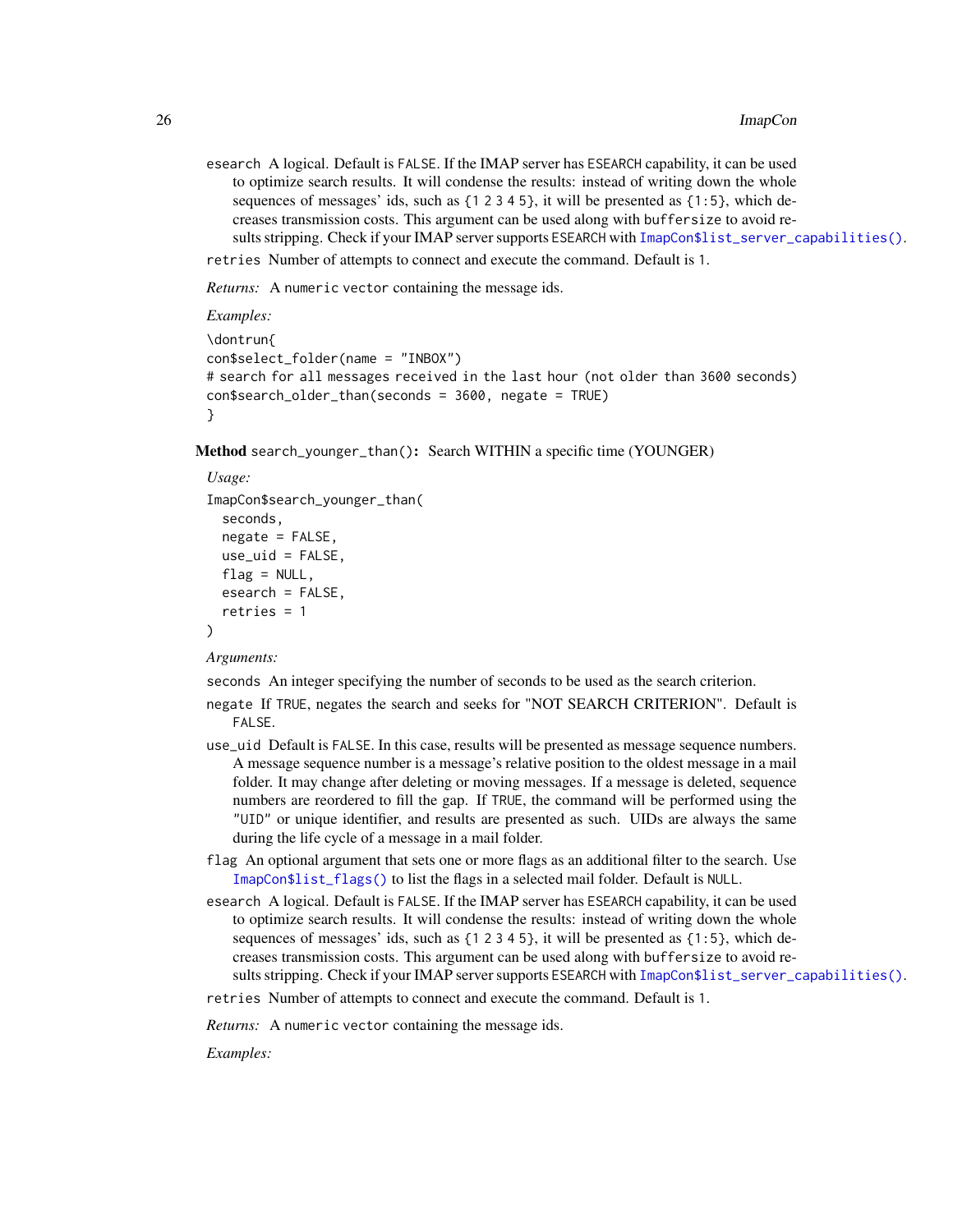```
\dontrun{
con$select_folder(name = "INBOX")
# search for all messages received in the last hour (younger than 3600 seconds)
con$search_younger_than(seconds = 3600)
}
```
<span id="page-26-1"></span>Method search\_string(): Search by string or expression

```
Usage:
ImapCon$search_string(
 expr,
 where,
 negate = FALSE,
 use\_uid = FALSE,flag = NULL,esearch = FALSE,
  retries = 1
)
```
*Arguments:*

expr A character string specifying the word or expression to search for in messages.

- where A mandatory character string specifying in which message's Section or Header Field to search for the provided string.
- negate If TRUE, negates the search and seeks for "NOT SEARCH CRITERION". Default is FALSE.
- use\_uid Default is FALSE. In this case, results will be presented as message sequence numbers. A message sequence number is a message's relative position to the oldest message in a mail folder. It may change after deleting or moving messages. If a message is deleted, sequence numbers are reordered to fill the gap. If TRUE, the command will be performed using the "UID" or unique identifier, and results are presented as such. UIDs are always the same during the life cycle of a message in a mail folder.
- flag An optional argument that sets one or more flags as an additional filter to the search. Use [ImapCon\\$list\\_flags\(\)](#page-13-0) to list the flags in a selected mail folder. Default is NULL.
- esearch A logical. Default is FALSE. If the IMAP server has ESEARCH capability, it can be used to optimize search results. It will condense the results: instead of writing down the whole sequences of messages' ids, such as  $\{1\ 2\ 3\ 4\ 5\}$ , it will be presented as  $\{1:5\}$ , which decreases transmission costs. This argument can be used along with buffersize to avoid re-sults stripping. Check if your IMAP server supports ESEARCH with [ImapCon\\$list\\_server\\_capabilities\(\)](#page-11-3).

retries Number of attempts to connect and execute the command. Default is 1.

*Returns:* A numeric vector containing the message ids.

```
Examples:
```

```
\dontrun{
con$select_folder(name = "INBOX")
# search for all messages received in the last hour (younger than 3600 seconds)
con$search_string(expr = "@k-state.edu", where = "FROM")
}
```
<span id="page-26-0"></span>Method fetch\_body(): Fetch message body (message's full content)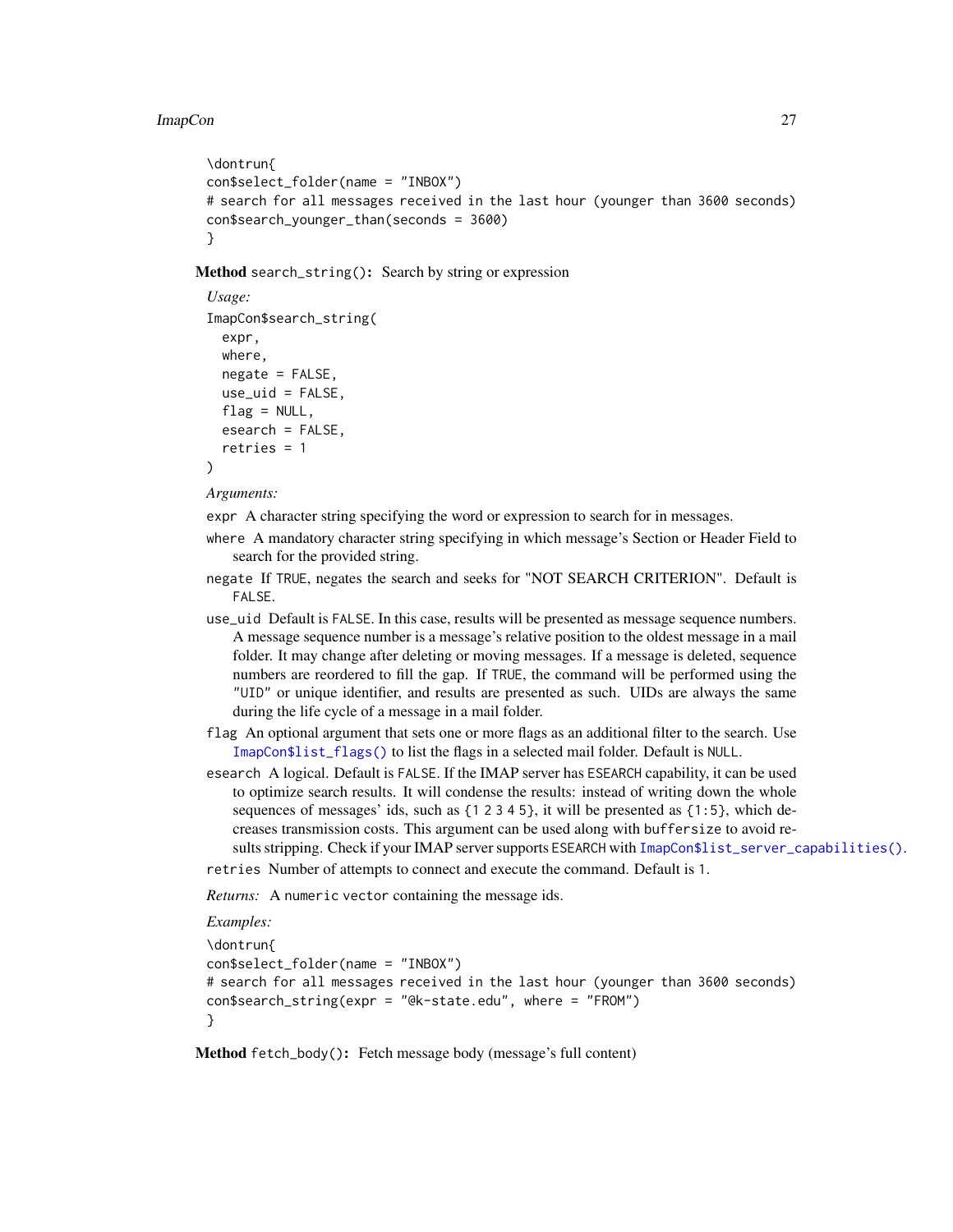```
Usage:
ImapCon$fetch_body(
 msg_id,
 use\_uid = FALSE,mime_level = NULL,
 peek = TRUE,
 partial = NULL,
 write_to_disk = FALSE,
 keep_in_mem = TRUE,
 mute = FALSE,
  retries = 1
)
```
*Arguments:*

msg\_id A numeric vector containing one or more message ids.

- use\_uid Default is FALSE. In this case, the operation will be performed using message sequence numbers. A message sequence number is a message's relative position to the oldest message in a mail folder. It may change after deleting or moving messages. If a message is deleted, sequence numbers are reordered to fill the gap. If TRUE, the command will be performed using the "UID" or unique identifier. UIDs are always the same during the life cycle of a message in a mail folder.
- mime\_level An integer specifying MIME multipart to fetch from the message's body. Default is NULL, which retrieves the full body content.
- peek If TRUE, it does not mark messages as "read" after fetching. Default is TRUE.
- partial NULL or a character string with format "startchar.endchar" indicating the size (in characters) of a message slice to fetch. Default is NULL, which will fetch the full specified content.
- write\_to\_disk If TRUE, writes the fetched content of each message to a text file in a local folder inside the working directory, also returning the results with invisible(). Default is FALSE.
- keep\_in\_mem If TRUE, keeps a copy of each fetch result while the operation is being performed with write\_to\_disk = TRUE. Default is FALSE, and it can only be set TRUE when write\_to\_disk = TRUE.
- mute A logical. It provides a confirmation message if the command is successfully executed. It is only effective when write\_to\_disk = TRUE and keep\_in\_mem = FALSE. Default is FALSE.
- retries Number of attempts to connect and execute the command. Default is 1.

*Returns:* A list with the fetch contents or a logical if write\_to\_disk = TRUE and keep\_in\_mem  $=$  FALSE.

*Examples:*

\dontrun{ con\$select\_folder(name = "INBOX") # do a search and fetch the results (saving to disk) using the pipe con\$search\_string(expr = "@k-state.edu", where = "FROM") %>% con\$fetch\_body(write\_to\_disk = TRUE, keep\_in\_mem = FALSE)

# or using a traditional approach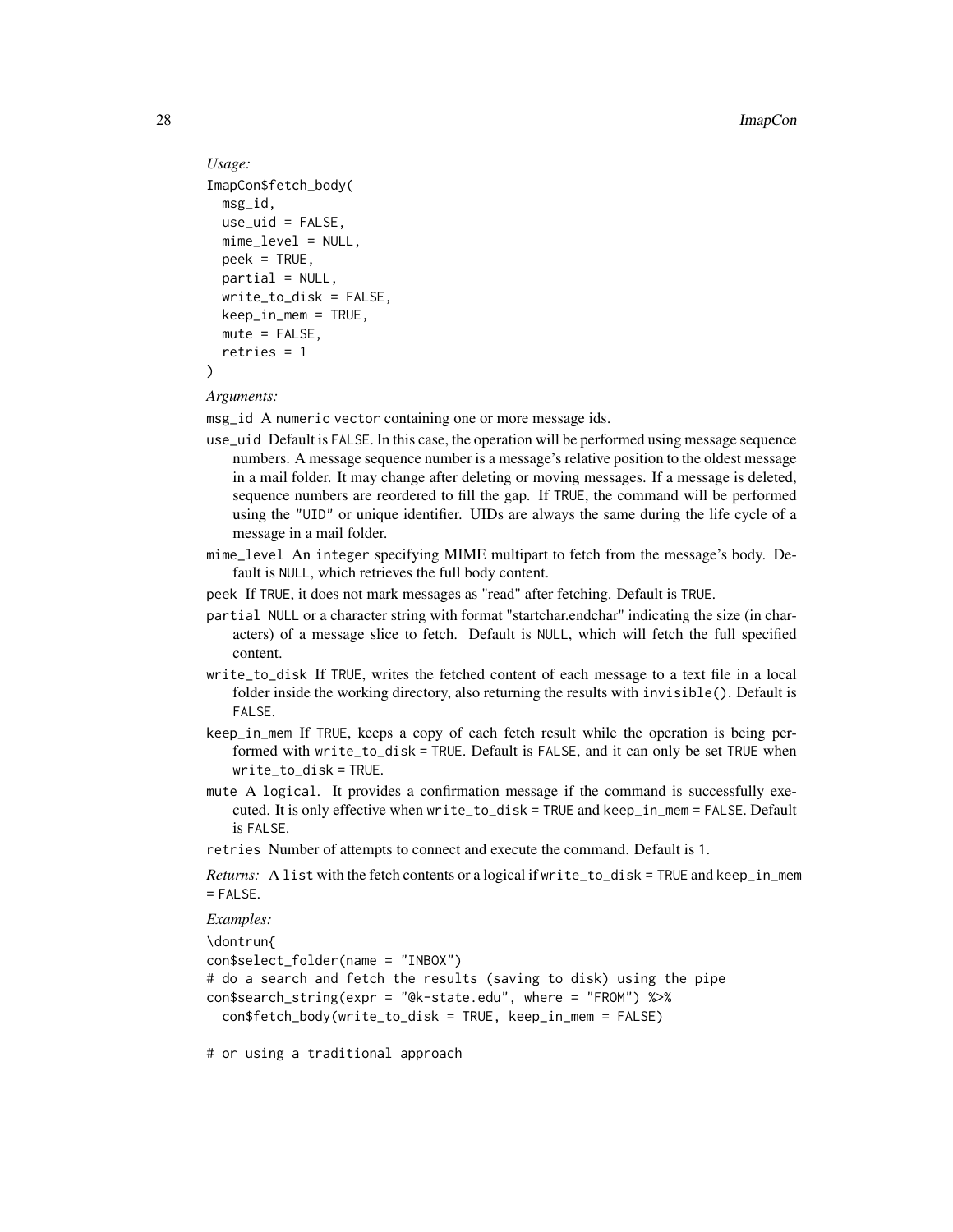```
res <- con$search_string(expr = "@k-state.edu", where = "FROM")
conf fetch\_body(msg = res, write_to\_disk = TRUE, keep_in_mean = FALSE)
```
}

<span id="page-28-0"></span>Method fetch\_header(): Fetch message header

```
Usage:
ImapCon$fetch_header(
 msg_id,
 use\_uid = FALSE,
  fields = NULL,
  negate_fields = FALSE,
  peek = TRUE,partial = NULL,
 write_to_disk = FALSE,
 keep_in_mem = TRUE,
 mute = FALSE,
  retries = 1
)
```
*Arguments:*

- use\_uid Default is FALSE. In this case, the operation will be performed using message sequence numbers. A message sequence number is a message's relative position to the oldest message in a mail folder. It may change after deleting or moving messages. If a message is deleted, sequence numbers are reordered to fill the gap. If TRUE, the command will be performed using the "UID" or unique identifier. UIDs are always the same during the life cycle of a message in a mail folder.
- fields An optional character vector specifying which field(s) will be fetched from the message's header. If none is specified, it will fetch the full header.
- negate\_fields If TRUE, negates the operation and seeks for "NOT in the field". Default is FALSE.
- peek If TRUE, it does not mark messages as "read" after fetching. Default is TRUE.
- partial NULL or a character string with format "startchar.endchar" indicating the size (in characters) of a message slice to fetch. Default is NULL, which will fetch the full specified content.
- write\_to\_disk If TRUE, writes the fetched content of each message to a text file in a local folder inside the working directory, also returning the results with invisible(). Default is FALSE.
- keep\_in\_mem If TRUE, keeps a copy of each fetch result while the operation is being performed with write\_to\_disk = TRUE. Default is FALSE, and it can only be set TRUE when write\_to\_disk = TRUE.
- mute A logical. It provides a confirmation message if the command is successfully executed. It is only effective when write\_to\_disk = TRUE and keep\_in\_mem = FALSE. Default is FALSE.
- retries Number of attempts to connect and execute the command. Default is 1.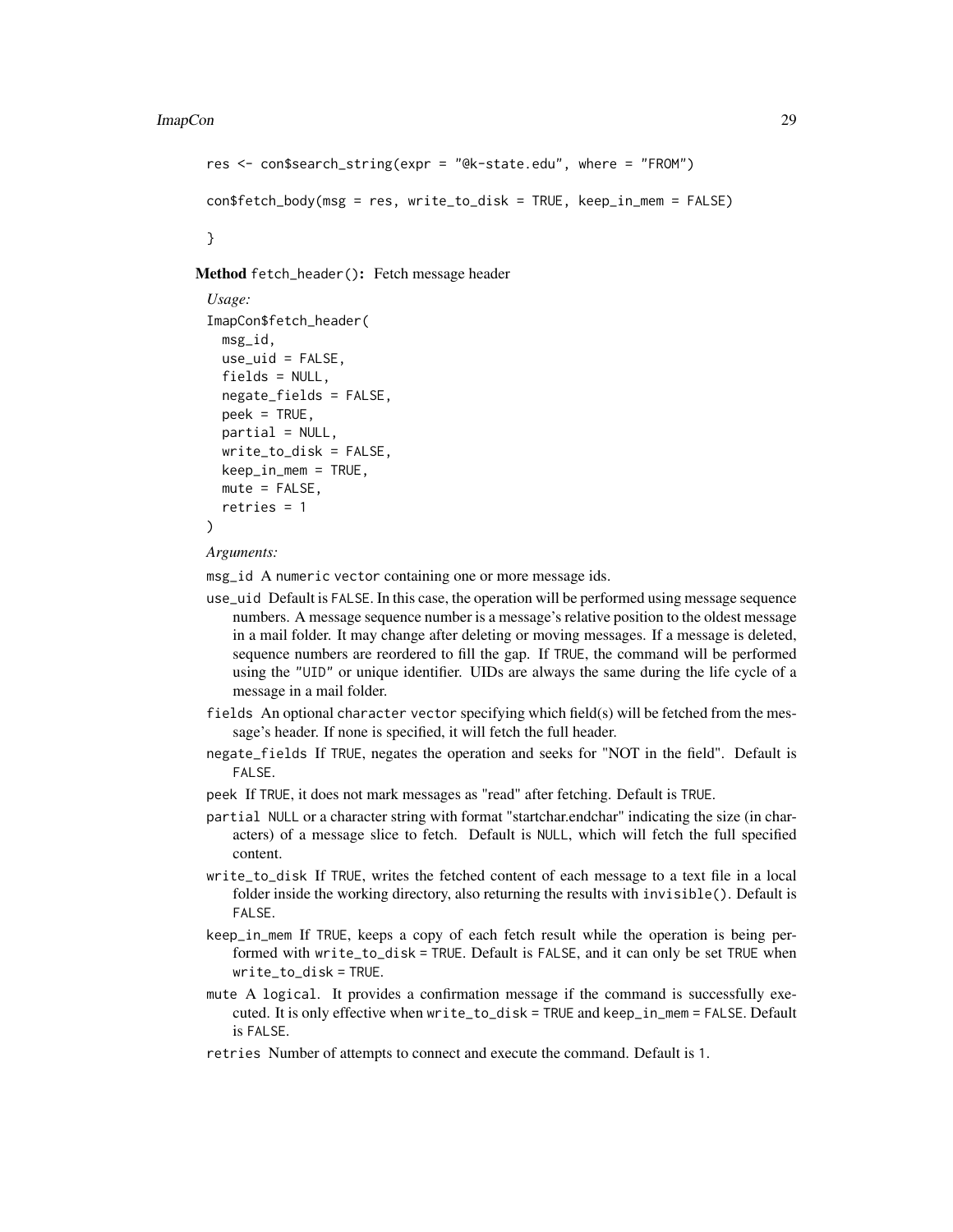<span id="page-29-1"></span>*Returns:* A list with the fetch contents or a logical if write\_to\_disk = TRUE and keep\_in\_mem  $=$  FALSE.

```
Examples:
 \dontrun{
 con$select_folder(name = "INBOX")
 # do a search and fetch the results (also saving to disk) using the pipe
 out <- con$search_string(expr = "@k-state.edu", where = "CC") %>%
   con$fetch_header()
 # or using a traditional approach
 res <- con$search_string(expr = "@k-state.edu", where = "CC")
 out <- con$fetch_header()
 }
Method fetch_metadata(): Fetch message metadata
```

```
Usage:
ImapCon$fetch_metadata(
 msg_id,
 use\_uid = FALSE,attribute = NULL,
 write_to_disk = FALSE,
 keep_in_mem = TRUE,
 mute = FALSE,retries = 1
)
```
*Arguments:*

- use\_uid Default is FALSE. In this case, the operation will be performed using message sequence numbers. A message sequence number is a message's relative position to the oldest message in a mail folder. It may change after deleting or moving messages. If a message is deleted, sequence numbers are reordered to fill the gap. If TRUE, the command will be performed using the "UID" or unique identifier. UIDs are always the same during the life cycle of a message in a mail folder.
- attribute An optional character vector specifying one or more attributes of the metadata of a message to fetch. See [metadata\\_options.](#page-54-1)
- write\_to\_disk If TRUE, writes the fetched content of each message to a text file in a local folder inside the working directory, also returning the results with invisible(). Default is FALSE.
- keep\_in\_mem If TRUE, keeps a copy of each fetch result while the operation is being performed with write\_to\_disk = TRUE. Default is FALSE, and it can only be set TRUE when write\_to\_disk = TRUE.
- mute A logical. It provides a confirmation message if the command is successfully executed. It is only effective when write\_to\_disk = TRUE and keep\_in\_mem = FALSE. Default is FALSE.
- retries Number of attempts to connect and execute the command. Default is 1.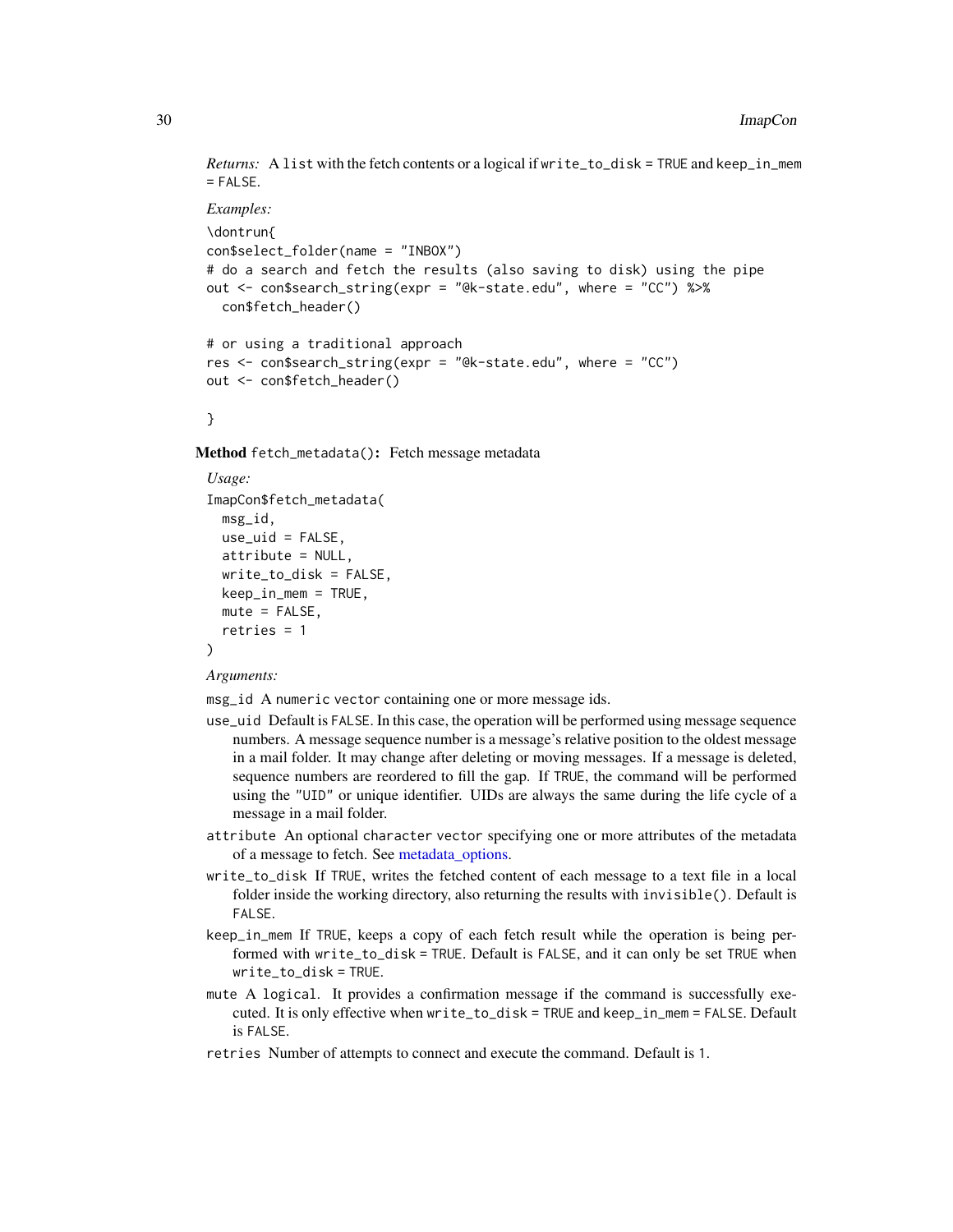peek If TRUE, it does not mark messages as "read" after fetching. Default is TRUE.

partial NULL or a character string with format "startchar.endchar" indicating the size (in characters) of a message slice to fetch. Default is NULL, which will fetch the full specified content.

*Returns:* A list with the fetch contents or a logical if write\_to\_disk = TRUE and keep\_in\_mem  $=$  FALSE.

```
Examples:
\dontrun{
con$select_folder(name = "INBOX")
# do a search and fetch the results using the pipe
out <- con$search_string(expr = "@k-state.edu", where = "FROM") %>%
  con$fetch_metadata()
# or using a traditional approach
```

```
res <- con$search_string(expr = "@k-state.edu", where = "FROM")
out <- con$fetch_metadata(msg = res)
```
}

<span id="page-30-0"></span>Method fetch\_text(): Fetch message text

```
Usage:
ImapCon$fetch_text(
 msg_id,
 use\_uid = FALSE,peek = TRUE,
 partial = NULL,
 write_to_disk = FALSE,
 keep_in_mem = TRUE,
 mute = FALSE,base64_decode = FALSE,
  retries = 1
)
```
#### *Arguments:*

- use\_uid Default is FALSE. In this case, the operation will be performed using message sequence numbers. A message sequence number is a message's relative position to the oldest message in a mail folder. It may change after deleting or moving messages. If a message is deleted, sequence numbers are reordered to fill the gap. If TRUE, the command will be performed using the "UID" or unique identifier. UIDs are always the same during the life cycle of a message in a mail folder.
- peek If TRUE, it does not mark messages as "read" after fetching. Default is TRUE.
- partial NULL or a character string with format "startchar.endchar" indicating the size (in characters) of a message slice to fetch. Default is NULL, which will fetch the full specified content.
- write\_to\_disk If TRUE, writes the fetched content of each message to a text file in a local folder inside the working directory, also returning the results with invisible(). Default is FALSE.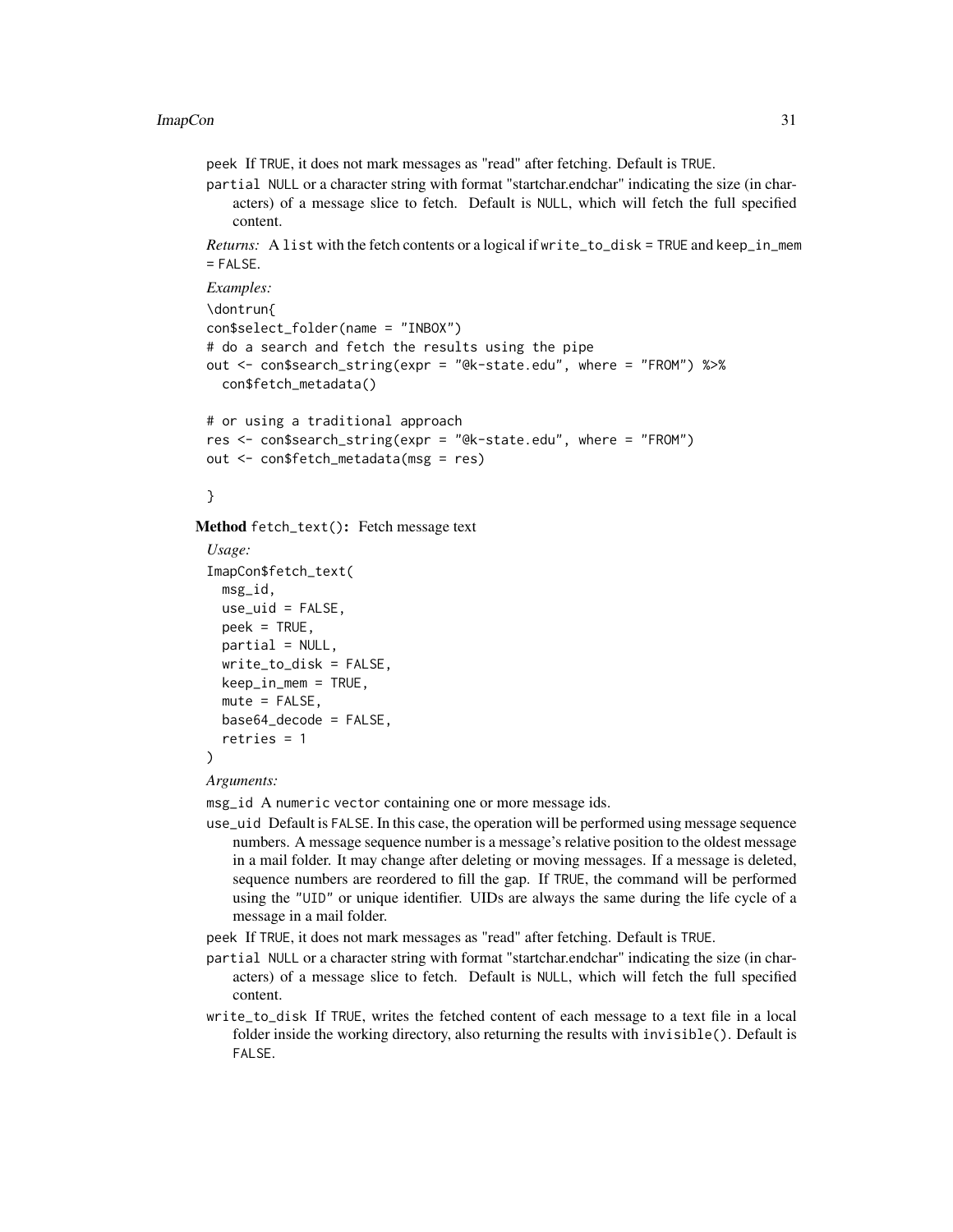- keep\_in\_mem If TRUE, keeps a copy of each fetch result while the operation is being performed with write\_to\_disk = TRUE. Default is FALSE, and it can only be set TRUE when write\_to\_disk = TRUE.
- mute A logical. It provides a confirmation message if the command is successfully executed. It is only effective when write\_to\_disk = TRUE and keep\_in\_mem = FALSE. Default is FALSE.
- base64\_decode If TRUE, tries to guess and decode the fetched text from base64 format to character. Default is FALSE.

retries Number of attempts to connect and execute the command. Default is 1.

*Returns:* A list with the fetch contents or a logical if write\_to\_disk = TRUE and keep\_in\_mem = FALSE.

*Examples:*

```
\dontrun{
con$select_folder(name = "INBOX")
# do a search and partially fetch the results using the pipe
# first 200 characters, writing to disk, silence results in the console
con$search_string(expr = "@k-state.edu", where = "FROM") %>%
  confetch_test(partial = "0.200",write_to_disk = TRUE,
                 keep_in_mem = FALSE)
# or using a traditional approach
res <- con$search_string(expr = "@k-state.edu", where = "FROM")
con$fetch_text(msg = res,
              partial = "0.200",
               write_to_disk = TRUE,
               keep_in_mem = FALSE)
```

```
}
```
<span id="page-31-0"></span>Method copy\_msg(): Copy message(s) between the selected folder and another one

```
Usage:
ImapCon$copy_msg(
 msg_id,
 use\_uid = FALSE,to_folder,
  reselect = TRUE,
 mute = FALSE,
  retries = 1
)
```
#### *Arguments:*

msg\_id A numeric vector containing one or more message ids.

use\_uid Default is FALSE. In this case, the operation will be performed using message sequence numbers. A message sequence number is a message's relative position to the oldest message in a mail folder. It may change after deleting or moving messages. If a message is deleted, sequence numbers are reordered to fill the gap. If TRUE, the command will be performed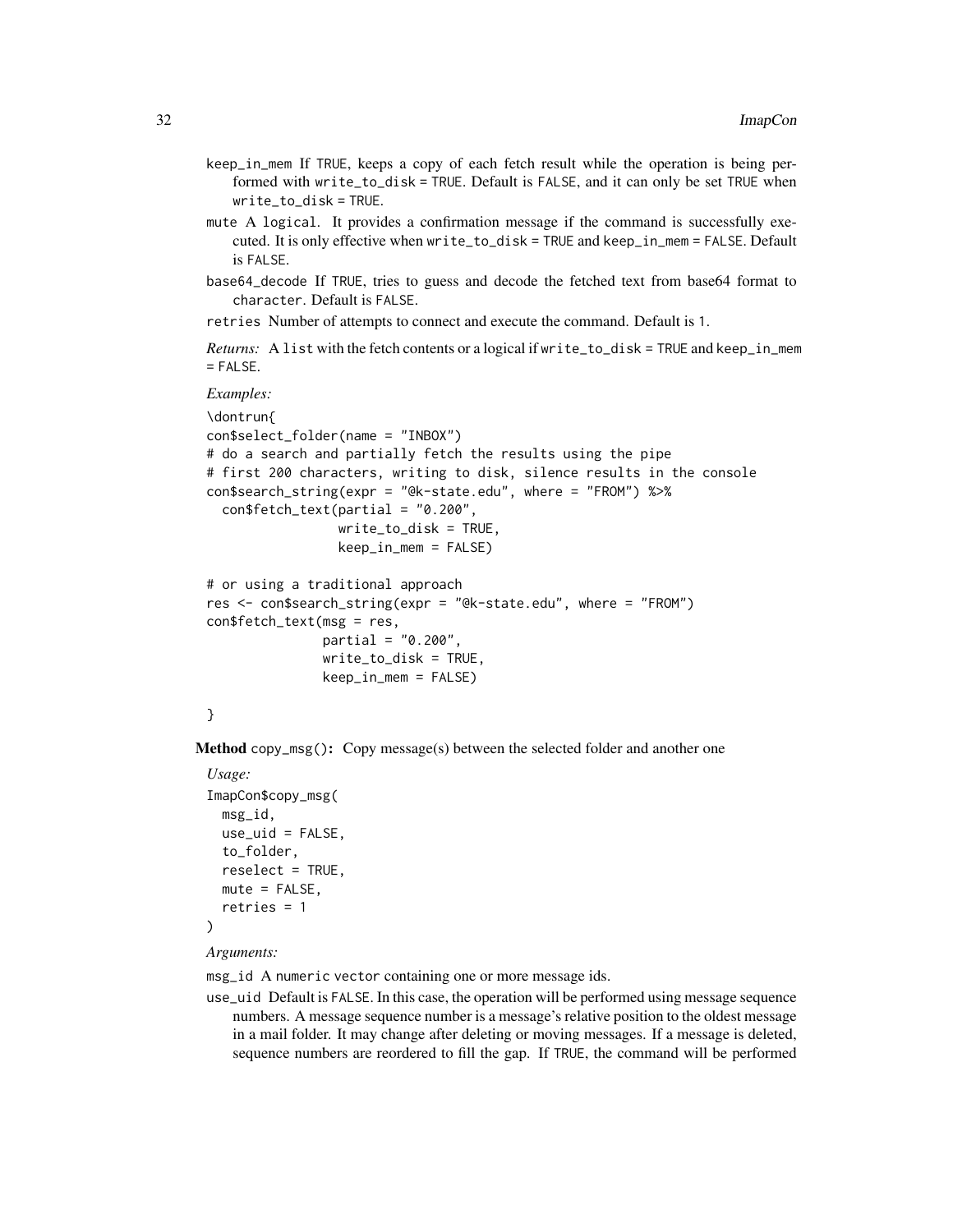using the "UID" or unique identifier. UIDs are always the same during the life cycle of a message in a mail folder.

- to\_folder A character string specifying the folder to which the messages will be copied.
- reselect A logical. If TRUE, calls [ImapCon\\$select\\_folder\(name = to\\_folder\)](#page-12-0) under the hood before returning the output. Default is TRUE.
- mute A logical. If TRUE, mutes the confirmation message when the command is successfully executed. Default is FALSE.

retries Number of attempts to connect and execute the command. Default is 1.

*Returns:* An invisible numeric vector containing the message ids.

```
Examples:
```

```
\dontrun{
con$select_folder(name = "INBOX")
# do a search and copy the results to another folder
con$search_string(expr = "@k-state.edu", where = "FROM") %>%
  con$copy(to_folder = "Sent")
# or using a traditional approach
```

```
res <- con$search_string(expr = "@k-state.edu", where = "FROM")
con$copy(msg = res, to_folder = "Sent")
```
}

<span id="page-32-0"></span>Method move\_msg(): Move message(s) between the selected folder and another one

```
Usage:
ImapCon$move_msg(
 msg_id,
 use_uid = FALSE,
  to_folder,
 reselect = TRUE,
 mute = FALSE,
  retries = 1
)
```
*Arguments:*

- use\_uid Default is FALSE. In this case, the operation will be performed using message sequence numbers. A message sequence number is a message's relative position to the oldest message in a mail folder. It may change after deleting or moving messages. If a message is deleted, sequence numbers are reordered to fill the gap. If TRUE, the command will be performed using the "UID" or unique identifier. UIDs are always the same during the life cycle of a message in a mail folder.
- to\_folder A character string specifying the folder to which the messages will be copied.
- reselect A logical. If TRUE, calls [ImapCon\\$select\\_folder\(name = to\\_folder\)](#page-12-0) under the hood before returning the output. Default is TRUE.
- mute A logical. If TRUE, mutes the confirmation message when the command is successfully executed. Default is FALSE.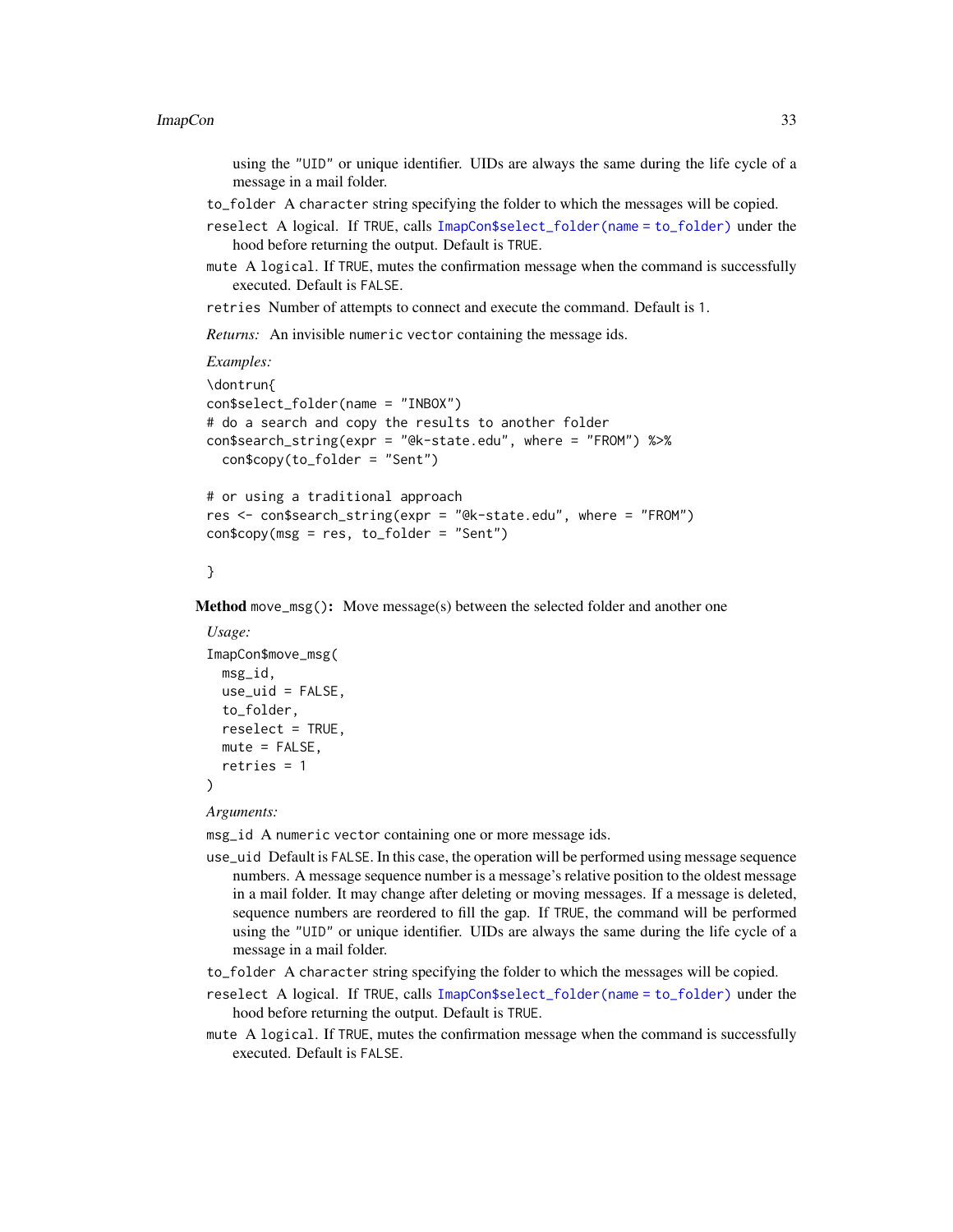retries Number of attempts to connect and execute the command. Default is 1.

*Returns:* An invisible numeric vector containing the message ids.

*Examples:*

```
\dontrun{
con$select_folder(name = "INBOX")
# do a search and copy the results to another folder
con$search_string(expr = "@k-state.edu", where = "FROM") %>%
  con$move(to_folder = "Sent")
# or using a traditional approach
res <- con$search_string(expr = "@k-state.edu", where = "FROM")
con$move(msg = res, to_folder = "Sent")
```

```
}
```
<span id="page-33-0"></span>**Method** esearch\_count(): Count the number of messages with a specific flag(s) in a folder (depend on ESEARCH capability)

*Usage:*

ImapCon\$esearch\_count(flag, use\_uid = FALSE, retries = 1)

*Arguments:*

- flag A mandatory parameter that specifies one or more flags as a filter to the counting operation. Use [ImapCon\\$list\\_flags\(\)](#page-13-0) to list the flags in a selected mail folder.
- use\_uid Default is FALSE. In this case, results will be presented as message sequence numbers. A message sequence number is a message's relative position to the oldest message in a mail folder. It may change after deleting or moving messages. If a message is deleted, sequence numbers are reordered to fill the gap. If TRUE, the command will be performed using the "UID" or unique identifier, and results are presented as such. UIDs are always the same during the life cycle of a message in a mail folder.

retries Number of attempts to connect and execute the command. Default is 1.

*Returns:* A numeric vector of length 1 containing the number of messages in the folder that meet the specified criteria.

#### *Examples:*

```
\dontrun{
con$select_folder(name = "INBOX")
# count the number of messages marked as "Flagged" and "Answered"
con$esearch_count(flag = c("Flagged", "Answered"))
}
```
<span id="page-33-1"></span>Method delete\_msg(): Delete message(s) in the selected mail folder

*Usage:*

ImapCon\$delete\_msg(msg\_id, use\_uid = FALSE, mute = FALSE, retries = 1)

*Arguments:*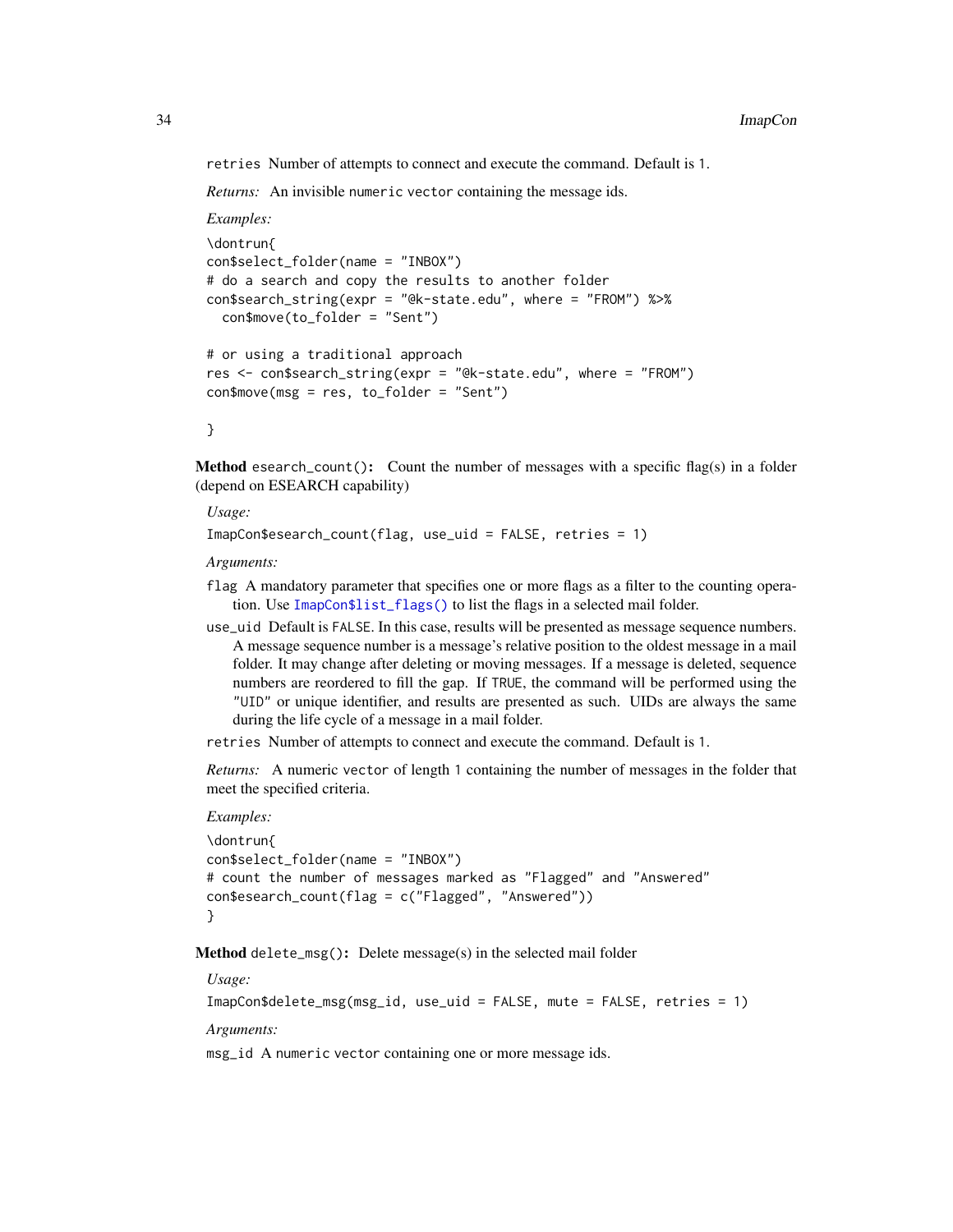- use\_uid Default is FALSE. In this case, the operation will be performed using message sequence numbers. A message sequence number is a message's relative position to the oldest message in a mail folder. It may change after deleting or moving messages. If a message is deleted, sequence numbers are reordered to fill the gap. If TRUE, the command will be performed using the "UID" or unique identifier. UIDs are always the same during the life cycle of a message in a mail folder.
- mute A logical. If TRUE, mutes the confirmation message when the command is successfully executed. Default is FALSE.

retries Number of attempts to connect and execute the command. Default is 1.

*Returns:* An invisible numeric vector containing the message ids.

*Examples:*

```
\dontrun{
con$select_folder(name = "INBOX")
# delete
con$delete_msg(flag = c("Flagged", "Answered"))
}
```
<span id="page-34-0"></span>Method expunge(): Permanently removes all or specific messages marked as deleted from the selected folder

#### *Usage:*

```
ImapCon$expunge(msg_uid = NULL, mute = FALSE, retries = 1)
```
*Arguments:*

- msg\_uid A numeric vector containing one or more messages UIDs. Only UIDs are allowed in this operation (note the "u" in msg\_*u*id).
- mute A logical. If TRUE, mutes the confirmation message when the command is successfully executed. Default is FALSE.

retries Number of attempts to connect and execute the command. Default is 1.

*Returns:* TRUE if the operation is successful.

*Examples:*

```
\dontrun{
con$select_folder(name = "INBOX")
# count the number of messages marked as "Flagged" and "Answered"
con$esearch_count(flag = c("Flagged", "Answered"))
}
```
<span id="page-34-1"></span>Method esearch\_min\_id(): Search the minimum message id in the selected mail folder (depend on ESEARCH capability)

*Usage:*

```
ImapCon$esearch_min_id(flag, use_uid = FALSE, retries = 1)
```
*Arguments:*

flag A mandatory parameter that specifies one or more flags as a filter to the searching operation. Use [ImapCon\\$list\\_flags\(\)](#page-13-0) to list the flags in a selected mail folder.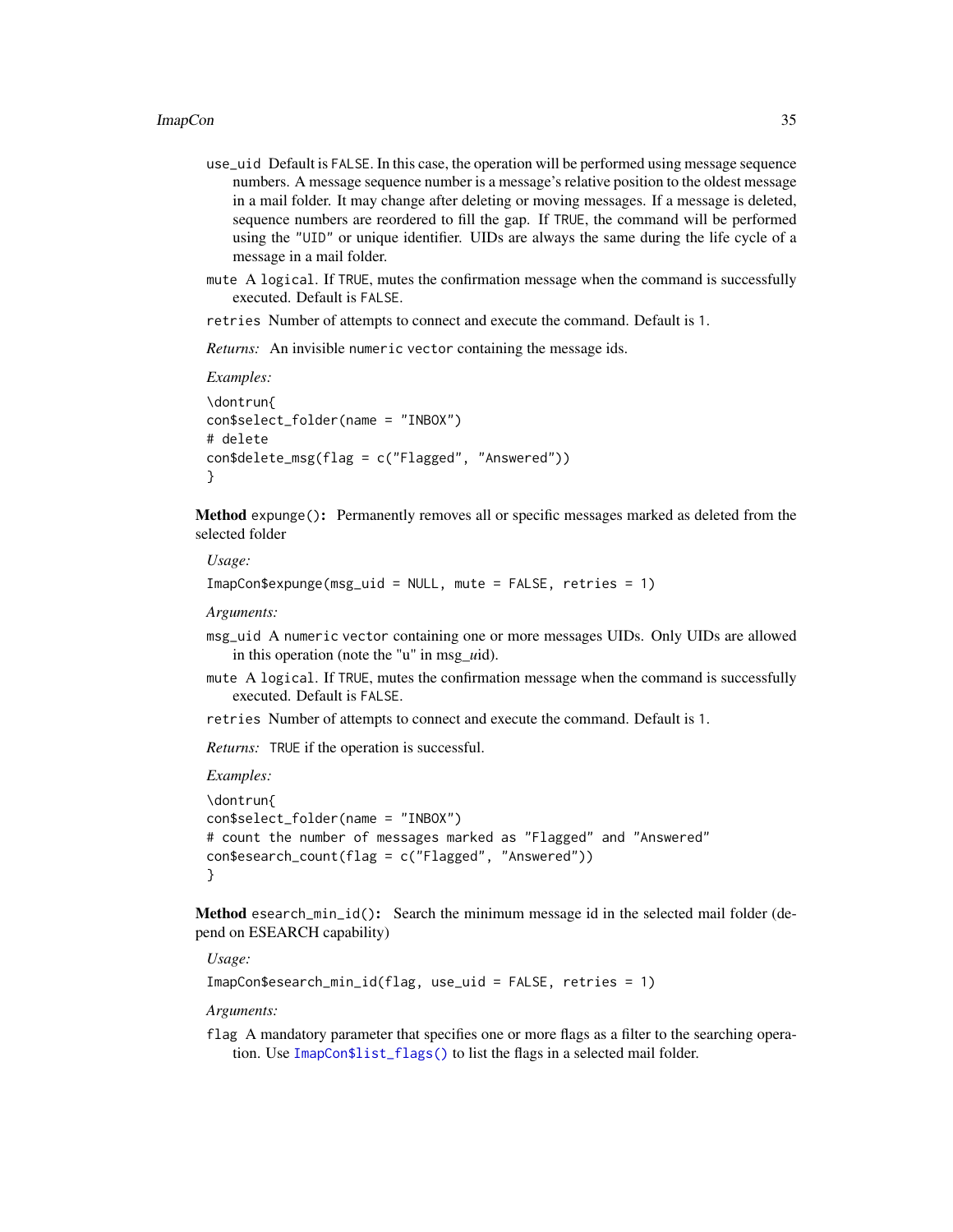use\_uid Default is FALSE. In this case, results will be presented as message sequence numbers. A message sequence number is a message's relative position to the oldest message in a mail folder. It may change after deleting or moving messages. If a message is deleted, sequence numbers are reordered to fill the gap. If TRUE, the command will be performed using the "UID" or unique identifier, and results are presented as such. UIDs are always the same during the life cycle of a message in a mail folder.

retries Number of attempts to connect and execute the command. Default is 1.

*Returns:* A numeric vector of length 1 containing the minimum message id in the folder.

```
Examples:
\dontrun{
con$select_folder(name = "INBOX")
# Search the minimum id of messages marked as "Answered"
con$esearch_min_id(flag = "Answered")
}
```
<span id="page-35-0"></span>Method esearch\_max\_id(): Search the maximum message id in the selected mail folder (depend on ESEARCH capability)

*Usage:*

```
ImapCon$esearch_max_id(flag, use_uid = FALSE, retries = 1)
```
*Arguments:*

- flag A mandatory parameter that specifies one or more flags as a filter to the searching operation. Use [ImapCon\\$list\\_flags\(\)](#page-13-0) to list the flags in a selected mail folder.
- use\_uid Default is FALSE. In this case, results will be presented as message sequence numbers. A message sequence number is a message's relative position to the oldest message in a mail folder. It may change after deleting or moving messages. If a message is deleted, sequence numbers are reordered to fill the gap. If TRUE, the command will be performed using the "UID" or unique identifier, and results are presented as such. UIDs are always the same during the life cycle of a message in a mail folder.

retries Number of attempts to connect and execute the command. Default is 1.

*Returns:* A numeric vector of length 1 containing the maximum message id in the folder.

```
Examples:
\dontrun{
con$select_folder(name = "INBOX")
# Search the minimum id of messages marked as "Seen"
con$esearch_max_id(flag = "Seen")
}
```
<span id="page-35-1"></span>Method add\_flags(): Add flags to one or more messages

```
Usage:
ImapCon$add_flags(
 msg_id,
 use_uid = FALSE,
 flags_to_set,
 mute = FALSE,
  retries = 1
)
```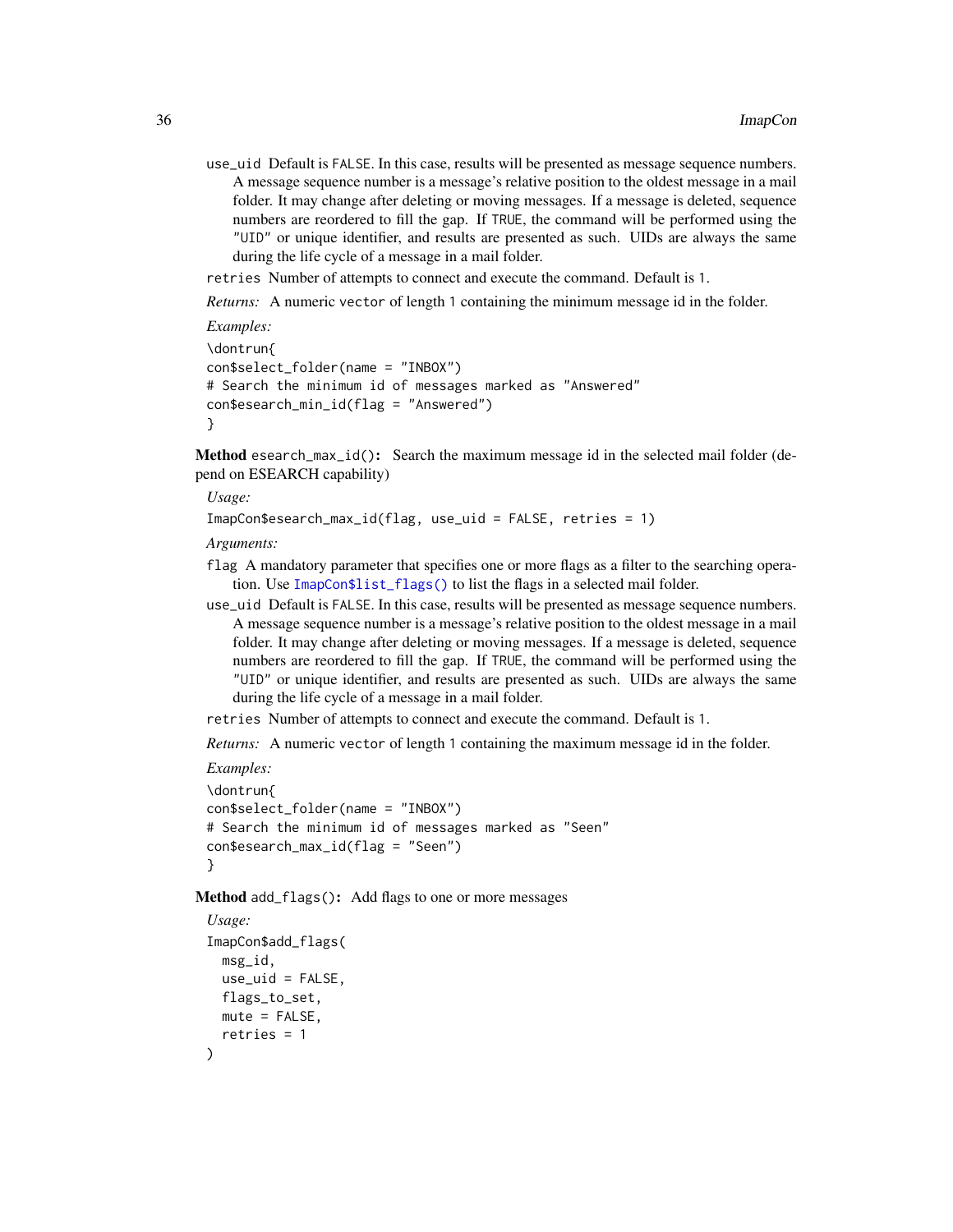*Arguments:*

msg\_id A numeric vector containing one or more message ids.

- use\_uid Default is FALSE. In this case, the operation will be performed using message sequence numbers. A message sequence number is a message's relative position to the oldest message in a mail folder. It may change after deleting or moving messages. If a message is deleted, sequence numbers are reordered to fill the gap. If TRUE, the command will be performed using the "UID" or unique identifier. UIDs are always the same during the life cycle of a message in a mail folder.
- flags\_to\_set A character vector containing one or more flag names to add to the specified message ids. If the flag to be set is a system flag, such as \SEEN, \ANSWERED, the name should be preceded by two backslashes \.
- mute A logical. If TRUE, mutes the confirmation message when the command is successfully executed. Default is FALSE.
- retries Number of attempts to connect and execute the command. Default is 1.

*Returns:* An invisible numeric vector containing the message ids.

```
Examples:
```

```
\dontrun{
con$select_folder(name = "INBOX")
# Add the "\Seen" permanent flag to the messages received in the last hour
con$search_younger_than(seconds = 3600) %>% # depends on the WITHIN extension
  con$add_flags(flags_to_set = "\\Seen")
}
```
<span id="page-36-0"></span>Method replace\_flags(): Replace the current flags of one or more messages

```
Usage:
ImapCon$replace_flags(
 msg_id,
 use\_uid = FALSE,flags_to_set,
 mute = FALSE,
 retries = 1
)
```
*Arguments:*

- use\_uid Default is FALSE. In this case, the operation will be performed using message sequence numbers. A message sequence number is a message's relative position to the oldest message in a mail folder. It may change after deleting or moving messages. If a message is deleted, sequence numbers are reordered to fill the gap. If TRUE, the command will be performed using the "UID" or unique identifier. UIDs are always the same during the life cycle of a message in a mail folder.
- flags\_to\_set A character vector containing one or more flag names that will replace the current ones. If the flag to be set is a system flag, such as \SEEN, \ANSWERED, the name should be preceded by two backslashes \.
- mute A logical. If TRUE, mutes the confirmation message when the command is successfully executed. Default is FALSE.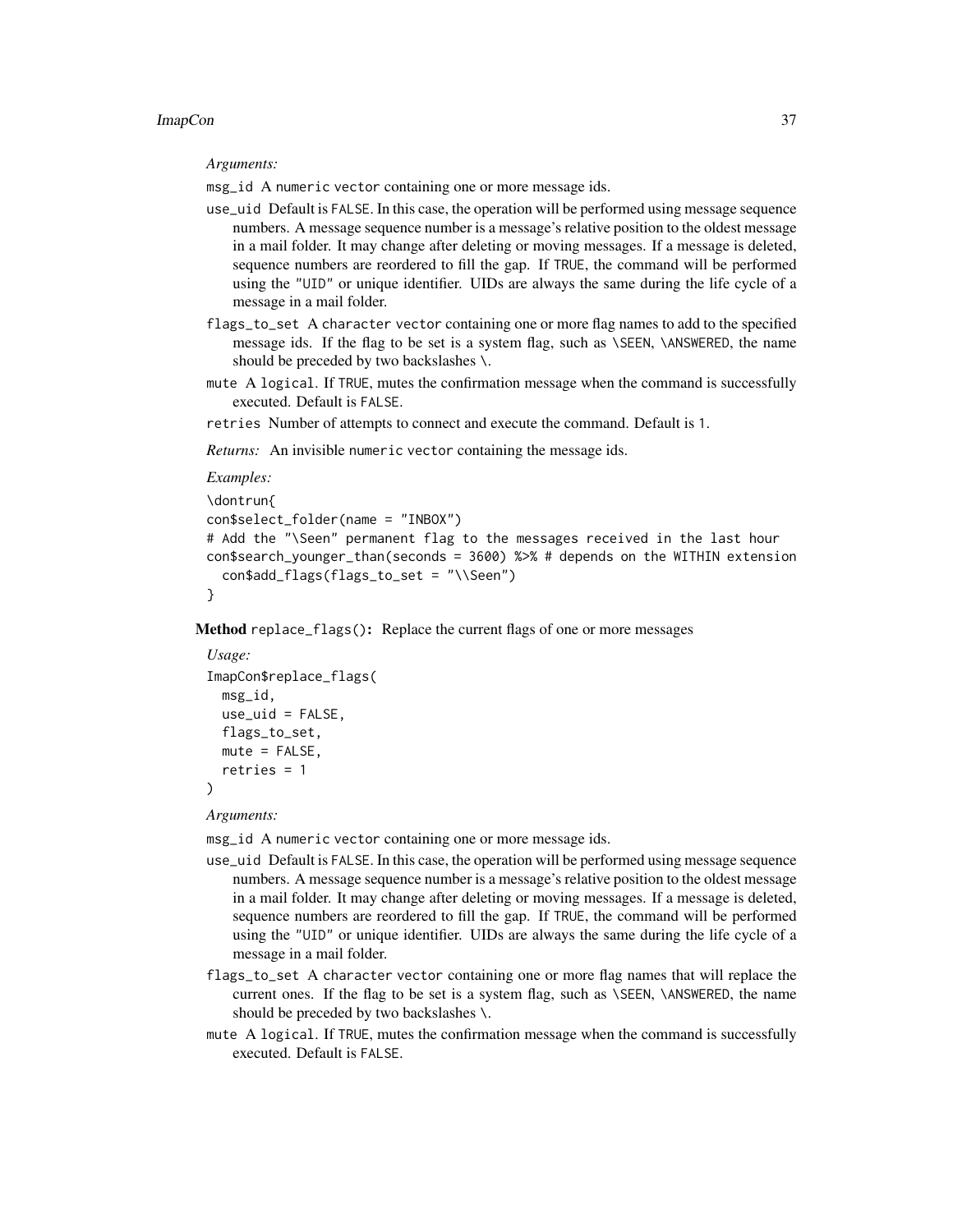retries Number of attempts to connect and execute the command. Default is 1.

*Returns:* An invisible numeric vector containing the message ids.

```
Examples:
\dontrun{
con$select_folder(name = "INBOX")
# Replace the current flags of the messages in the search results for the
#.. flags "\UNSEEN" and "\Flagged"
con$search_since(date_char = "20-Aug-2020") %>%
  con$replace_flags(flags_to_set = c("\\UNSEEN", "\\Flagged")
}
```
<span id="page-37-0"></span>Method remove\_flags(): Remove flag(s) of one or more messages

```
Usage:
ImapCon$remove_flags(
 msg_id,
 use\_uid = FALSE,flags_to_unset,
 mute = FALSE,
 retries = 1
)
```
*Arguments:*

msg\_id A numeric vector containing one or more message ids.

- use\_uid Default is FALSE. In this case, the operation will be performed using message sequence numbers. A message sequence number is a message's relative position to the oldest message in a mail folder. It may change after deleting or moving messages. If a message is deleted, sequence numbers are reordered to fill the gap. If TRUE, the command will be performed using the "UID" or unique identifier. UIDs are always the same during the life cycle of a message in a mail folder.
- flags\_to\_unset A character vector containing one or more flag names that will be unset (removed). If the flag to be removed is a system flag, such as \SEEN, \ANSWERED, the name should be preceded by two backslashes \.
- mute A logical. If TRUE, mutes the confirmation message when the command is successfully executed. Default is FALSE.
- retries Number of attempts to connect and execute the command. Default is 1.

*Returns:* An invisible numeric vector containing the message ids.

```
Examples:
```

```
\dontrun{
con$select_folder(name = "INBOX")
# Remove the the "\SEEN" flag from the messages in the search result
con$search_since(date_char = "20-Aug-2020") %>%
 con$remove_flags(flags_to_unset = "\\UNSEEN")
}
```
<span id="page-37-1"></span>Method get\_attachments(): Extract attached file(s) from fetched message(s)

*Usage:*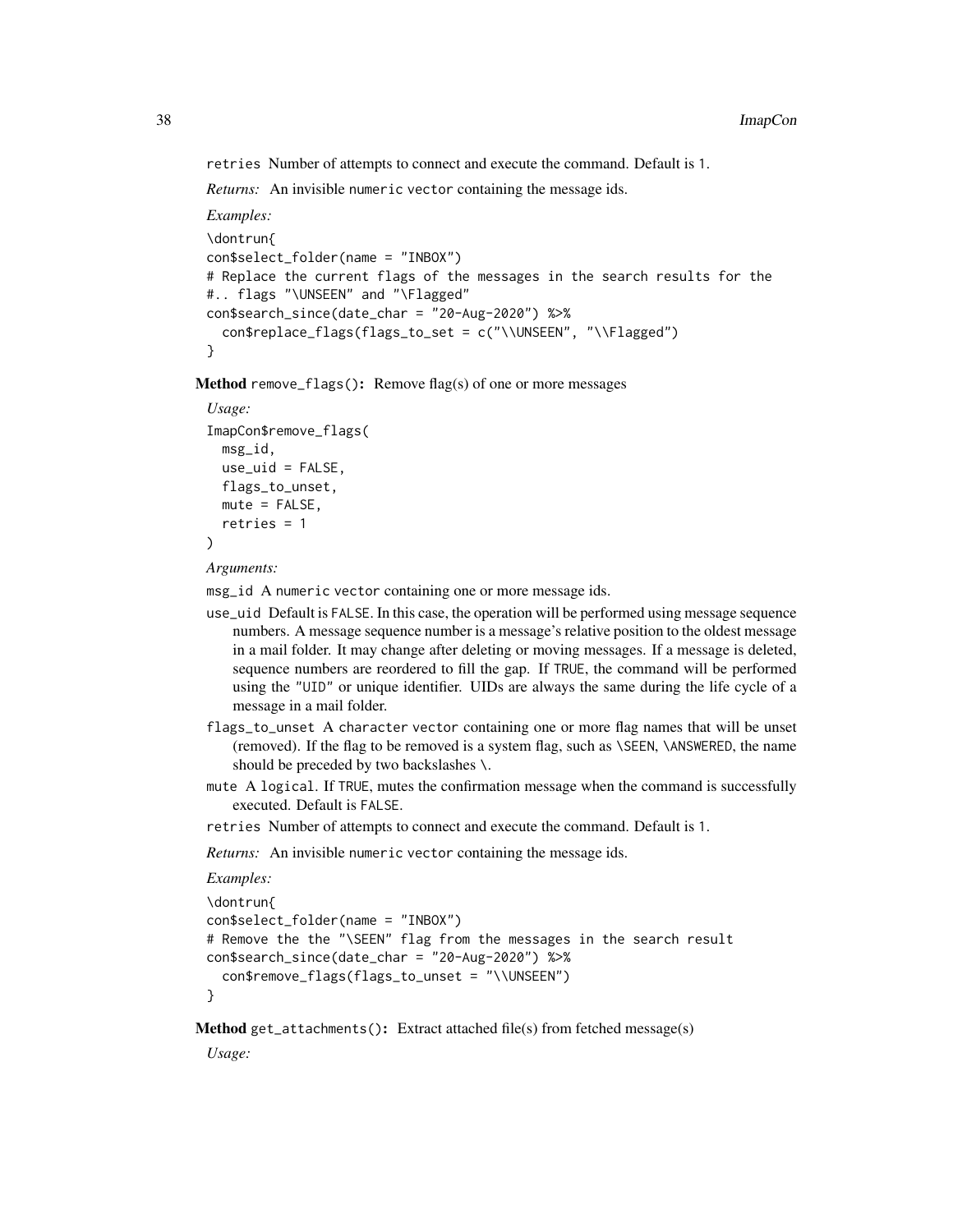```
ImapCon$get_attachments(
 msg_list,
 content_disposition = "both",
 override = FALSE,
  mute = FALSE
)
```
*Arguments:*

- $msg\_list$  A list with the body or text content of the messages fetched with [ImapCon\\$fetch\\_body\(\)](#page-26-0) or [ImapCon\\$fetch\\_text\(\)](#page-30-0).
- content\_disposition A string indicating which type of "Content-Disposition" attachments should be retrieved. Default is "both", which retrieves regular attachments ("Content-Disposition: attachment") and inline attachments ("Content-Disposition: inline").
- override A logical. Provides a confirmation message if the command is successfully executed. Default is FALSE.
- mute A logical. If TRUE, mutes the confirmation message when the command is successfully executed. Default is FALSE.

*Returns:* TRUE if the operation is successful. The files are saved locally.

```
Examples:
```

```
\dontrun{
# example 1
con$select_folder(name = "INBOX")
con$search_string(expr = "@gmail", where = "CC") %>%
 con$fetch_text(write_to_disk = TRUE) %>% # saving the message's content as txt files
  con$get_attachments()
```

```
# example 2
res <- con$search_string(expr = "@gmail", where = "CC") %>%
out <- con$fetch_body(msg = res)
con$get_attachments(msg_list = out)
}
```
<span id="page-38-0"></span>Method fetch\_attachments\_list(): Fetch attachments' list

## *Usage:*

```
ImapCon$fetch_attachments_list(msg_id, use_uid = FALSE, retries = 1)
```
*Arguments:*

msg\_id A numeric vector containing one or more message ids.

use\_uid Default is FALSE. In this case, the operation will be performed using message sequence numbers. A message sequence number is a message's relative position to the oldest message in a mail folder. It may change after deleting or moving messages. If a message is deleted, sequence numbers are reordered to fill the gap. If TRUE, the command will be performed using the "UID" or unique identifier. UIDs are always the same during the life cycle of a message in a mail folder.

retries Number of attempts to connect and execute the command. Default is 1.

*Returns:* A list with the fetch contents.

*Examples:*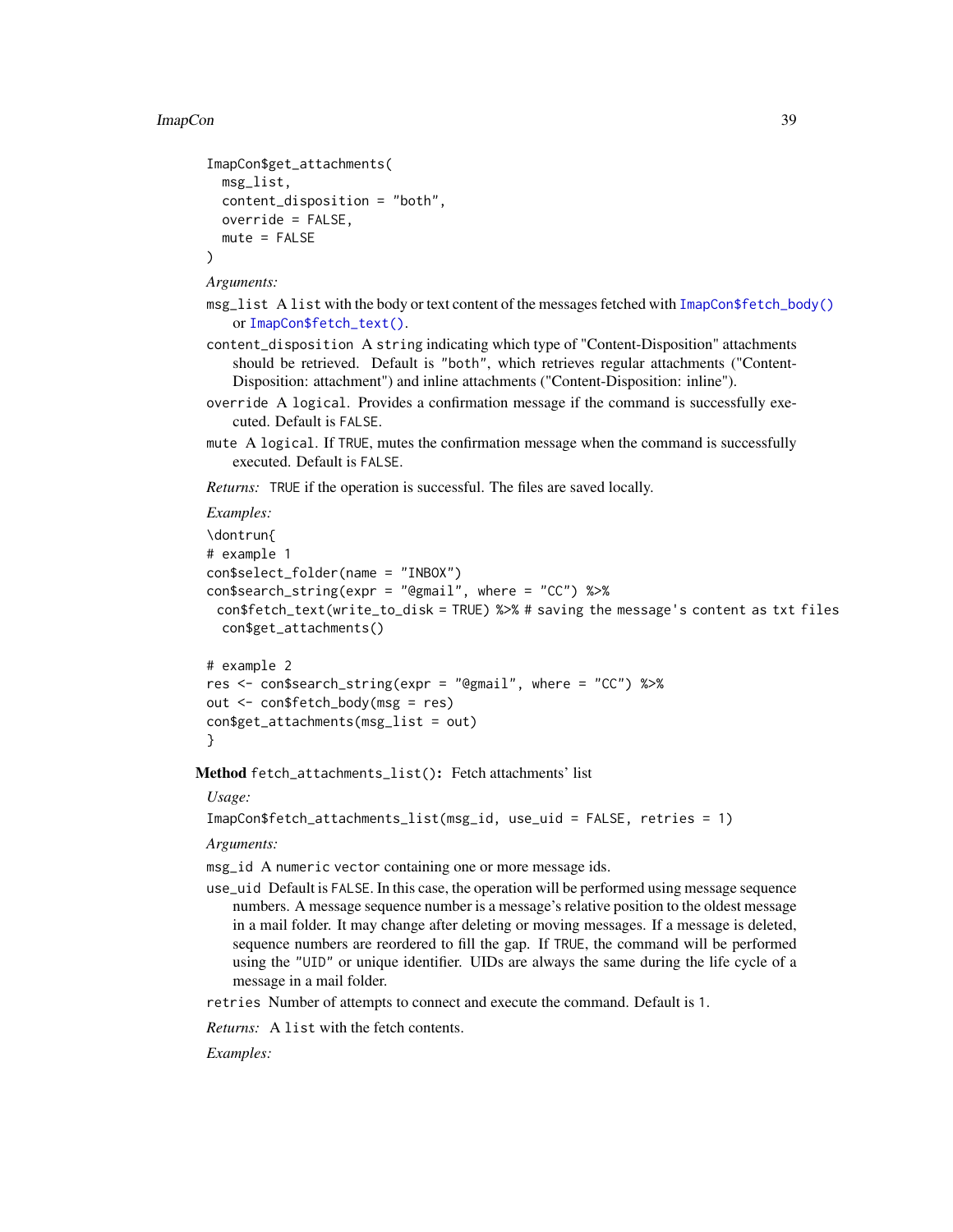```
\dontrun{
con$select_folder(name = "INBOX")
# do a search and fetch the attachments' list of the messages
out < con$search_string(expr = "@k-state.edu", where = "FROM") %>%
  con$fetch_attachments_list()
out
# or using a traditional approach
res <- con$search_string(expr = "@k-state.edu", where = "FROM")
out <- con$fetch_attachments_list(msg = res)
out
```
}

<span id="page-39-0"></span>Method fetch\_attachments(): Fetch message attachments

```
Usage:
ImapCon$fetch_attachments(
 msg_id,
 use\_uid = FALSE,content_disposition = "both",
  override = FALSE,
 mute = FALSE,
  retries = 1
)
```
*Arguments:*

msg\_id A numeric vector containing one or more message ids.

- use\_uid Default is FALSE. In this case, the operation will be performed using message sequence numbers. A message sequence number is a message's relative position to the oldest message in a mail folder. It may change after deleting or moving messages. If a message is deleted, sequence numbers are reordered to fill the gap. If TRUE, the command will be performed using the "UID" or unique identifier. UIDs are always the same during the life cycle of a message in a mail folder.
- content\_disposition A string indicating which type of "Content-Disposition" attachments should be retrieved. The options are both, attachment, and inline. Default is "both", which retrieves regular attachments ("Content-Disposition: attachment") and inline attachments ("Content-Disposition: inline").
- override A logical. Provides a confirmation message if the command is successfully executed. Default is FALSE.
- mute A logical. If TRUE, mutes the confirmation message when the command is successfully executed. Default is FALSE.
- retries Number of attempts to connect and execute the command. Default is 1.

*Returns:* A list with the fetch contents.

*Examples:*

\dontrun{ con\$select\_folder(name = "INBOX")

```
# do a search and fetch the attachments' list of the messages
```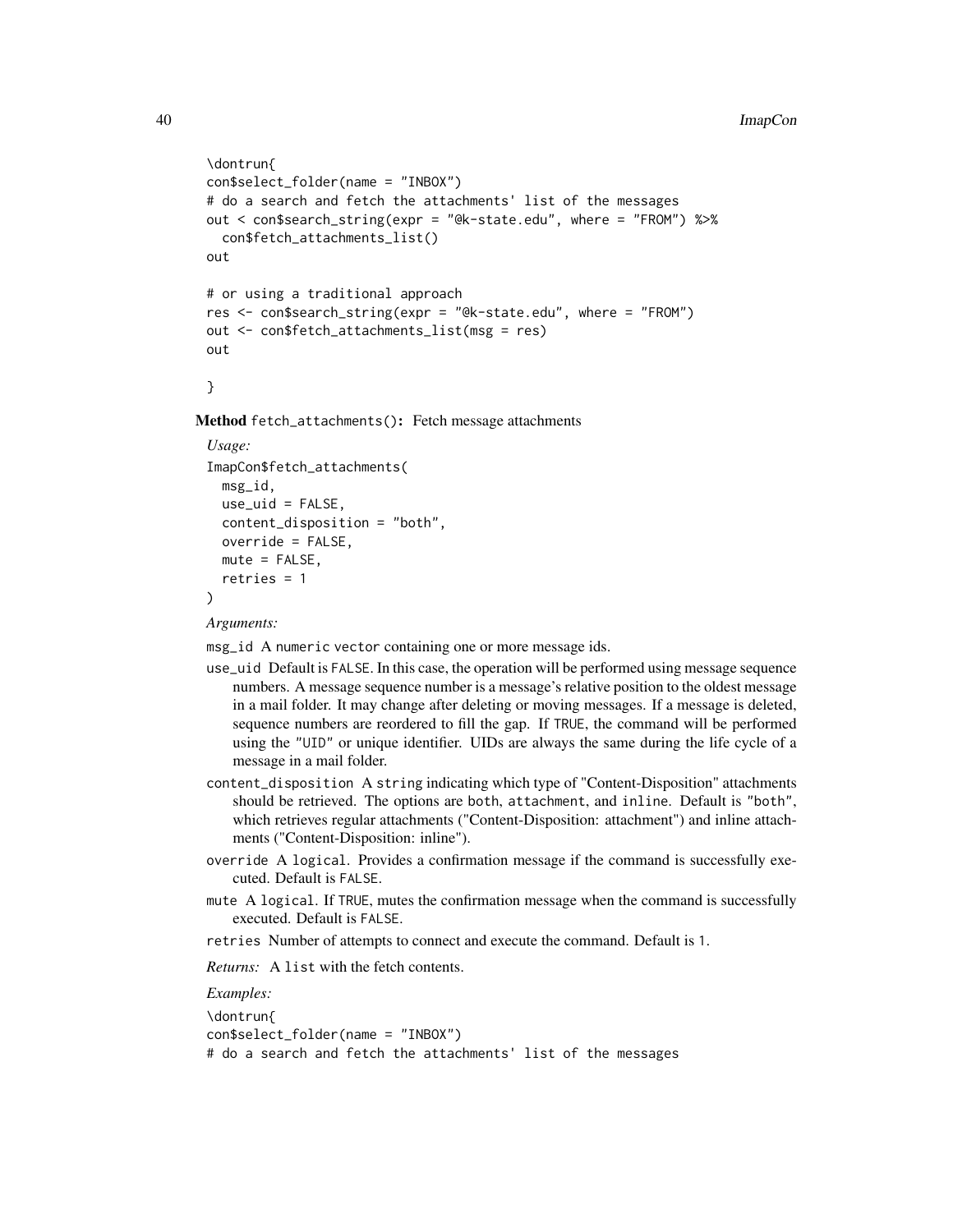```
con$search_string(expr = "@k-state.edu", where = "FROM") %>%
 con$fetch_attachments() # the attachments will be downloaded to disk
# or using a traditional approach
res <- con$search_string(expr = "@k-state.edu", where = "FROM")
con$fetch_attachments(msg = res)
}
```
<span id="page-40-0"></span>Method clone(): The objects of this class are cloneable with this method.

*Usage:* ImapCon\$clone(deep = FALSE) *Arguments:* deep Whether to make a deep clone.

#### Note

[ImapCon\\$new\(\)](#page-9-0): The [configure\\_imap](#page-5-1) should be preferred instead of ImapCon\$new().

[ImapCon\\$search\(\)](#page-14-0): IMAP queries follows Polish notation, i.e. operators such as OR come before arguments, e.g. "OR argument1 argument2". Therefore, the relational-operator-helper-functions in this package should be used like the following examples: OR(before("17-Apr-2015"), string("FROM","John")). Even though there is no "AND" operator in IMAP, this package adds a helper function [AND](#page-2-1) to indicate multiples arguments that must be searched together, e.g. AND(since("01-Jul-2018"), smaller\_than(16000)).

[ImapCon\\$sent\\_before\(\)](#page-0-0): Search operations that use the origination/RFC-2822 Header date tend to be "slower" than those that use the internal date. Although the overhead is minimum, the difference is due to the fact that the internal date is kept on a database, while the origination date has to be retrieved from inside the message. Therefore, the server needs to access each message when executing this type of search. Despite this fact, both dates tend to be the same.

[ImapCon\\$search\\_sent\\_since\(\)](#page-21-0): Search operations that use the origination/RFC-2822 Header date tend to be "slower" than those that use the internal date. Although the overhead is minimum, the difference is due to the fact that the internal date is kept on a database, while the origination date has to be retrieved from inside the message. Therefore, the server needs to access each message when executing this type of search. Despite this fact, both dates tend to be the same.

[ImapCon\\$search\\_sent\\_on\(\)](#page-21-1): Search operations that use the origination/RFC-2822 Header date tend to be "slower" than those that use the internal date. Although the overhead is minimum, the difference is due to the fact that the internal date is kept on a database, while the origination date has to be retrieved from inside the message. Therefore, the server needs to access each message when executing this type of search. Despite this fact, both dates tend to be the same.

[ImapCon\\$search\\_sent\\_period\(\)](#page-22-0): Search operations that use the origination/RFC-2822 Header date tend to be "slower" than those that use the internal date. Although the overhead is minimum, the difference is due to the fact that the internal date is kept on a database, while the origination date has to be retrieved from inside the message. Therefore, the server needs to access each message when executing this type of search. Despite this fact, both dates tend to be the same.

[ImapCon\\$search\\_older\\_than\(\)](#page-24-0): To be able to use this functionality, the server must support the WITHIN capability. You can check it by running [ImapCon\\$list\\_server\\_capabilities\(\)](#page-11-3).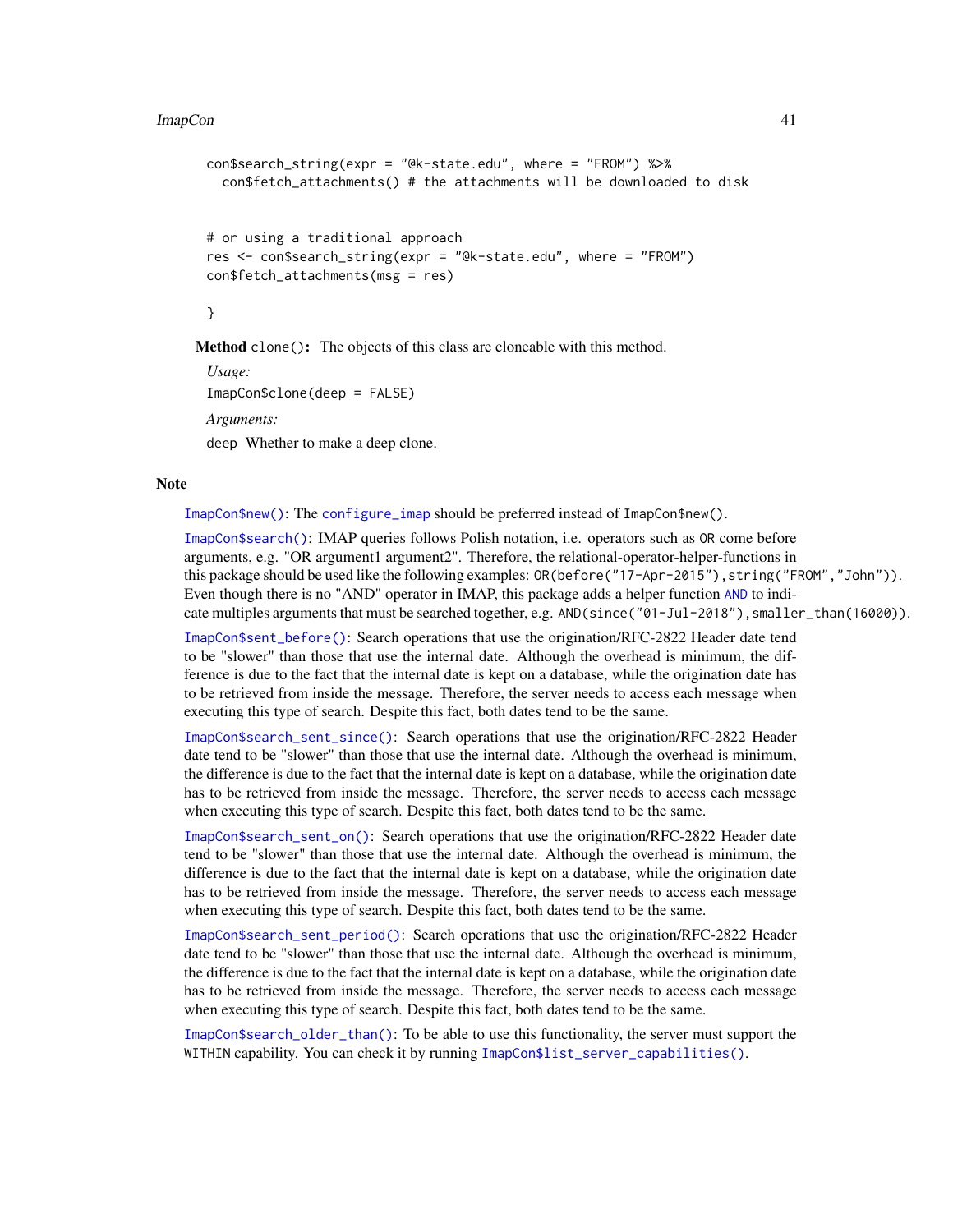[ImapCon\\$search\\_older\\_than\(\)](#page-24-0): To be able to use this functionality, the server must support the WITHIN capability. You can check it by running [ImapCon\\$list\\_server\\_capabilities\(\)](#page-11-3).

[ImapCon\\$search\\_string\(\)](#page-26-1): Using where = "TEXT", may produce unexpected results since it will perform the search on raw data, i.e. the searched expression may be truncated by special formating characters such as  $\lceil \cdot \rceil$  for example. It is recommended to perform this type of search using where = "BODY", instead of "TEXT" (Heinlein, P. and Hartleben, P. (2008)).

[ImapCon\\$esearch\\_count\(\)](#page-33-0): This operation depends on the ESEARCH extension.

[ImapCon\\$esearch\\_min\\_id\(\)](#page-34-1): This operation depends on the ESEARCH extension.

[ImapCon\\$esearch\\_max\\_id\(\)](#page-35-0): This operation depends on the ESEARCH extension.

[ImapCon\\$add\\_flags\(\)](#page-35-1): Unlike the search operations, the add/replace/delete flags operations demand system flag names to be preceded by two backslashes "\\".

[ImapCon\\$add\\_flags\(\)](#page-35-1): add\_flags, remove\_flags, and replace\_flags accept not only flags but also keywords (any word not beginning with two backslashes) which are custom flags defined by the user.

[ImapCon\\$replace\\_flags\(\)](#page-36-0): Unlike the search operations, the add/replace/delete flags operations demand system flag names to be preceded by two backslashes "\\".

[ImapCon\\$replace\\_flags\(\)](#page-36-0): add\_flags, remove\_flags, and replace\_flags accept not only flags but also keywords (any word not beginning with two backslashes) which are custom flags defined by the user.

[ImapCon\\$remove\\_flags\(\)](#page-37-0): Unlike the search operations, the add/replace/delete flags operations demand system flag names to be preceded by two backslashes "\\".

[ImapCon\\$remove\\_flags\(\)](#page-37-0): add\_flags, remove\_flags, and replace\_flags accept not only flags but also keywords (any word not beginning with two backslashes) which are custom flags defined by the user.

[ImapCon\\$get\\_attachments\(\)](#page-37-1): This method is to be used after the body or the text part of one or more messages were fetched. This makes sense if the user is interested in keeping the message content (body or text) besides downloading the message attachments. Nonetheless, this is not the recommended approach if the user is only interested in downloading the files as the previous fetching operation will probably be costly. In this last case, the recommendation is to use [ImapCon\\$fetch\\_attachments\(\)](#page-39-0) as it will only fetch the attachment part.

[ImapCon\\$get\\_attachments\(\)](#page-37-1): All attachments will be stored in a folder labeled with the message id inside the working directory > servername > foldername. This function currently handles only attachments encoded as base64 text. It tries to guess all file extensions while decoding the text, but it may not be possible to do so in some circumstances. If it happens, you can try to change the file extension directly by renaming the file.

[ImapCon\\$get\\_attachments\(\)](#page-37-1): The "Content-Disposition" header specifies if the multipart electronic messages will be presented as a main document with a list of separate attachments ("Content-Disposition: attachment") or as a single document with the various parts displayed inline. The first requires positive action on the part of the recipient (downloading the file, for example) whereas inline components are displayed automatically when the message is viewed (Troost, R., Dorner, S., and K. Moore, Ed. (1997)). You can choose to download both, or only one type of attachment, using the argument content\_disposition.

[ImapCon\\$fetch\\_attachments\(\)](#page-39-0): All attachments will be stored in a folder labeled with the message id inside the working directory > servername > foldername. This function currently handles only attachments encoded as base64 text. It tries to guess all file extensions while decoding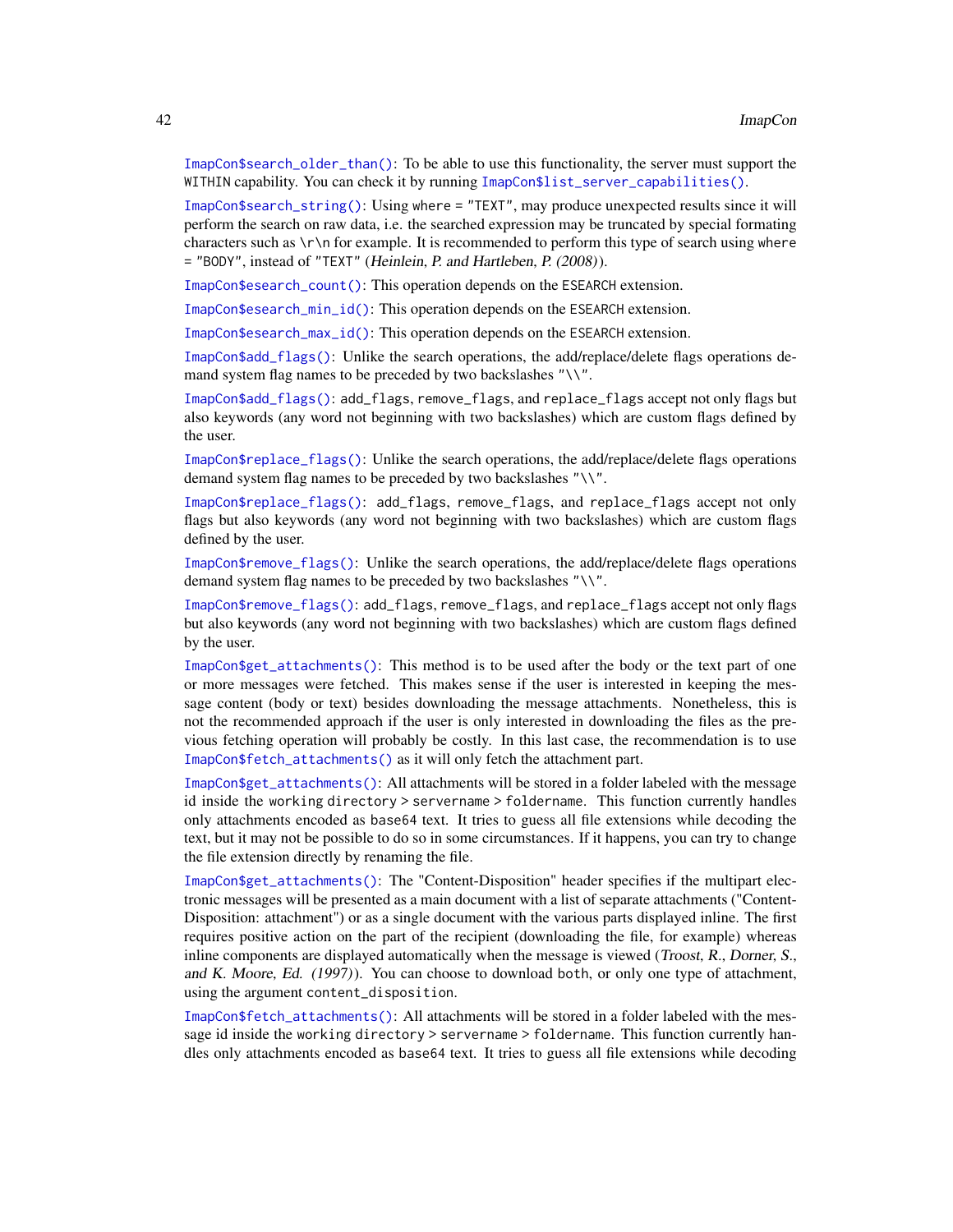<span id="page-42-0"></span>the text, but it may not be possible to do so in some circumstances. If it happens, you can try to change the file extension directly by renaming the file.

[ImapCon\\$fetch\\_attachments\(\)](#page-39-0): The "Content-Disposition" header specifies if the multipart electronic messages will be presented as a main document with a list of separate attachments ("Content-Disposition: attachment") or as a single document with the various parts displayed inline. The first requires positive action on the part of the recipient (downloading the file, for example) whereas inline components are displayed automatically when the message is viewed (Troost, R., Dorner, S., and K. Moore, Ed. (1997)). You can choose to download both, or only one type of attachment, using the argument content\_disposition.

#### References

[ImapCon\\$search\\_string\(\)](#page-26-1): Heinlein, P. and Hartleben, P. (2008). The Book of IMAP: Building a Mail Server with Courier and Cyrus. No Starch Press. ISBN 978-1-59327-177-0.

[ImapCon\\$get\\_attachments\(\)](#page-37-1): Troost, R., Dorner, S., and K. Moore (1997), Communicating Presentation Information in Internet Messages: The Content-Disposition Header Field, RFC 2183, August 1997, https://tools.ietf.org/html/rfc2183.

[ImapCon\\$fetch\\_attachments\(\)](#page-39-0): Troost, R., Dorner, S., and K. Moore (1997), Communicating Presentation Information in Internet Messages: The Content-Disposition Header Field, RFC 2183, DOI 10.17487/RFC2183, August 1997, https://tools.ietf.org/html/rfc2183.

#### See Also

Other custom search: [AND\(](#page-2-1)), [OR\(](#page-57-1)), [before\(](#page-3-1)), [flag\(](#page-7-1)), [larger\\_than\(](#page-52-1)), [older\\_than\(](#page-55-1)), [on\(](#page-56-1)), [sent\\_before\(](#page-58-1)), [sent\\_on\(](#page-59-1)), [sent\\_since\(](#page-60-1)), [since\(](#page-61-1)), [smaller\\_than\(](#page-62-1)), [string\(](#page-62-2)), [younger\\_than\(](#page-63-1))

```
Other attachments: list_attachments()
```
#### Examples

```
## Not run:
# w/ Plain authentication
con <- configure_imap(
 url="imaps://outlook.office365.com",
 username="user@agency.gov.br",
 password=rstudioapi::askForPassword(),
 verbose = TRUE)
# OR
con <- ImapCon$new(
 url="imaps://outlook.office365.com",
 username="user@agency.gov.br",
 password=rstudioapi::askForPassword(),
 verbose = TRUE)
# w/ OAuth2.0 authentication
con <- configure_imap(
 url="imaps://outlook.office365.com",
```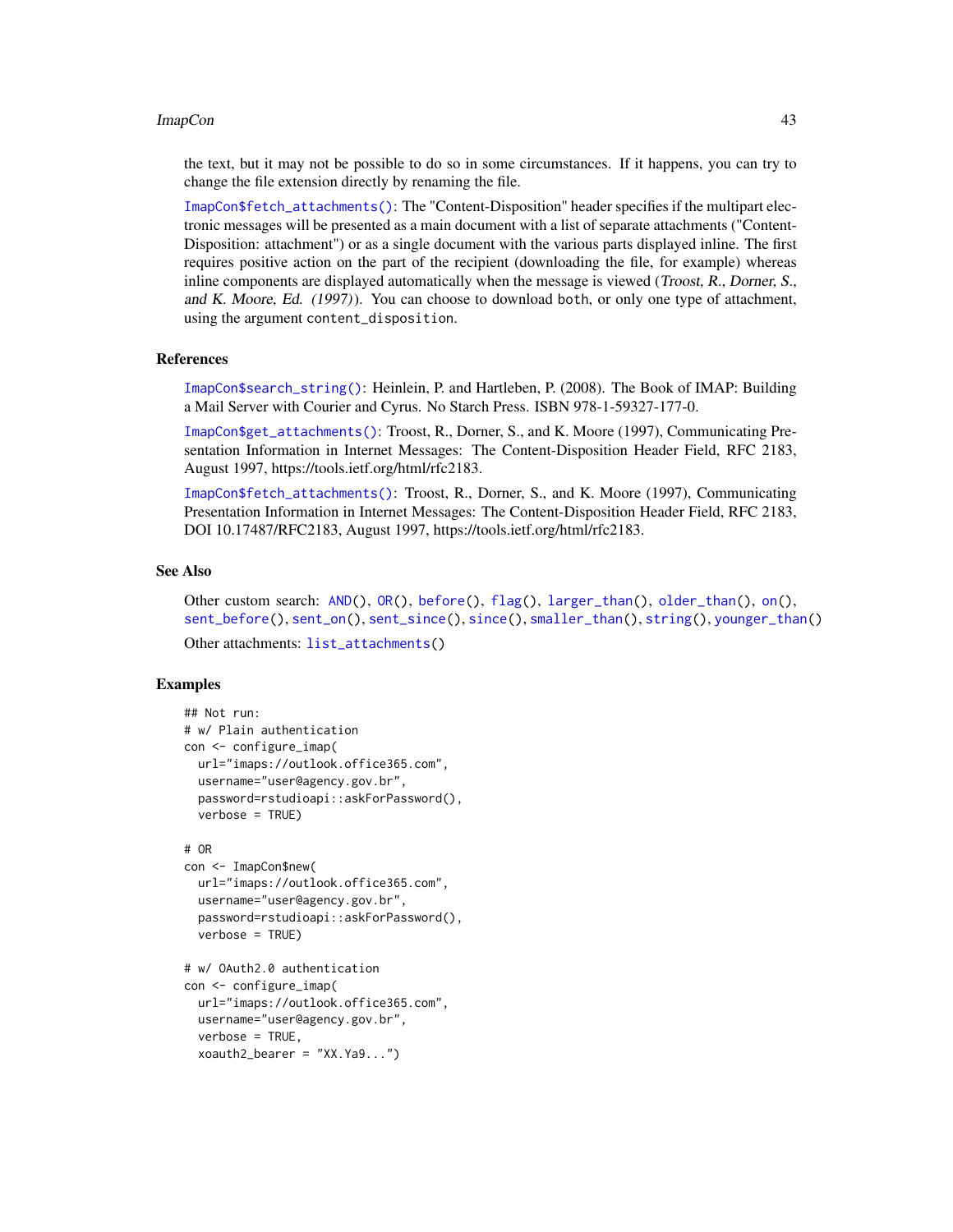```
# OR
con <- ImapCon$new(
  url="imaps://outlook.office365.com",
  username="user@agency.gov.br",
  verbose = TRUE,
  xoauth2_bearer = "XX.Ya9...")
## End(Not run)
## ------------------------------------------------
## Method `ImapCon$list_server_capabilities`
## ------------------------------------------------
## Not run:
cap <- con$list_server_capabilities()
cap
## End(Not run)
## ------------------------------------------------
## Method `ImapCon$list_mail_folders`
## ------------------------------------------------
## Not run:
folders <- con$list_mail_folders()
folders
## End(Not run)
## ------------------------------------------------
## Method `ImapCon$select_folder`
## ------------------------------------------------
## Not run:
con$select_mail_folder(name = "INBOX")
## End(Not run)
## ------------------------------------------------
## Method `ImapCon$examine_folder`
## ------------------------------------------------
## Not run:
con$select_folder(name = "INBOX")
con$examine_folder()
# or directly:
```
con\$examine\_folder("Sent")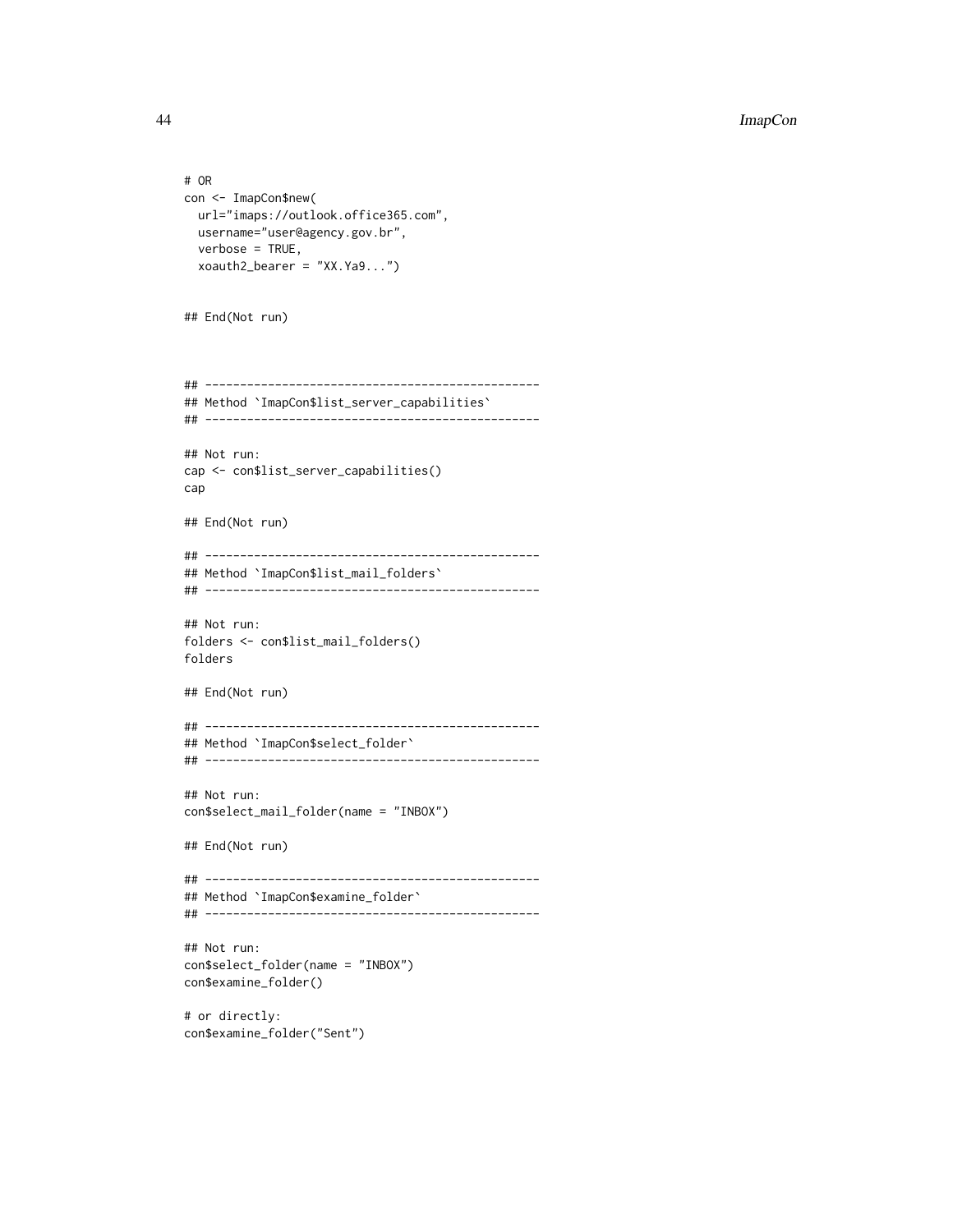```
## End(Not run)
## ------------------------------------------------
## Method `ImapCon$create_folder`
## ------------------------------------------------
## Not run:
con$create_folder(name = "New Folder Name")
## End(Not run)
## ------------------------------------------------
## Method `ImapCon$rename_folder`
## ------------------------------------------------
## Not run:
con$select_folder(name = "Folder A")
con$rename_folder(new_name = "Folder B")
# or directly:
con$rename_folder(name = "Folder A", new_name = "Folder B")
## End(Not run)
## ------------------------------------------------
## Method `ImapCon$list_flags`
## ------------------------------------------------
## Not run:
con$select_folder(name = "INBOX")
con$list_flags()
## End(Not run)
## ------------------------------------------------
## Method `ImapCon$search`
## ------------------------------------------------
## Not run:
con$select_folder(name = "INBOX")
# ex1
con$search(OR(before(date_char = "17-Apr-2015"),
              string(expr = "John", where = "FROM")))
# ex2
con$search(AND(smaller_than(size = "512000"),
               string(expr = "John", where = "FROM"),
               string(expr = "@ksu.edu", where = "CC")))
## End(Not run)
## ------------------------------------------------
## Method `ImapCon$search_larger_than`
## ------------------------------------------------
```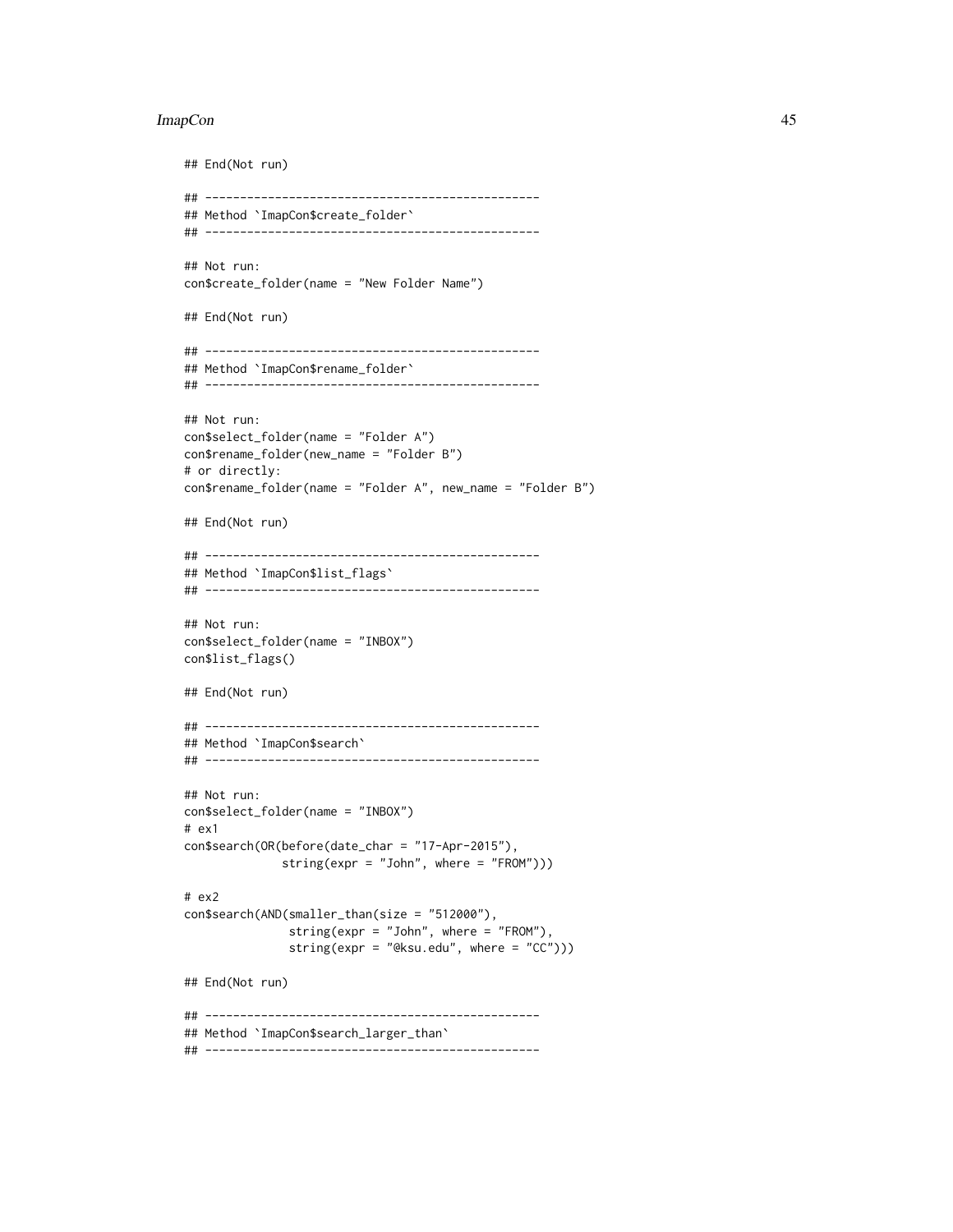```
## Not run:
# search for messages with size larger than 512Kb
con$search_larger_than(size = 512000))
## End(Not run)
## ------------------------------------------------
## Method `ImapCon$search_smaller_than`
## ------------------------------------------------
## Not run:
con$select_folder(name = "INBOX")
# search for messages with size smaller than 512Kb
con$search_smaller_than(size = 512000))
## End(Not run)
## ------------------------------------------------
## Method `ImapCon$search_before`
## ------------------------------------------------
## Not run:
con$select_folder(name = "INBOX")
# search for messages with date before "02-Jan-2020", presenting the
# .. results as unique identifiers (UID)
con$search_before(date = "02-Jan-2020", use_uid = TRUE)
## End(Not run)
## ------------------------------------------------
## Method `ImapCon$search_since`
## ------------------------------------------------
## Not run:
con$select_folder(name = "INBOX")
# search for messages with date since "02-Jan-2020", presenting the
# .. results as unique identifiers (UID)
con$search_since(date = "02-Jan-2020", use_uid = TRUE)
## End(Not run)
## ------------------------------------------------
## Method `ImapCon$search_on`
## ------------------------------------------------
## Not run:
con$select_folder(name = "INBOX")
# search for messages received on date "02-Jan-2020", presenting the
#... results as unique identifiers (UID)
con$search_on(date = "02-Jan-2020", use_uid = TRUE)
## End(Not run)
```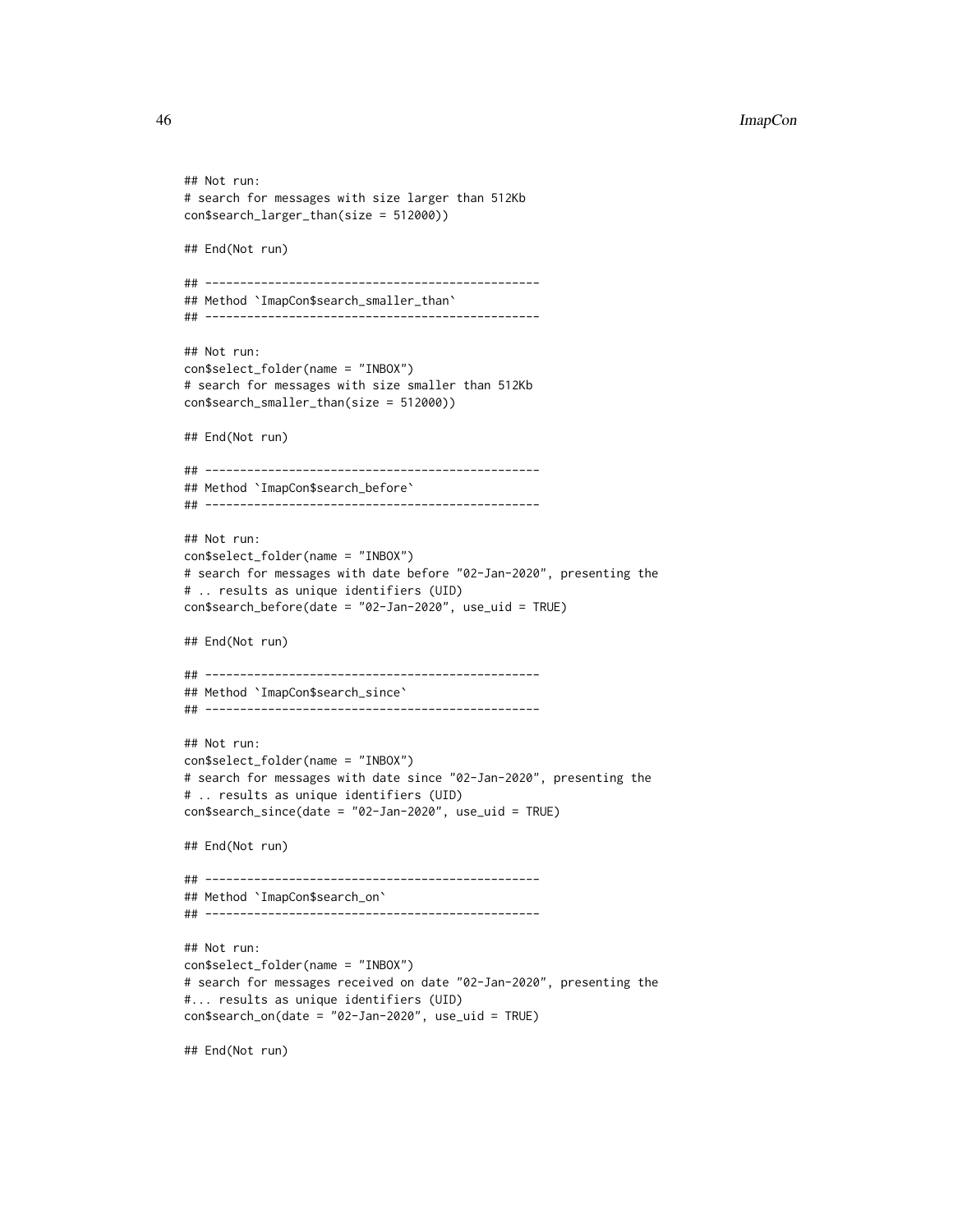```
## ------------------------------------------------
## Method `ImapCon$search_period`
## ------------------------------------------------
## Not run:
con$select_folder(name = "INBOX")
# search for all messages in the mail folder, EXCEPT (negate = TRUE) by
#... those received between the dates "02-Jan-2020" and "22-Mar-2020"
con$search_period(since_date_char = "02-Jan-2020",
                  before_date_char = "22-Mar-2020",
                  negate = TRUE))
## End(Not run)
## ------------------------------------------------
## Method `ImapCon$search_sent_before`
## ------------------------------------------------
## Not run:
# search for messages with date before "02-Jan-2020", presenting the
# .. results as unique identifiers (UID)
con$search_sent_before(date = "02-Jan-2020", use_uid = TRUE)
## End(Not run)
## ------------------------------------------------
## Method `ImapCon$search_sent_since`
## ------------------------------------------------
## Not run:
# search for messages with date before "02-Jan-2020", presenting the
# .. results as unique identifiers (UID)
con$search_sent_since(date = "02-Jan-2020", use_uid = TRUE)
## End(Not run)
## ------------------------------------------------
## Method `ImapCon$search_sent_on`
## ------------------------------------------------
## Not run:
con$select_folder(name = "INBOX")
# search for messages received on date "02-Jan-2020", presenting the
#... results as unique identifiers (UID)
con$search_sent_on(date = "02-Jan-2020", use_uid = TRUE)
## End(Not run)
## ------------------------------------------------
## Method `ImapCon$search_sent_period`
## ------------------------------------------------
```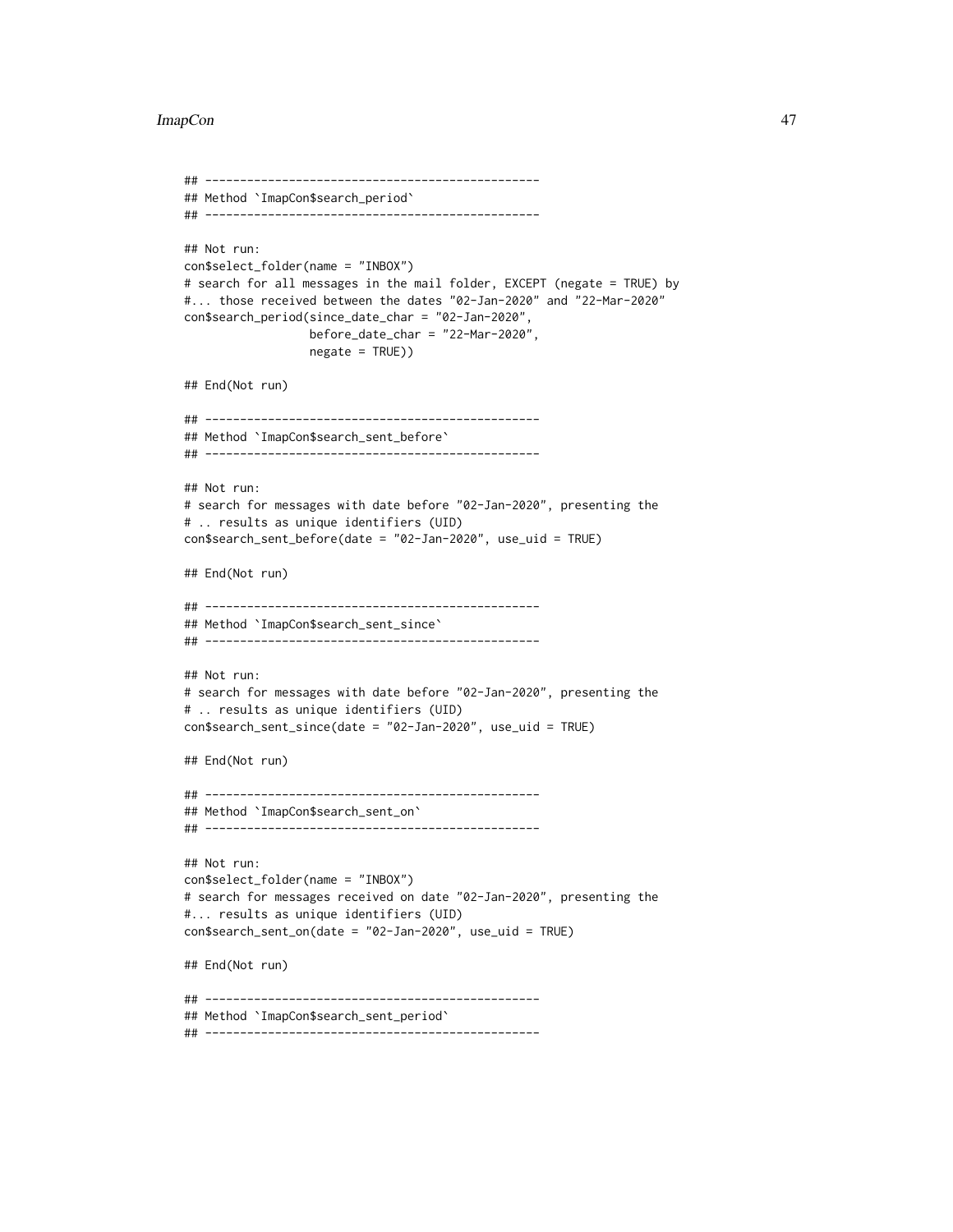```
48 ImapCon
```

```
## Not run:
con$select_folder(name = "INBOX")
# search for all messages in the mail folder, EXCEPT (negate = TRUE) by
#... those received between the dates "02-Jan-2020" and "22-Mar-2020"
con$search_sent_period(since_date_char = "02-Jan-2020",
                  before_date_char = "22-Mar-2020",
                  negate = TRUE))
## End(Not run)
## ------------------------------------------------
## Method `ImapCon$search_flag`
## ------------------------------------------------
## Not run:
con$select_folder(name = "INBOX")
# search for all messages in the mail folder that are marked as "SEEN" AND
#.. "ANSWERED"
con$search_flag(name = c("SEEN", "ANSWERED"))
## End(Not run)
## ------------------------------------------------
## Method `ImapCon$search_older_than`
## ------------------------------------------------
## Not run:
con$select_folder(name = "INBOX")
# search for all messages received in the last hour (not older than 3600 seconds)
con$search_older_than(seconds = 3600, negate = TRUE)
## End(Not run)
## ------------------------------------------------
## Method `ImapCon$search_younger_than`
## ------------------------------------------------
## Not run:
con$select_folder(name = "INBOX")
# search for all messages received in the last hour (younger than 3600 seconds)
con$search_younger_than(seconds = 3600)
## End(Not run)
## ------------------------------------------------
## Method `ImapCon$search_string`
## ------------------------------------------------
## Not run:
con$select_folder(name = "INBOX")
# search for all messages received in the last hour (younger than 3600 seconds)
con$search_string(expr = "@k-state.edu", where = "FROM")
```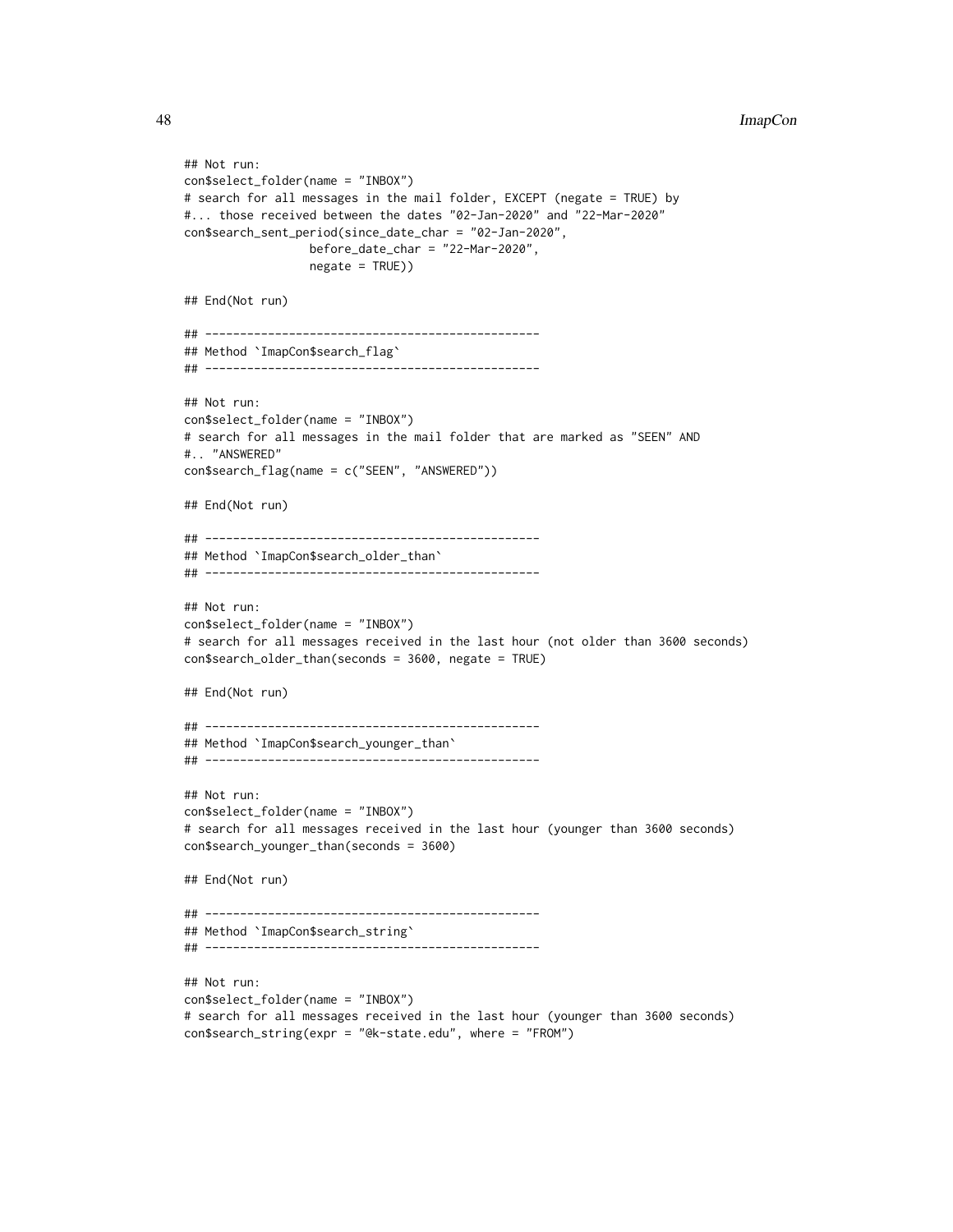#### ImapCon and the contract of the contract of the contract of the contract of the contract of the contract of the contract of the contract of the contract of the contract of the contract of the contract of the contract of th

```
## End(Not run)
## ------------------------------------------------
## Method `ImapCon$fetch_body`
## ------------------------------------------------
## Not run:
con$select_folder(name = "INBOX")
# do a search and fetch the results (saving to disk) using the pipe
con$search_string(expr = "@k-state.edu", where = "FROM") %>%
  con$fetch_body(write_to_disk = TRUE, keep_in_mem = FALSE)
# or using a traditional approach
res <- con$search_string(expr = "@k-state.edu", where = "FROM")
con$fetch_body(msg = res, write_to_disk = TRUE, keep_in_mem = FALSE)
## End(Not run)
## ------------------------------------------------
## Method `ImapCon$fetch_header`
## ------------------------------------------------
## Not run:
con$select_folder(name = "INBOX")
# do a search and fetch the results (also saving to disk) using the pipe
out <- con$search_string(expr = "@k-state.edu", where = "CC") %>%
  con$fetch_header()
# or using a traditional approach
res <- con$search_string(expr = "@k-state.edu", where = "CC")
out <- con$fetch_header()
## End(Not run)
## ------------------------------------------------
## Method `ImapCon$fetch_metadata`
## ------------------------------------------------
## Not run:
con$select_folder(name = "INBOX")
# do a search and fetch the results using the pipe
out <- con$search_string(expr = "@k-state.edu", where = "FROM") %>%
  con$fetch_metadata()
# or using a traditional approach
res <- con$search_string(expr = "@k-state.edu", where = "FROM")
out <- con$fetch_metadata(msg = res)
```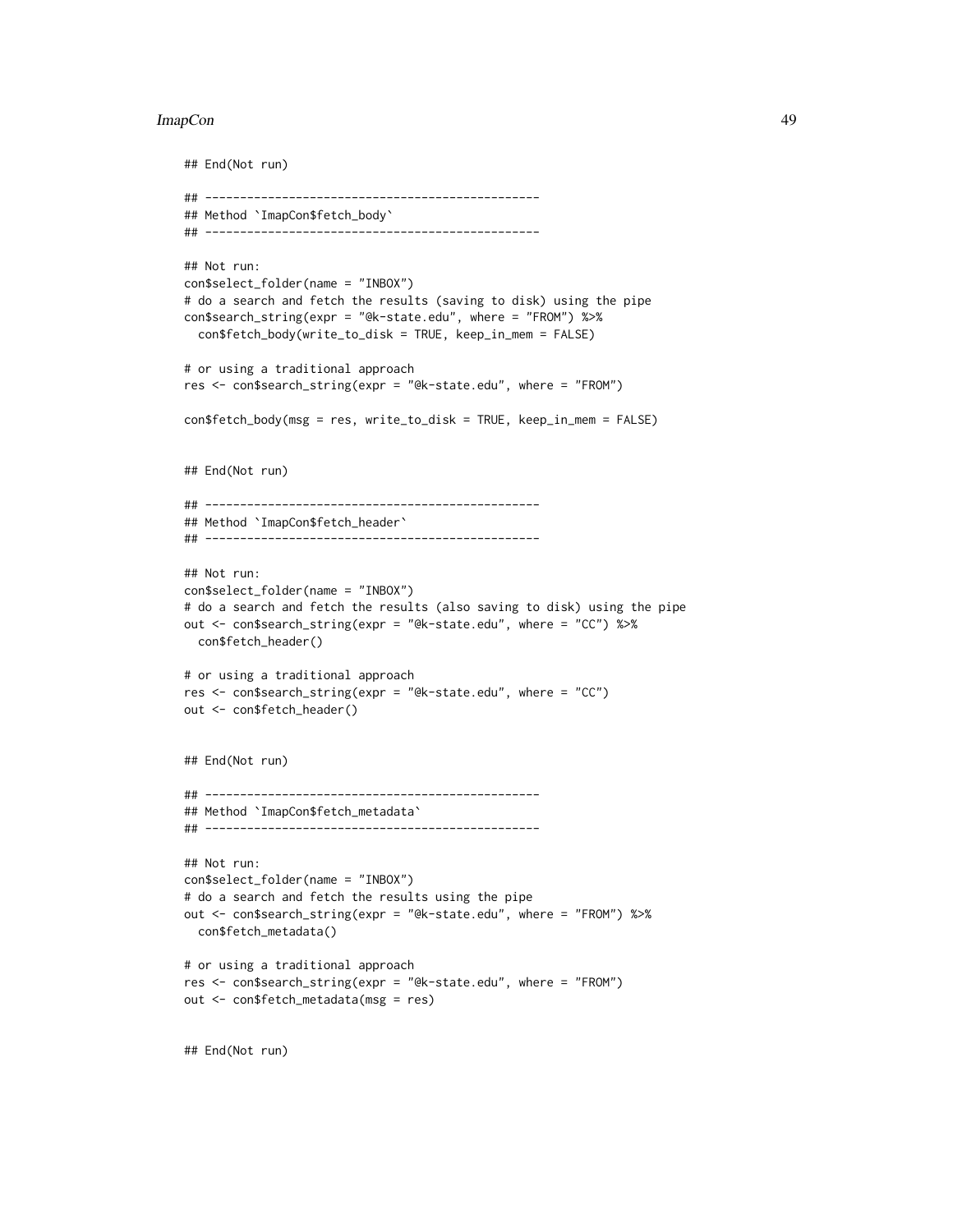```
## ------------------------------------------------
## Method `ImapCon$fetch_text`
## ------------------------------------------------
## Not run:
con$select_folder(name = "INBOX")
# do a search and partially fetch the results using the pipe
# first 200 characters, writing to disk, silence results in the console
con$search_string(expr = "@k-state.edu", where = "FROM") %>%
  con$fetch_text(partial = "0.200",
                 write_to_disk = TRUE,
                 keep_in_mem = FALSE)
# or using a traditional approach
res <- con$search_string(expr = "@k-state.edu", where = "FROM")
con$fetch_text(msg = res,
               partial = "0.200",
               write_to_disk = TRUE,
               keep_in_mem = FALSE)
## End(Not run)
## ------------------------------------------------
## Method `ImapCon$copy_msg`
## ------------------------------------------------
## Not run:
con$select_folder(name = "INBOX")
# do a search and copy the results to another folder
con$search_string(expr = "@k-state.edu", where = "FROM") %>%
  con$copy(to_folder = "Sent")
# or using a traditional approach
res <- con$search_string(expr = "@k-state.edu", where = "FROM")
con$copy(msg = res, to_folder = "Sent")
## End(Not run)
## ------------------------------------------------
## Method `ImapCon$move_msg`
## ------------------------------------------------
## Not run:
con$select_folder(name = "INBOX")
# do a search and copy the results to another folder
con$search_string(expr = "@k-state.edu", where = "FROM") %>%
  con$move(to_folder = "Sent")
# or using a traditional approach
res <- con$search_string(expr = "@k-state.edu", where = "FROM")
```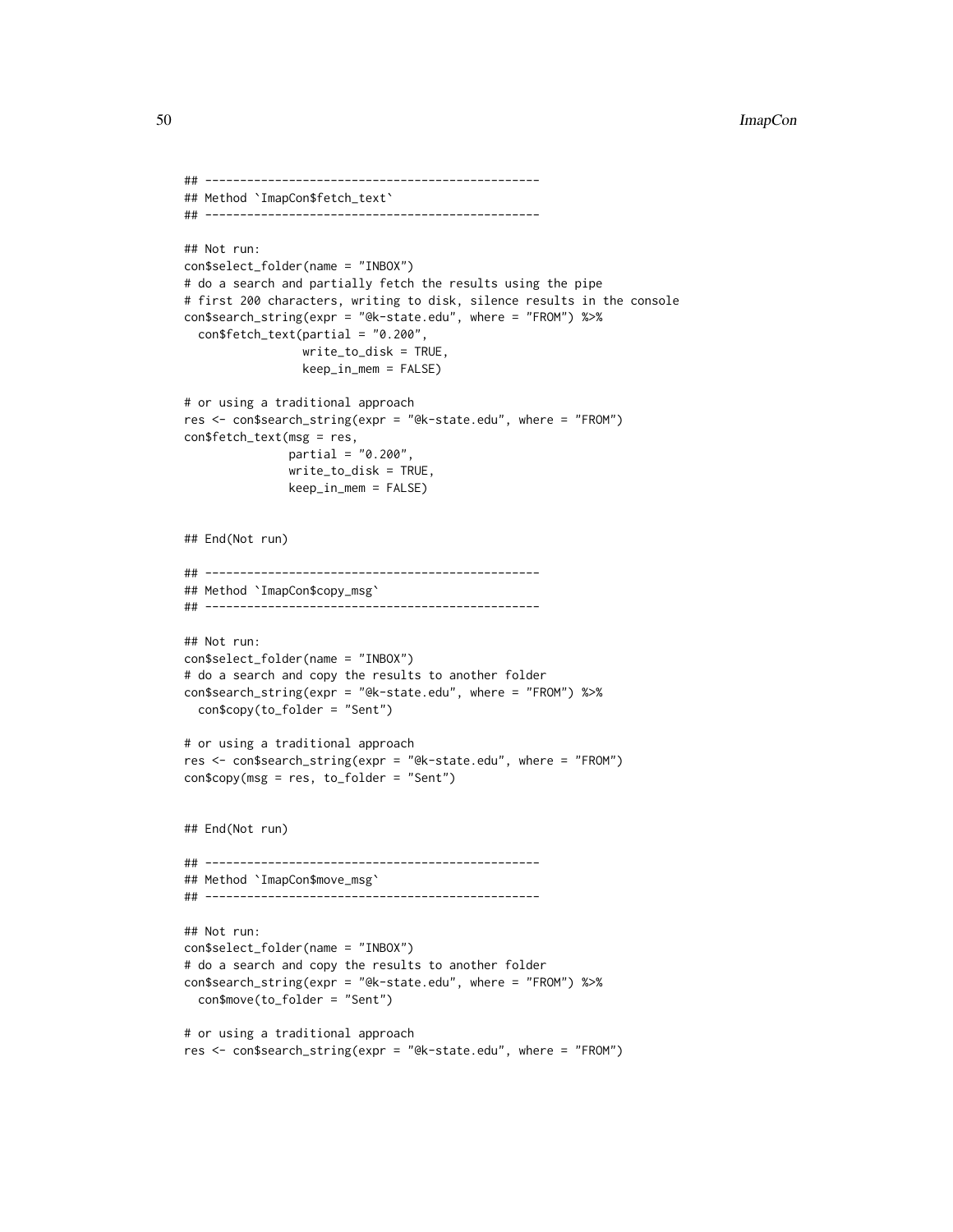```
con$move(msg = res, to_folder = "Sent")
## End(Not run)
## ------------------------------------------------
## Method `ImapCon$esearch_count`
## ------------------------------------------------
## Not run:
con$select_folder(name = "INBOX")
# count the number of messages marked as "Flagged" and "Answered"
con$esearch_count(flag = c("Flagged", "Answered"))
## End(Not run)
## ------------------------------------------------
## Method `ImapCon$delete_msg`
## ------------------------------------------------
## Not run:
con$select_folder(name = "INBOX")
# delete
con$delete_msg(flag = c("Flagged", "Answered"))
## End(Not run)
## ------------------------------------------------
## Method `ImapCon$expunge`
## ------------------------------------------------
## Not run:
con$select_folder(name = "INBOX")
# count the number of messages marked as "Flagged" and "Answered"
con$esearch_count(flag = c("Flagged", "Answered"))
## End(Not run)
## ------------------------------------------------
## Method `ImapCon$esearch_min_id`
## ------------------------------------------------
## Not run:
con$select_folder(name = "INBOX")
# Search the minimum id of messages marked as "Answered"
con$esearch_min_id(flag = "Answered")
## End(Not run)
## ------------------------------------------------
## Method `ImapCon$esearch_max_id`
## ------------------------------------------------
```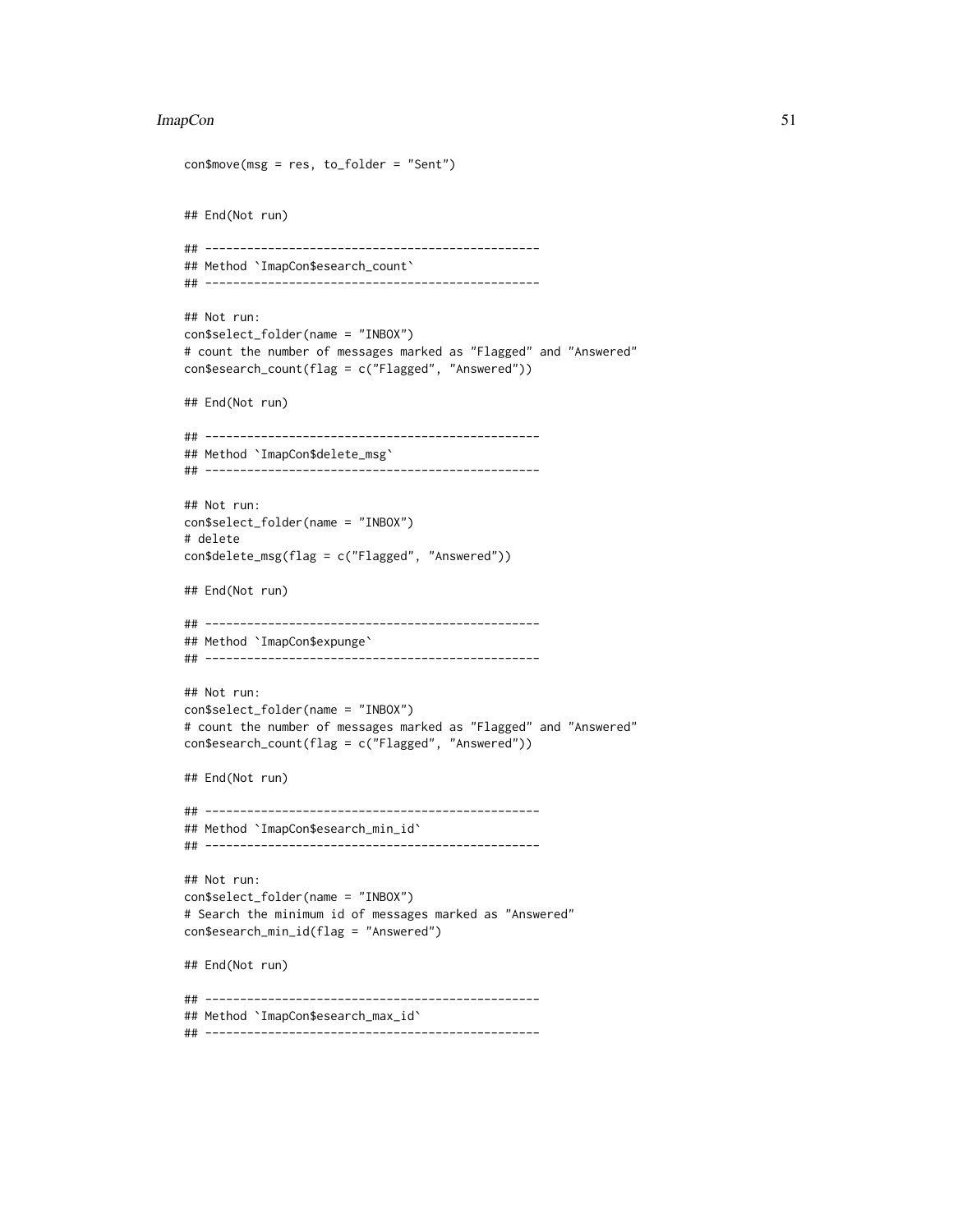```
## Not run:
con$select_folder(name = "INBOX")
# Search the minimum id of messages marked as "Seen"
con$esearch_max_id(flag = "Seen")
## End(Not run)
## ------------------------------------------------
## Method `ImapCon$add_flags`
## ------------------------------------------------
## Not run:
con$select_folder(name = "INBOX")
# Add the "\Seen" permanent flag to the messages received in the last hour
con$search_younger_than(seconds = 3600) %>% # depends on the WITHIN extension
  con$add_flags(flags_to_set = "\\Seen")
## End(Not run)
## ------------------------------------------------
## Method `ImapCon$replace_flags`
## ------------------------------------------------
## Not run:
con$select_folder(name = "INBOX")
# Replace the current flags of the messages in the search results for the
#.. flags "\UNSEEN" and "\Flagged"
con$search_since(date_char = "20-Aug-2020") %>%
  con$replace_flags(flags_to_set = c("\\UNSEEN", "\\Flagged")
## End(Not run)
## ------------------------------------------------
## Method `ImapCon$remove_flags`
## ------------------------------------------------
## Not run:
con$select_folder(name = "INBOX")
# Remove the the "\SEEN" flag from the messages in the search result
con$search_since(date_char = "20-Aug-2020") %>%
  con$remove_flags(flags_to_unset = "\\UNSEEN")
## End(Not run)
## ------------------------------------------------
## Method `ImapCon$get_attachments`
## ------------------------------------------------
## Not run:
# example 1
con$select_folder(name = "INBOX")
con$search_string(expr = "@gmail", where = "CC") %>%
  con$fetch_text(write_to_disk = TRUE) %>% # saving the message's content as txt files
```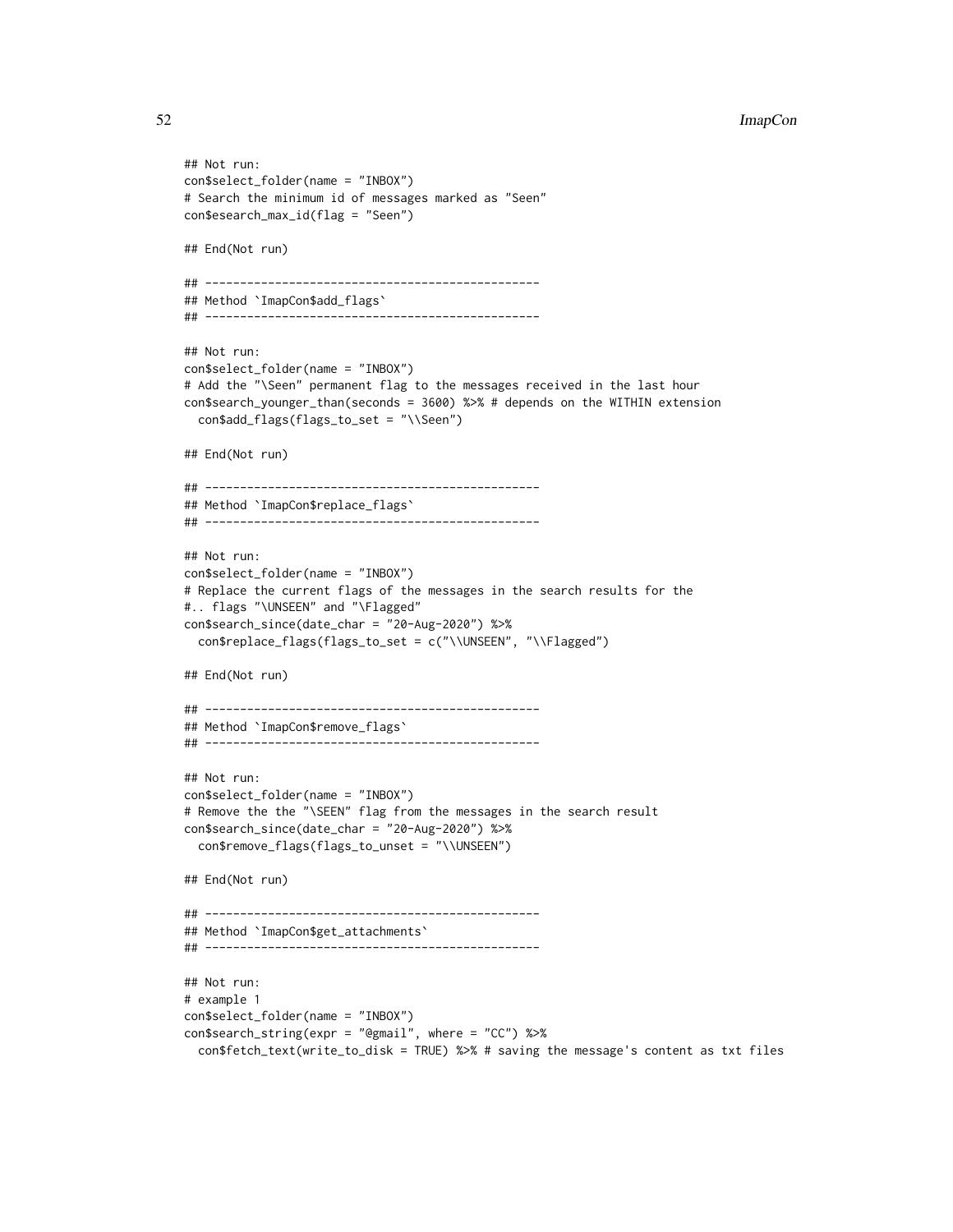## <span id="page-52-0"></span>larger\_than 53

```
con$get_attachments()
# example 2
res <- con$search_string(expr = "@gmail", where = "CC") %>%
out <- con$fetch_body(msg = res)
con$get_attachments(msg_list = out)
## End(Not run)
## ------------------------------------------------
## Method `ImapCon$fetch_attachments_list`
## ------------------------------------------------
## Not run:
con$select_folder(name = "INBOX")
# do a search and fetch the attachments' list of the messages
out < con$search_string(expr = "@k-state.edu", where = "FROM") %>%
  con$fetch_attachments_list()
out
# or using a traditional approach
res <- con$search_string(expr = "@k-state.edu", where = "FROM")
out <- con$fetch_attachments_list(msg = res)
out
## End(Not run)
## ------------------------------------------------
## Method `ImapCon$fetch_attachments`
## ------------------------------------------------
## Not run:
con$select_folder(name = "INBOX")
# do a search and fetch the attachments' list of the messages
con$search_string(expr = "@k-state.edu", where = "FROM") %>%
  con$fetch_attachments() # the attachments will be downloaded to disk
# or using a traditional approach
res <- con$search_string(expr = "@k-state.edu", where = "FROM")
con$fetch_attachments(msg = res)
## End(Not run)
```
<span id="page-52-1"></span>larger\_than *Criterion constructor function to be combined in a custom search statement*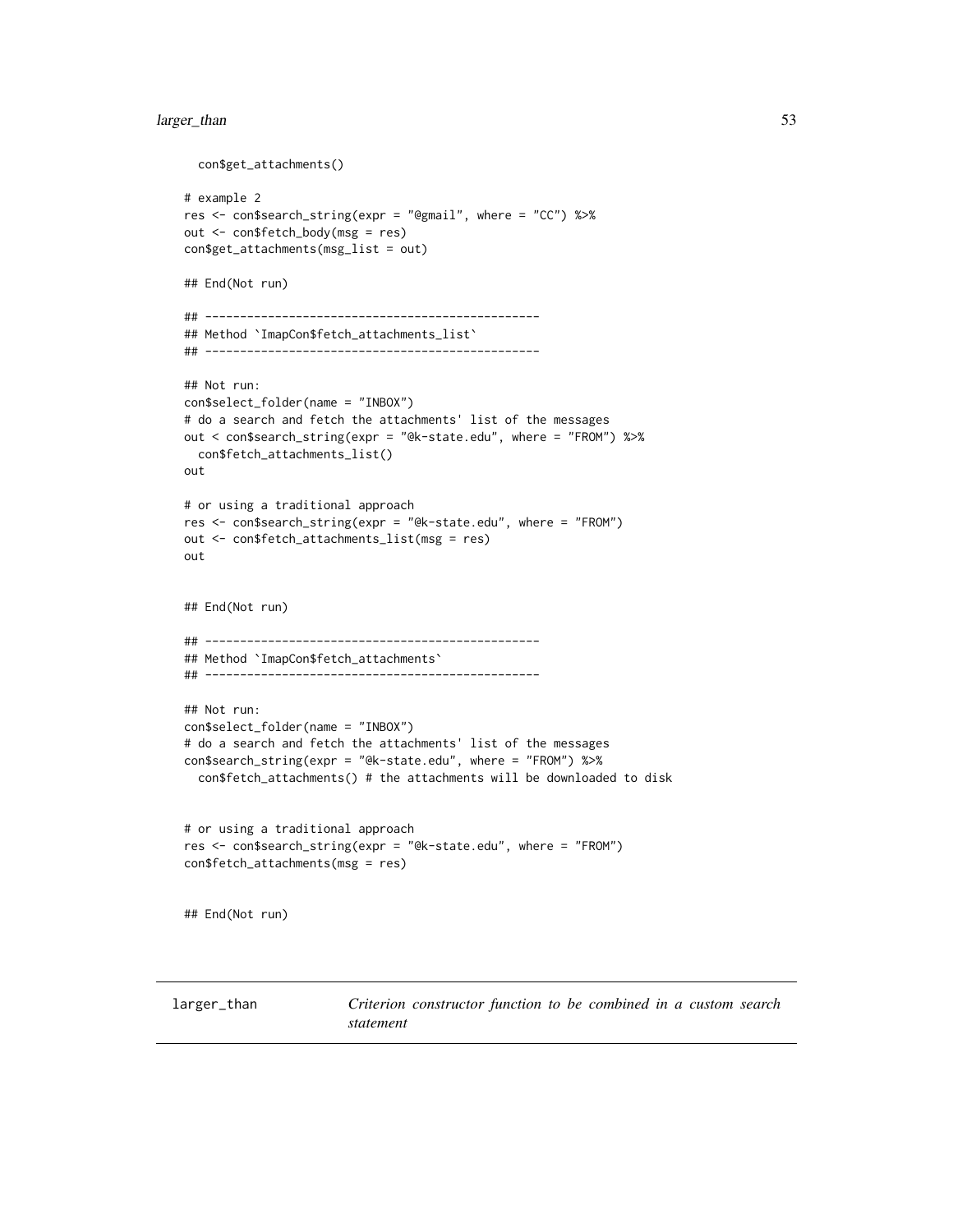<span id="page-53-0"></span>Criterion constructor function to be combined in a custom search statement

## Usage

```
larger_than(size, negate = FALSE)
```
#### Arguments

| size   | An integer specifying the number of seconds to be used as search criterion.           |
|--------|---------------------------------------------------------------------------------------|
| negate | If TRUE, negates the search and seeks for "NOT SEARCH CRITERIA". Default<br>is FALSE. |

#### See Also

```
Other custom search: AND(), ImapCon, OR(), before(), flag(), older_than(), on(), sent_before(),
sent_on(), sent_since(), since(), smaller_than(), string(), younger_than()
```
## Examples

```
## Not run:
# select folder & search
con$select_folder(name = "INBOX")
# search for messages containing the string "XYZ@k-state.edu" in the
# "FROM" field OR those that are LARGER than 512KB.
res <- con$search(request = OR(string(expr = "XYZ@k-state.edu",
                                      where = "FROM"),
                               larger_than(size = 512000)))
```
## End(Not run)

<span id="page-53-1"></span>list\_attachments *List attachments and content-disposition types*

#### Description

List attachments and content-disposition types

## Usage

```
list_attachments(msg_list)
```
#### Arguments

msg\_list A list containing the messages (body or text) fetched from the server.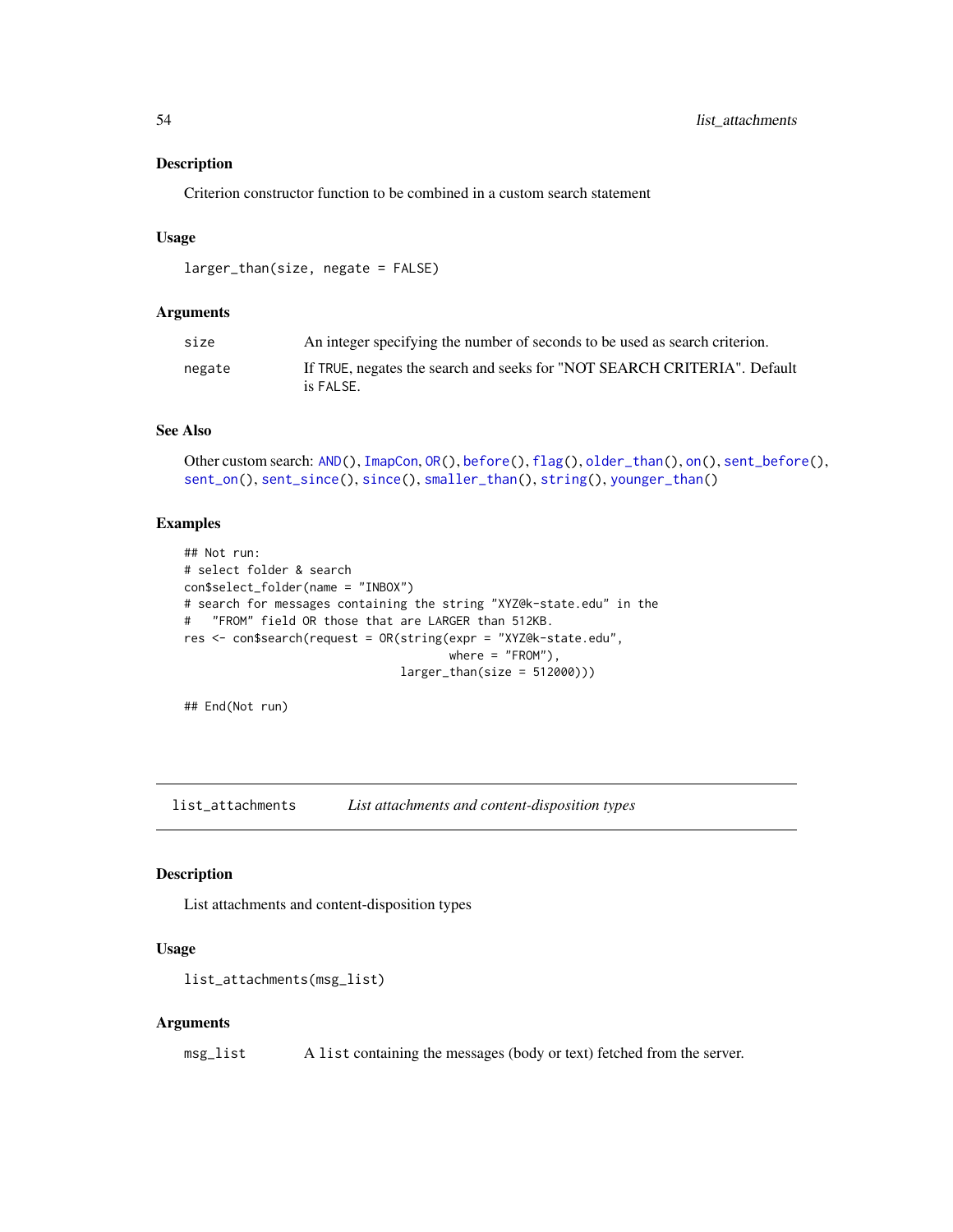## <span id="page-54-0"></span>Value

A list of data.frames containing the filenames and its Content-Disposition types for each fetched message.

#### Note

Please, note that this is an independent function and not an R6 method that depends on the connection object. Therefore, it should be called alone without the ImapCon object.

## See Also

Other attachments: [ImapCon](#page-8-1)

#### Examples

```
## Not run:
con$select_folder(name = "INBOX")
# do a search followed by a fetch operation, then extract the attachments' list
out < con$search_string(expr = "@k-state.edu", where = "FROM") %>%
  con$fetch_body()
att_list <- list_attachments(msg_list = out)
# or
att_list < con$search_string(expr = "@k-state.edu", where = "FROM") %>%
  con$fetch_body() %>%
```

```
list_attachments()
```
## End(Not run)

<span id="page-54-1"></span>metadata\_options *Message Metadata Options*

#### Description

List Metadata fields used in messages.

#### Usage

```
metadata_options()
```
## Value

A vector containing message metadata fields.

#### Note

This function lists message metadata used by IMAP servers, according to the RFC 2060 (Crispin, 1996).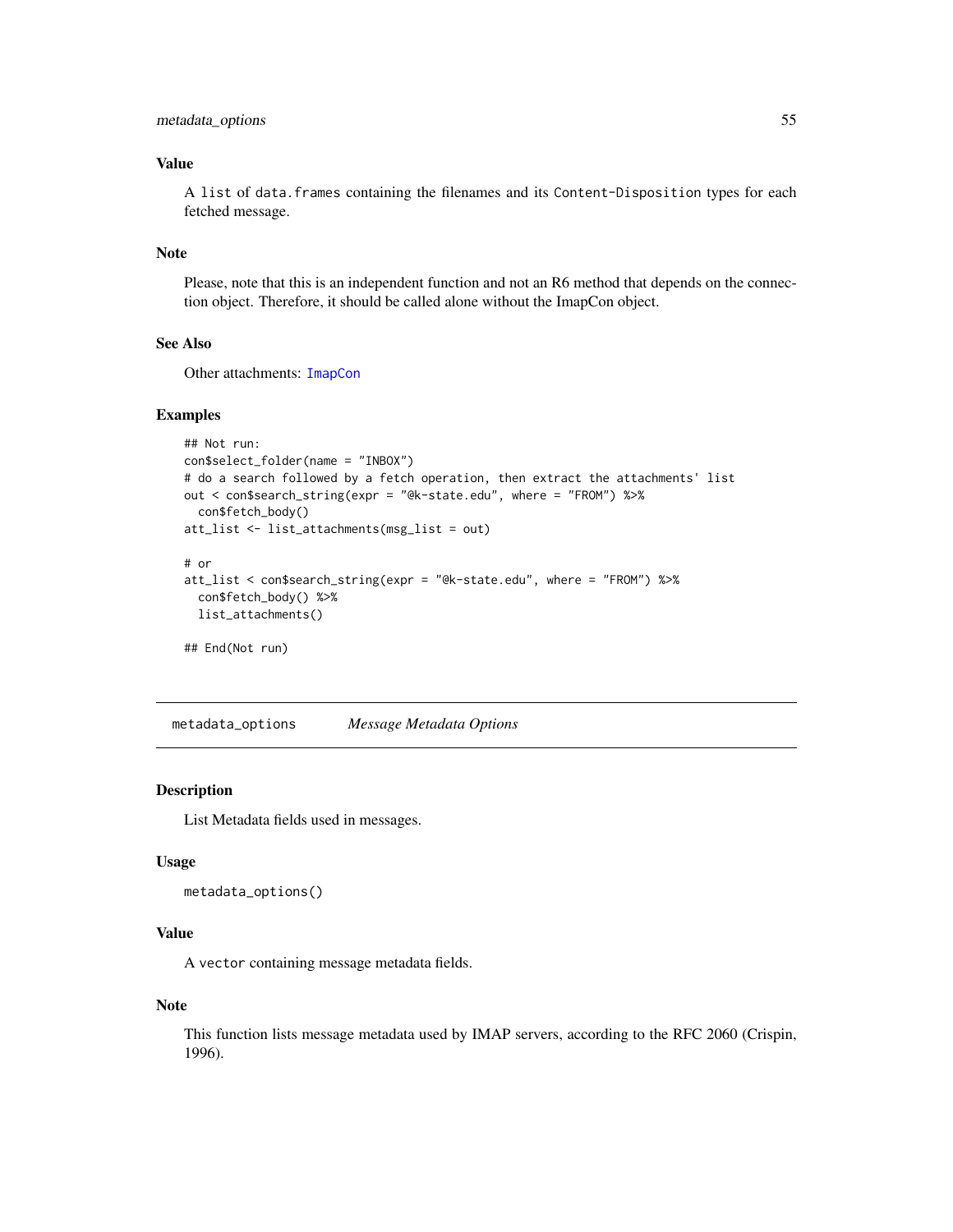## <span id="page-55-0"></span>References

Crispin, M., "Internet Message Access Protocol - Version 4rev1", RFC 2060, doi: [10.17487/RFC2060,](https://doi.org/10.17487/RFC2060) December 1996, <https://www.rfc-editor.org/info/rfc2060>.

## Examples

## Not run:

library(mRpostman) metadata\_options()

## End(Not run)

<span id="page-55-1"></span>

| older than | Criterion constructor function to be combined in a custom search |  |  |  |
|------------|------------------------------------------------------------------|--|--|--|
|            | statement                                                        |  |  |  |

#### Description

Criterion constructor function to be combined in a custom search statement

## Usage

```
older_than(seconds, negate = FALSE)
```
## Arguments

| seconds | An integer specifying the number of seconds to be used as the search criterion.       |
|---------|---------------------------------------------------------------------------------------|
| negate  | If TRUE, negates the search and seeks for "NOT SEARCH CRITERIA". Default<br>is FALSE. |

## Note

To be able to use this functionality, the server must support the WITHIN capability.

## See Also

```
Other custom search: AND(), ImapCon, OR(), before(), flag(), larger_than(), on(), sent_before(),
sent_on(), sent_since(), since(), smaller_than(), string(), younger_than()
```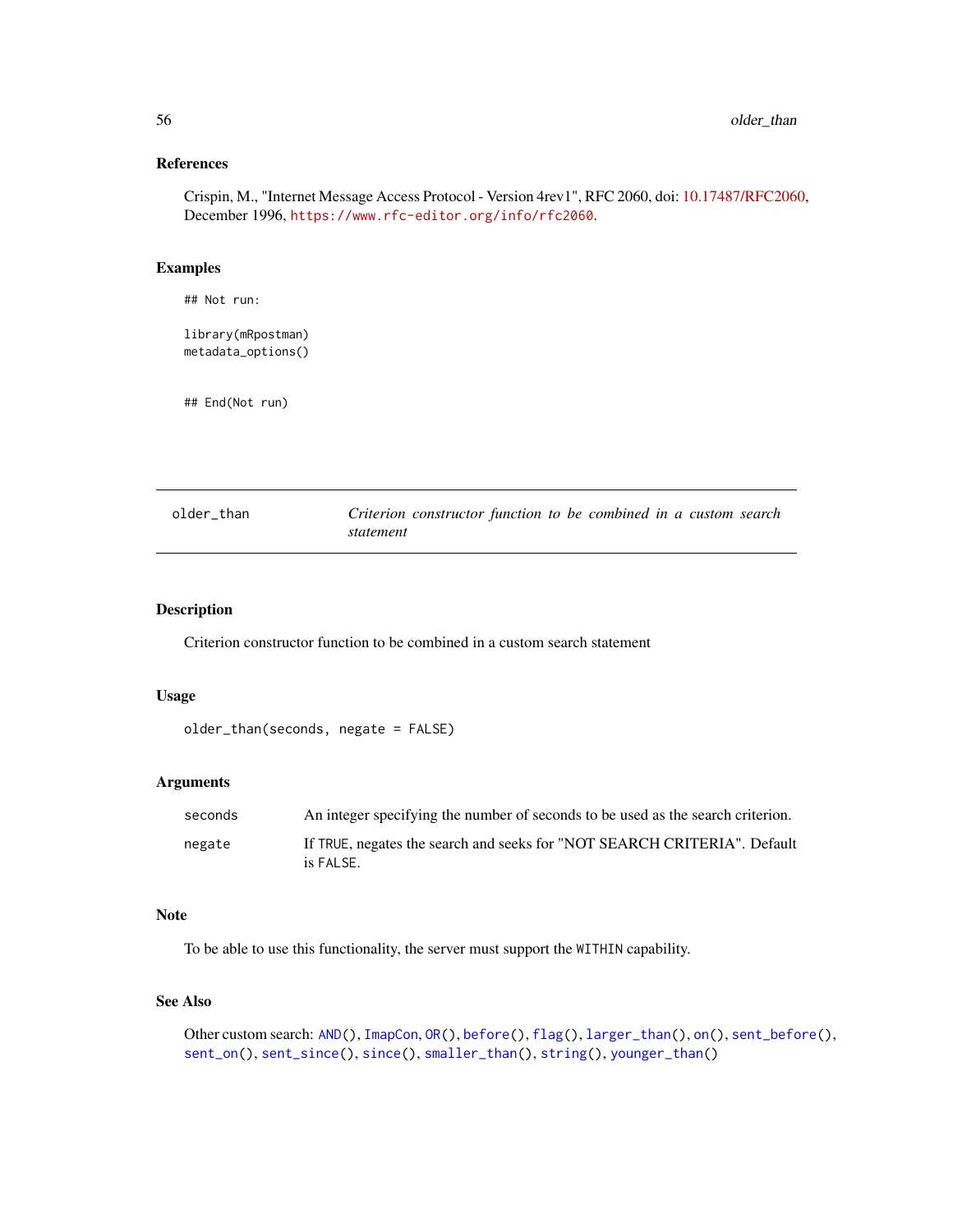<span id="page-56-0"></span>

#### Examples

```
## Not run:
# select folder & search
con$select_folder(name = "INBOX")
# search for messages containing the string "XYZ@k-state.edu" in the
# "FROM" field AND those that are OLDER than 3600 seconds (1 hour).
res <- con$search(request = AND(string(expr = "XYZ@k-state.edu",
                                      where = "FROM"),
                               older_than(seconds = 3600)))
```
## End(Not run)

<span id="page-56-1"></span>on *Criterion constructor function to be combined in a custom search statement*

## Description

Criterion constructor function to be combined in a custom search statement

## Usage

```
on(date_char, negate = FALSE)
```
## Arguments

| date_char | A character string with format "DD-Mon-YYYY", e.g. "01-Apr-2019". We<br>opt not to use Date or POSIX <sup>*</sup> like objects, since IMAP servers use this unusual<br>date format. |
|-----------|-------------------------------------------------------------------------------------------------------------------------------------------------------------------------------------|
| negate    | If TRUE, negates the search and seeks for "NOT SEARCH CRITERIA". Default<br>is FALSE.                                                                                               |

## Value

A search string to be used as a request parameter in ImapCon\$search() function.

#### See Also

```
Other custom search: AND(), ImapCon, OR(), before(), flag(), larger_than(), older_than(),
sent_before(), sent_on(), sent_since(), since(), smaller_than(), string(), younger_than()
```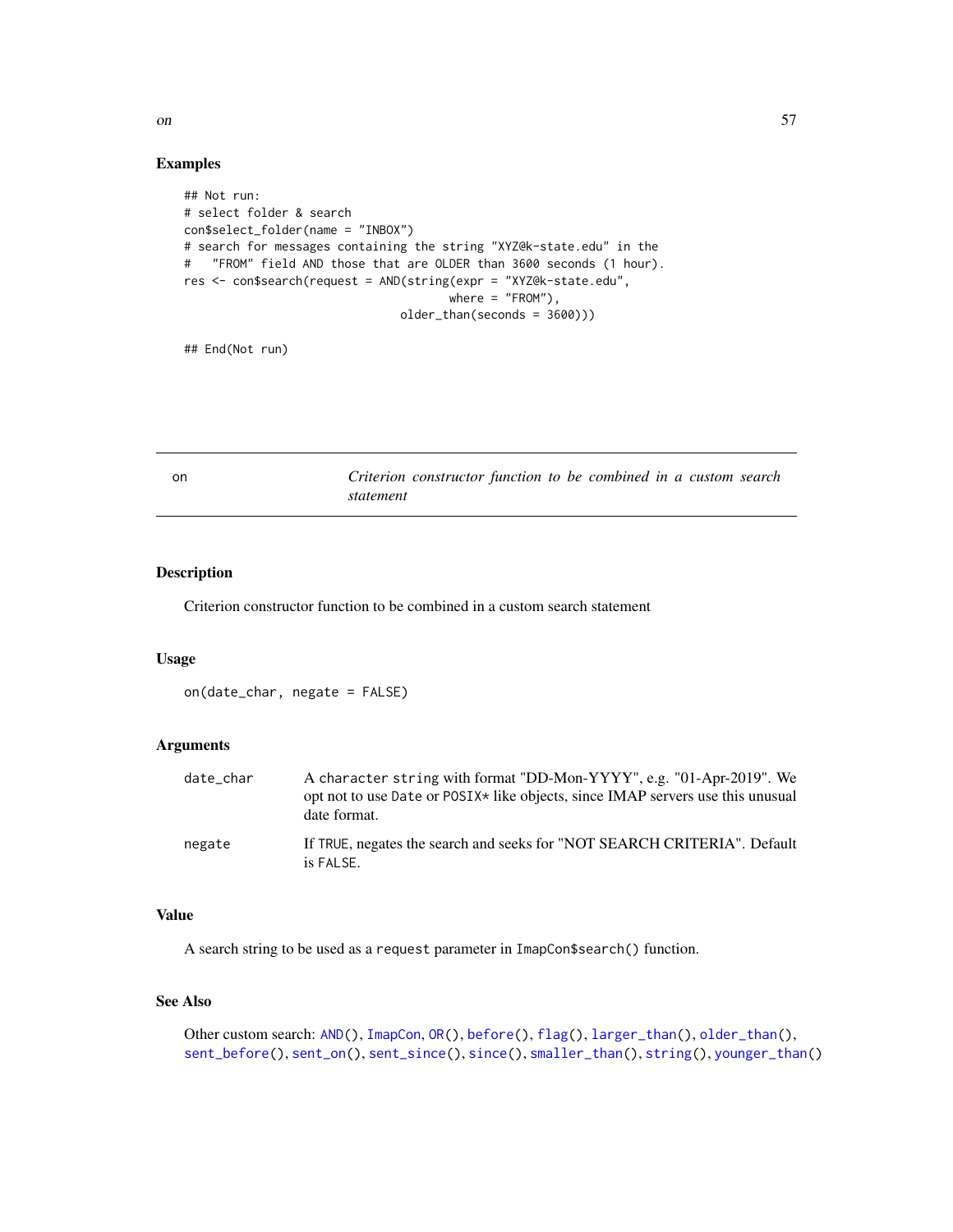## Examples

```
## Not run:
# select folder & search
con$select_folder(name = "INBOX")
# search for messages SINCE "17-Apr-2019" AND SMALLER than 512KB.
res \le con$search(request = OR(on(date_char = "30-Jun-2019"),
                               on(date_char = "22-Mar-2018")))
# search for messages received ON "30-Jun-2019" OR ON "22-Mar-2018".
```
## End(Not run)

<span id="page-57-1"></span>OR *Relational-operator-function to construct a custom search statement*

## Description

Relational-operator-function to construct a custom search statement

## Usage

 $OR(..., \text{negative} = FALSE)$ 

#### Arguments

| $\cdots$ | a combination of criteria constructor functions with its arguments.                    |
|----------|----------------------------------------------------------------------------------------|
| negate   | If TRUE, negates the search and seeks for "NOT search criterion". Default is<br>FALSE. |

## Value

A search string to be used as a request parameter in ImapCon\$search() function.

#### See Also

```
Other custom search: AND(), ImapCon, before(), flag(), larger_than(), older_than(), on(),
sent_before(), sent_on(), sent_since(), since(), smaller_than(), string(), younger_than()
```
## Examples

```
## Not run:
# select folder & search
con$select_folder(name = "INBOX")
# search for messages SINCE "30-Ago-2019" OR SMALLER than 512KB.
res <- con$search(request = OR(sent_since(date_char = "30-Ago-2019"),
                                smaller_than(size = 512000)))
```
<span id="page-57-0"></span>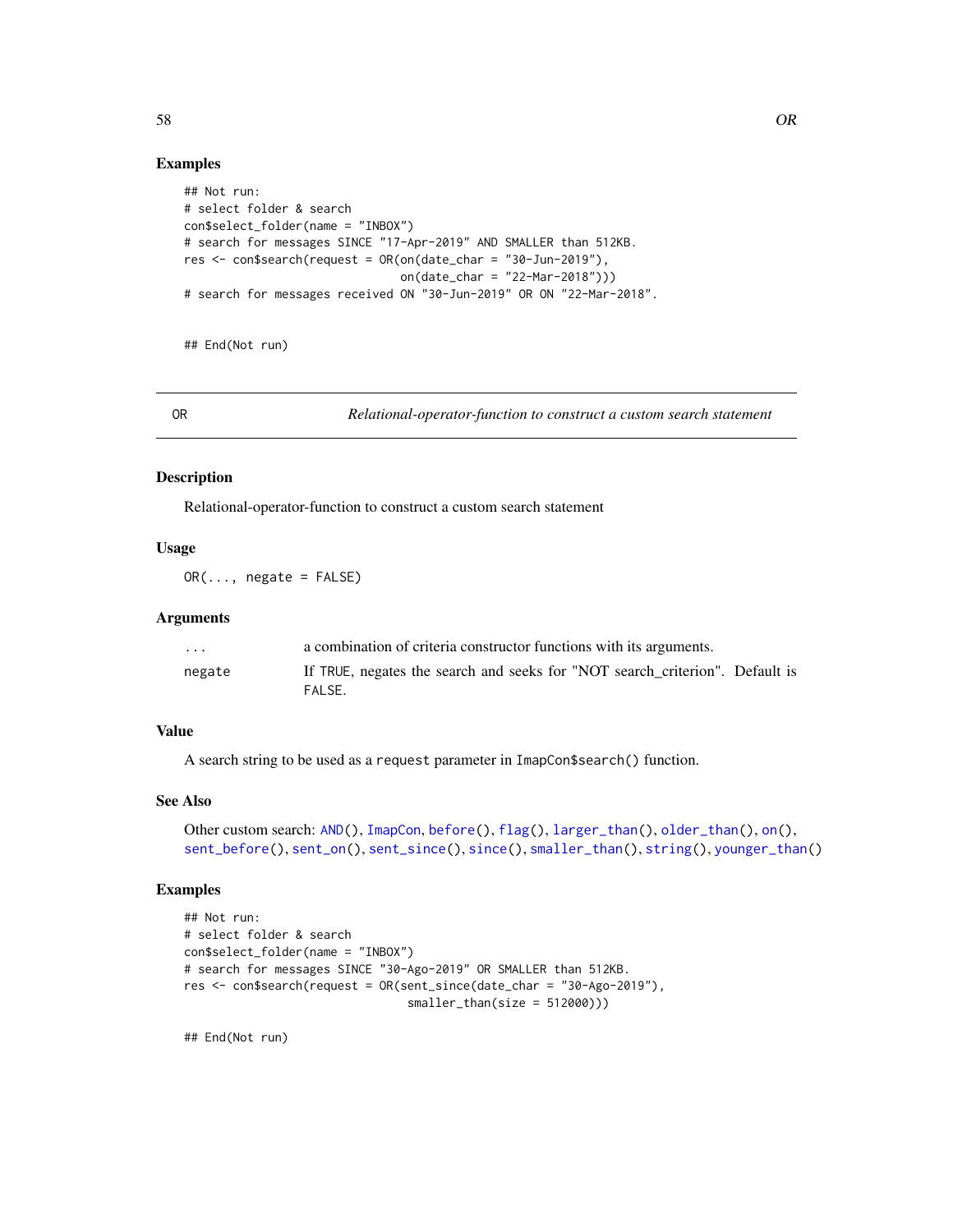<span id="page-58-1"></span><span id="page-58-0"></span>

Criterion constructor function to be combined in a custom search statement

#### Usage

```
sent_before(date_char, negate = FALSE)
```
## Arguments

| date_char | A character string with format "DD-Mon-YYYY", e.g. "01-Apr-2019". We<br>opt not to use Date or POSIX* like objects, since IMAP servers use this unusual<br>date format. |
|-----------|-------------------------------------------------------------------------------------------------------------------------------------------------------------------------|
| negate    | If TRUE, negates the search and seeks for "NOT SEARCH CRITERIA". Default<br>is FALSE.                                                                                   |

## Value

A search string to be used as a request parameter in ImapCon\$search() function.

## See Also

```
Other custom search: AND(), ImapCon, OR(), before(), flag(), larger_than(), older_than(),
on(), sent_on(), sent_since(), since(), smaller_than(), string(), younger_than()
```
## Examples

```
## Not run:
# select folder & search
con$select_folder(name = "INBOX")
# search for messages SINCE "30-Ago-2019" AND SMALLER than 512KB.
res <- con$search(request = AND(sent_since(date_char = "30-Ago-2019"),
                                smaller_than(size = 512000)))
```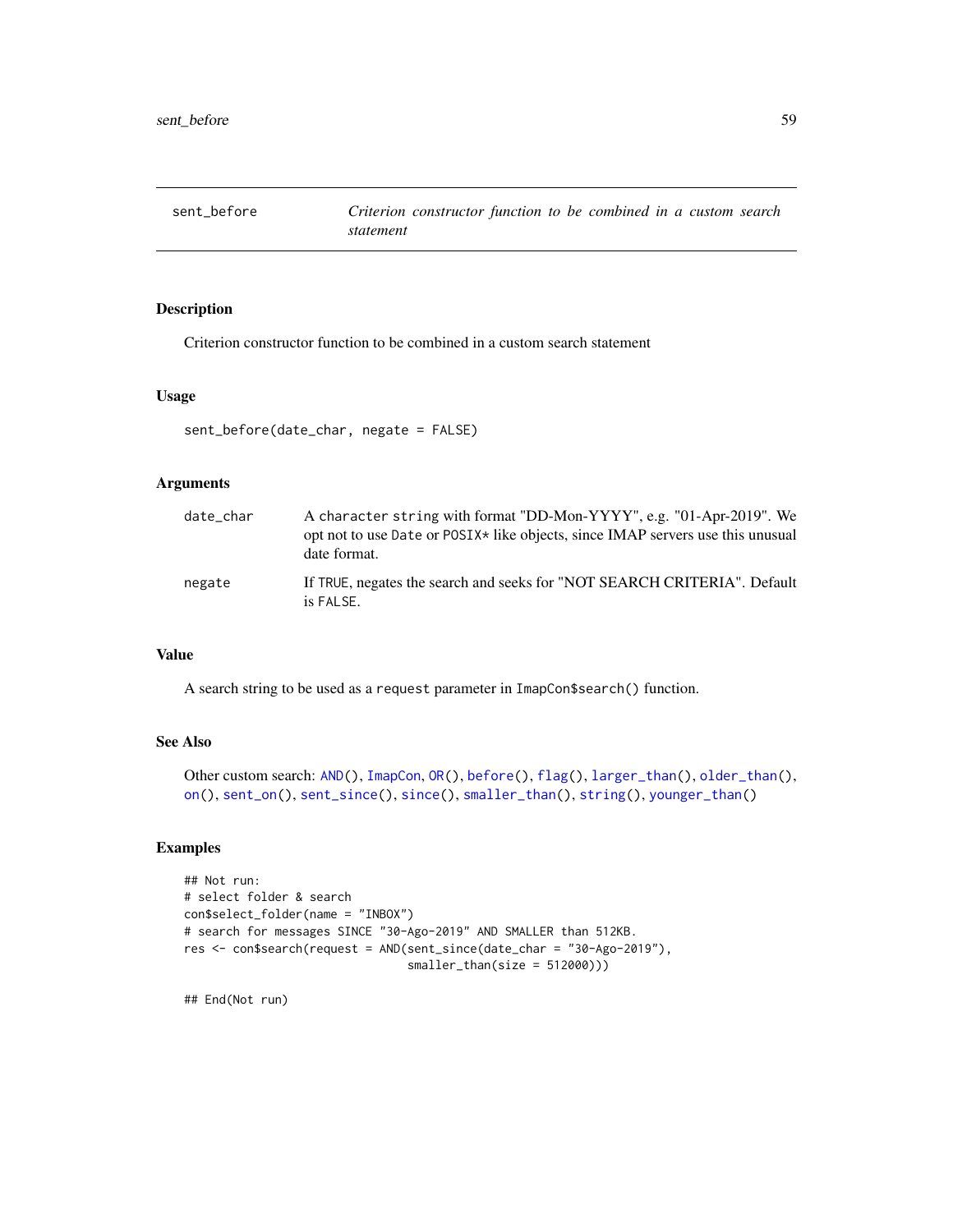<span id="page-59-1"></span><span id="page-59-0"></span>

Criterion constructor function to be combined in a custom search statement

#### Usage

```
sent_on(date_char, negate = FALSE)
```
## Arguments

| date_char | A character string with format "DD-Mon-YYYY", e.g. "01-Apr-2019". We<br>opt not to use Date or POSIX* like objects, since IMAP servers use this unusual<br>date format. |
|-----------|-------------------------------------------------------------------------------------------------------------------------------------------------------------------------|
| negate    | If TRUE, negates the search and seeks for "NOT SEARCH CRITERIA". Default<br>is FALSE.                                                                                   |

## Value

A search string to be used as a request parameter in ImapCon\$search() function.

## See Also

```
Other custom search: AND(), ImapCon, OR(), before(), flag(), larger_than(), older_than(),
on(), sent_before(), sent_since(), since(), smaller_than(), string(), younger_than()
```
## Examples

```
## Not run:
# select folder & search
con$select_folder(name = "INBOX")
# search for messages SINCE "30-Ago-2019" OR LARGER than 512KB.
res <- con$search(request = OR(sent_since(date_char = "30-Jun-2020"),
                               larger_than(size = 512000)))
```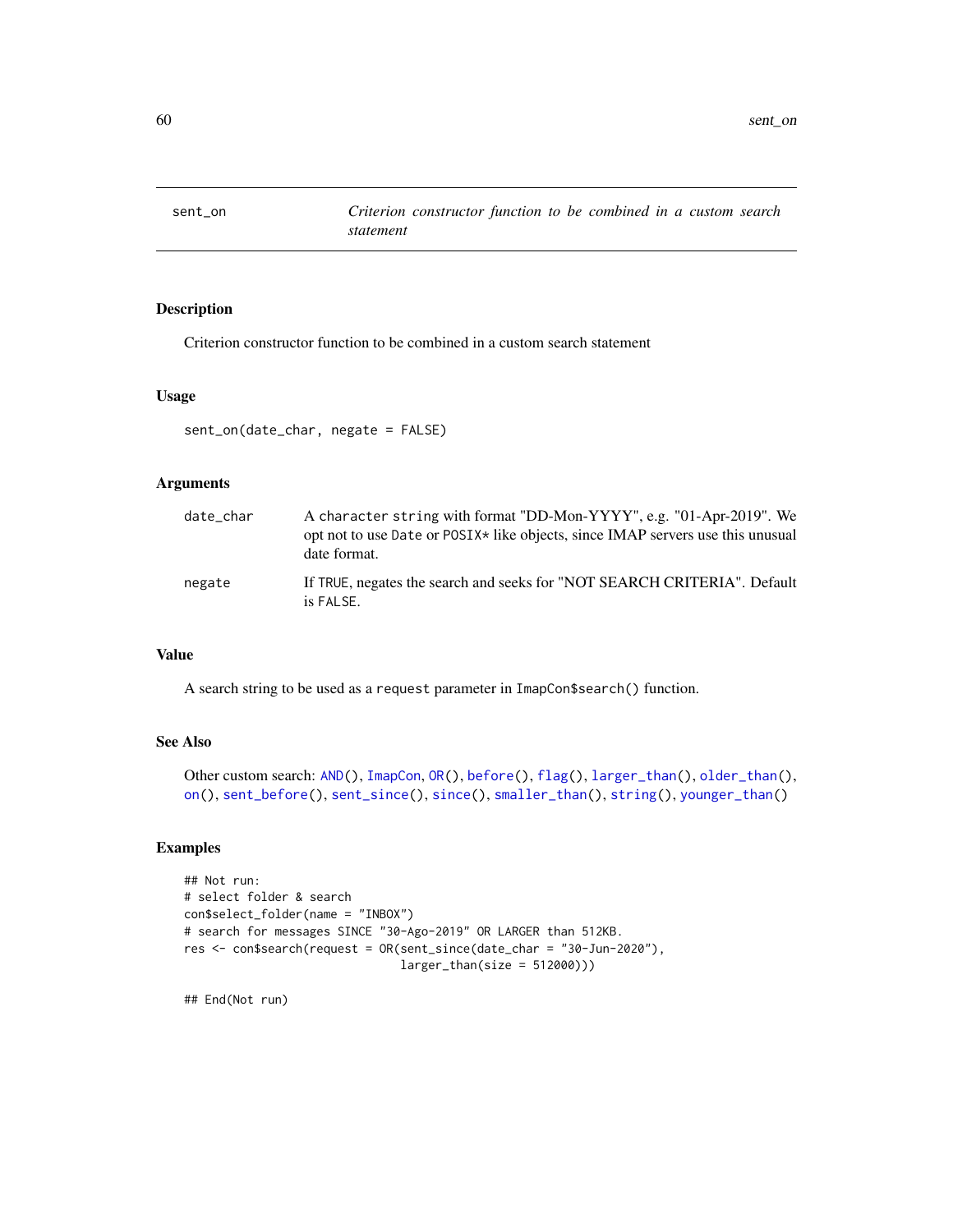<span id="page-60-1"></span><span id="page-60-0"></span>

Criterion constructor function to be combined in a custom search statement

#### Usage

```
sent_since(date_char, negate = FALSE)
```
## Arguments

| date_char | A character string with format "DD-Mon-YYYY", e.g. "01-Apr-2019". We<br>opt not to use Date or POSIX <sup>*</sup> like objects, since IMAP servers use this unusual<br>date format. |
|-----------|-------------------------------------------------------------------------------------------------------------------------------------------------------------------------------------|
| negate    | If TRUE, negates the search and seeks for "NOT SEARCH CRITERIA". Default<br>is FALSE.                                                                                               |

#### Value

A search string to be used as a request parameter in ImapCon\$search() function.

## See Also

```
Other custom search: AND(), ImapCon, OR(), before(), flag(), larger_than(), older_than(),
on(), sent_before(), sent_on(), since(), smaller_than(), string(), younger_than()
```
## Examples

```
## Not run:
# select folder & search
con$select_folder(name = "INBOX")
# search for messages SENT SINCE "22-Mar-2020" OR containing the STRING
# "congratulations" in the subject.
res <- con$search(request = AND(sent_since(date_char = "22-Mar-2020"),
                                string(expr = "congratulations",
                                       where = "SUBJECT"))
```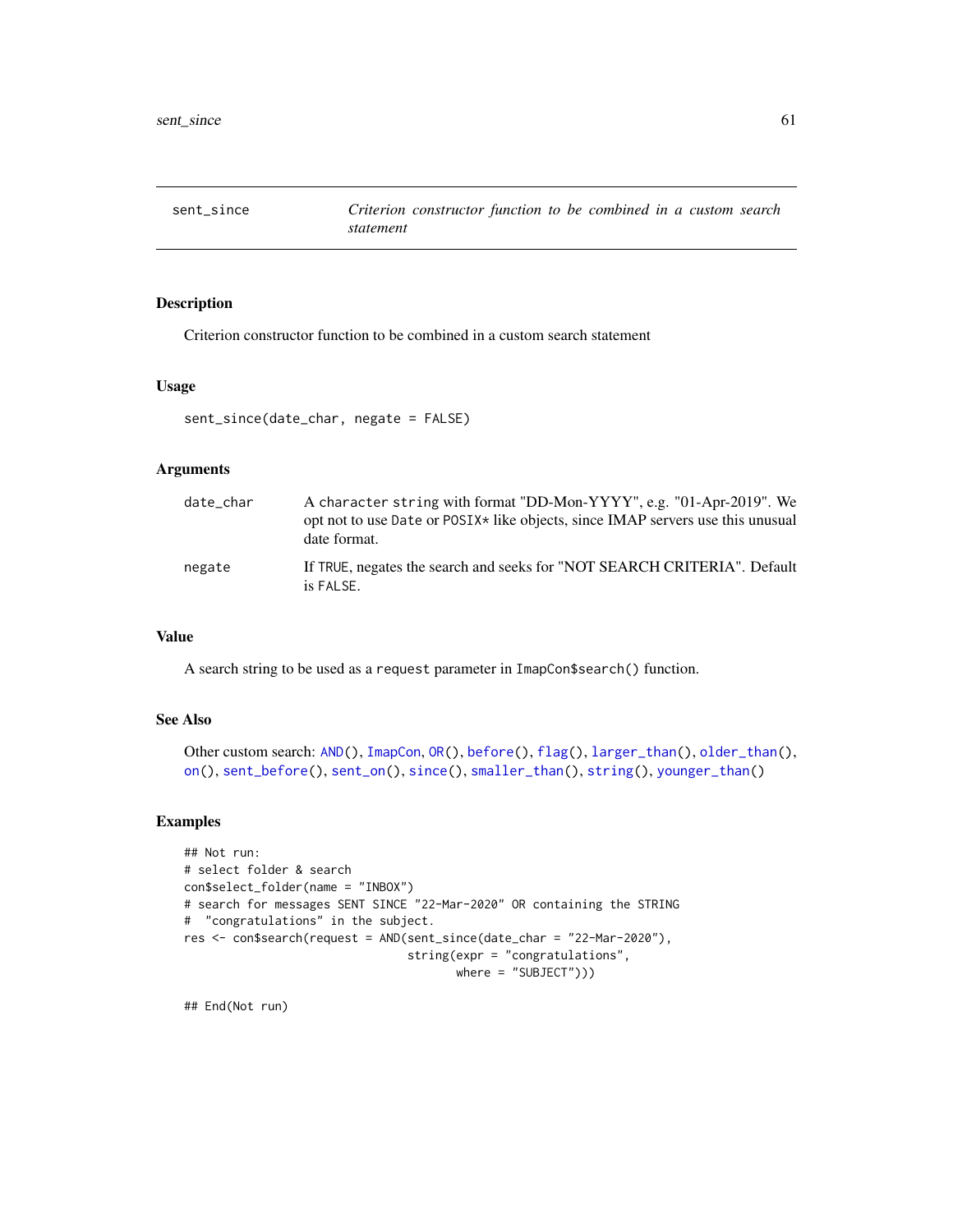<span id="page-61-1"></span><span id="page-61-0"></span>

Criterion constructor function to be combined in a custom search statement

#### Usage

since(date\_char, negate = FALSE)

## Arguments

| date_char | A character string with format "DD-Mon-YYYY", e.g. "01-Apr-2019". We<br>opt not to use Date or POSIX* like objects, since IMAP servers use this unusual<br>date format. |
|-----------|-------------------------------------------------------------------------------------------------------------------------------------------------------------------------|
| negate    | If TRUE, negates the search and seeks for "NOT SEARCH CRITERIA". Default<br>is FALSE.                                                                                   |

## Value

A search string to be used as a request parameter in ImapCon\$search() function.

## See Also

```
Other custom search: AND(), ImapCon, OR(), before(), flag(), larger_than(), older_than(),
on(), sent_before(), sent_on(), sent_since(), smaller_than(), string(), younger_than()
```
## Examples

```
## Not run:
# select folder & search
con$select_folder(name = "INBOX")
# search for messages SINCE "17-Apr-2019" AND SMALLER than 512KB.
res <- con$search(request = AND(since(date_char = "17-Apr-2019"),
                                smaller_than(size = 512000)))
```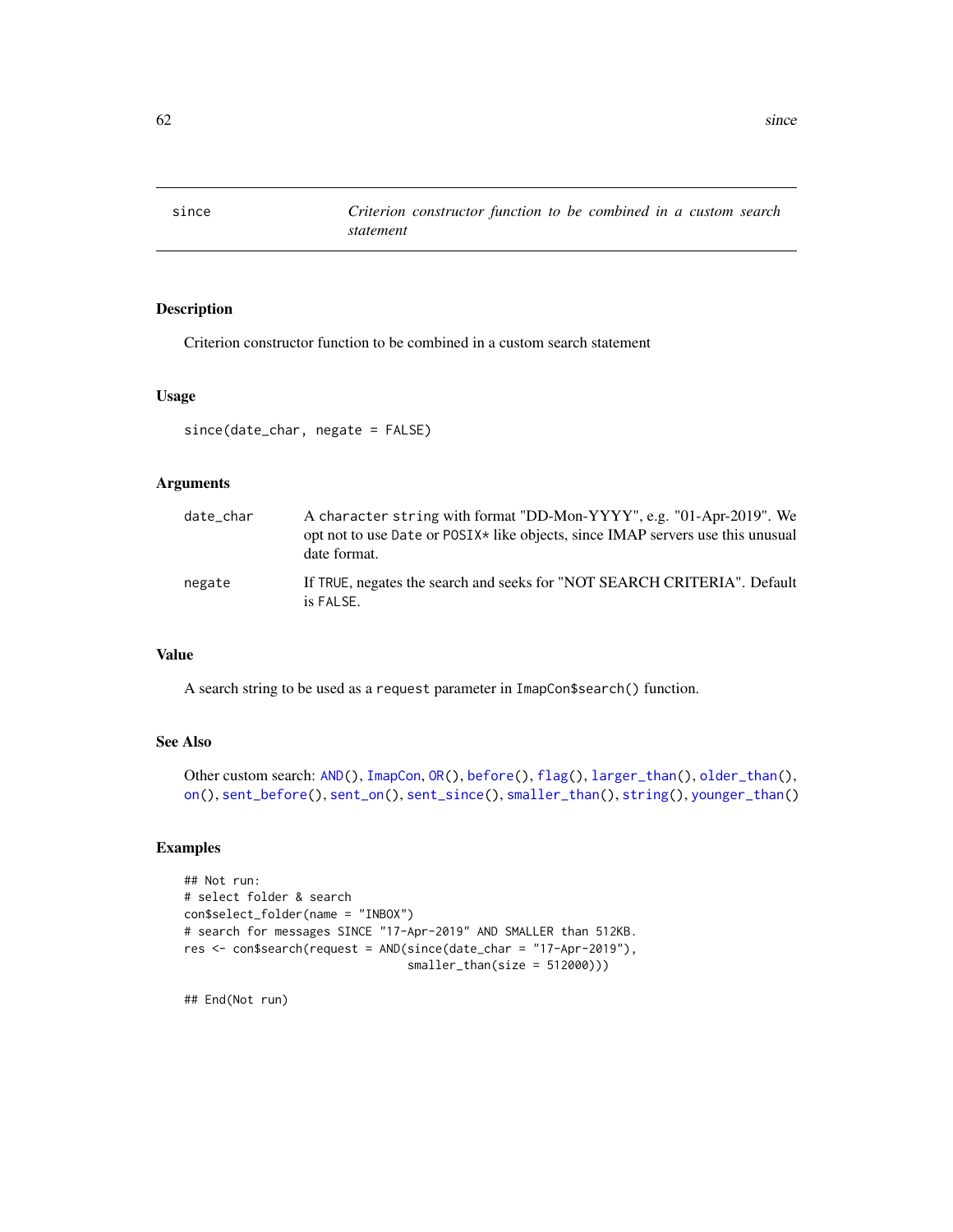<span id="page-62-1"></span><span id="page-62-0"></span>

Criterion constructor function to be combined in a custom search statement

#### Usage

```
smaller_than(size, negate = FALSE)
```
## Arguments

| size   | An integer specifying the number of seconds to be used as search criterion.           |
|--------|---------------------------------------------------------------------------------------|
| negate | If TRUE, negates the search and seeks for "NOT SEARCH CRITERIA". Default<br>is FALSE. |

## See Also

```
Other custom search: AND(), ImapCon, OR(), before(), flag(), larger_than(), older_than(),
on(), sent_before(), sent_on(), sent_since(), since(), string(), younger_than()
```
## Examples

```
## Not run:
# select folder & search
con$select_folder(name = "INBOX")
# search for messages containing the string "XYZ@k-state.edu" in the
# "FROM" field OR those that are SMALLER than 512KB.
res <- con$search(request = OR(string(expr = "XYZ@k-state.edu",
                                      where = "FROM"),
                               smaller_than(size = 512000)))
```
## End(Not run)

<span id="page-62-2"></span>

| string |           | Criterion constructor function to be combined in a custom search |  |  |  |  |
|--------|-----------|------------------------------------------------------------------|--|--|--|--|
|        | statement |                                                                  |  |  |  |  |

#### Description

Criterion constructor function to be combined in a custom search statement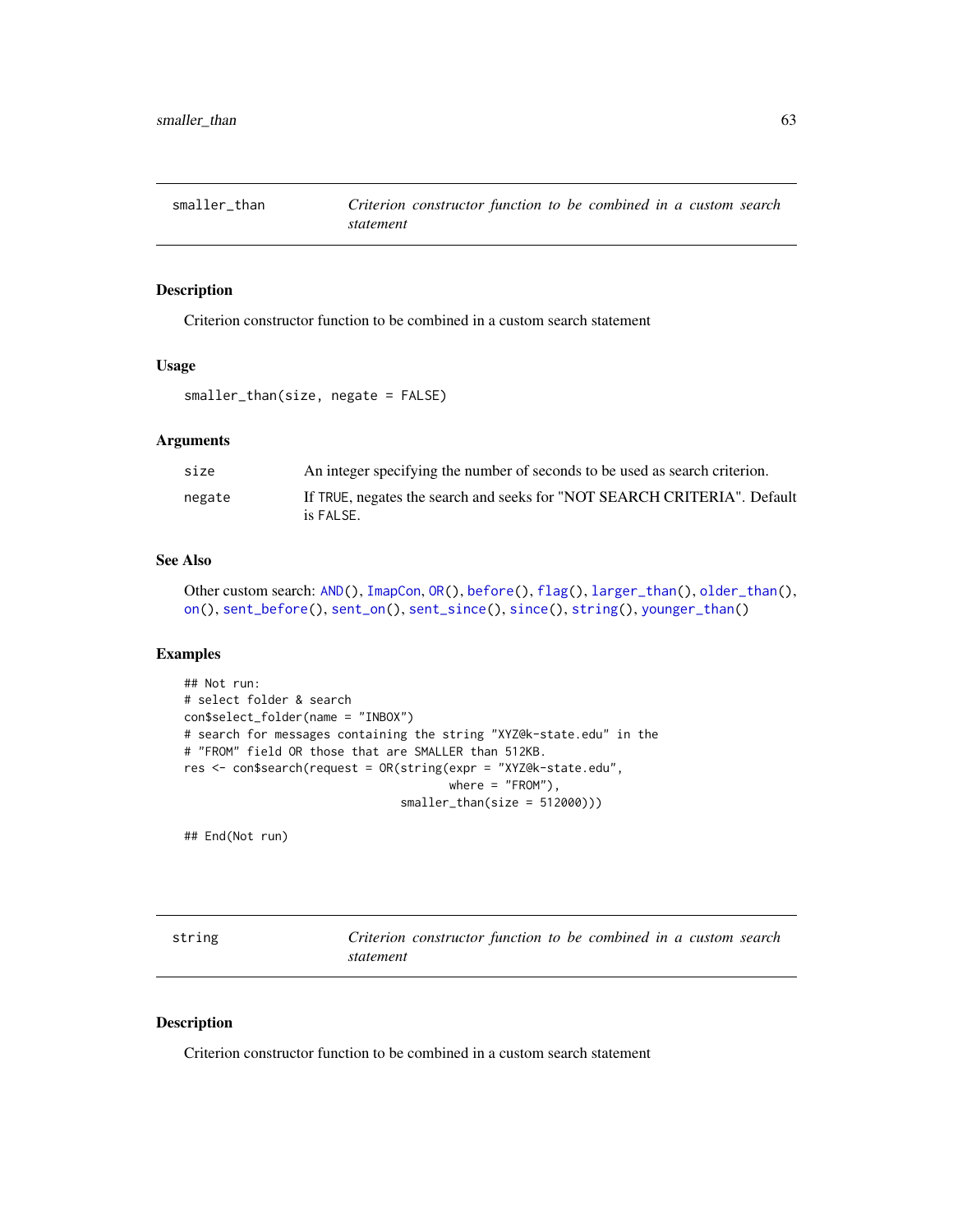#### <span id="page-63-0"></span>Usage

string(expr, where, negate = FALSE)

#### **Arguments**

| expr   | A character string specifying the word or expression to search for in messages.                                          |
|--------|--------------------------------------------------------------------------------------------------------------------------|
| where  | A mandatory character string specifying in which message's Section or Header<br>Field to search for the provided string. |
| negate | If TRUE, negates the search and seeks for "NOT SEARCH CRITERIA". Default<br>is FALSE.                                    |

#### See Also

```
Other custom search: AND(), ImapCon, OR(), before(), flag(), larger_than(), older_than(),
on(), sent_before(), sent_on(), sent_since(), since(), smaller_than(), younger_than()
```
## Examples

```
## Not run:
# select folder & search
con$select_folder(name = "INBOX")
# search for messages containing the string "XYZ@k-state.edu" in the
# "FROM" AND the string "@gmail.com" in the "CC" field.
res <- con$search(request = AND(string(expr = "XYZ@k-state.edu",
                                       where = "FROM"),
                                string(expr = "@gmail.com",
                                       where = (C^{\prime\prime}))
```
## End(Not run)

```
younger_than Criterion constructor function to be combined in a custom search
                      statement
```
#### Description

Criterion constructor function to be combined in a custom search statement

#### Usage

```
younger_than(seconds, negate = FALSE)
```

| seconds | An integer specifying the number of seconds to be used as the search criterion.       |
|---------|---------------------------------------------------------------------------------------|
| negate  | If TRUE, negates the search and seeks for "NOT SEARCH CRITERIA". Default<br>is FALSE. |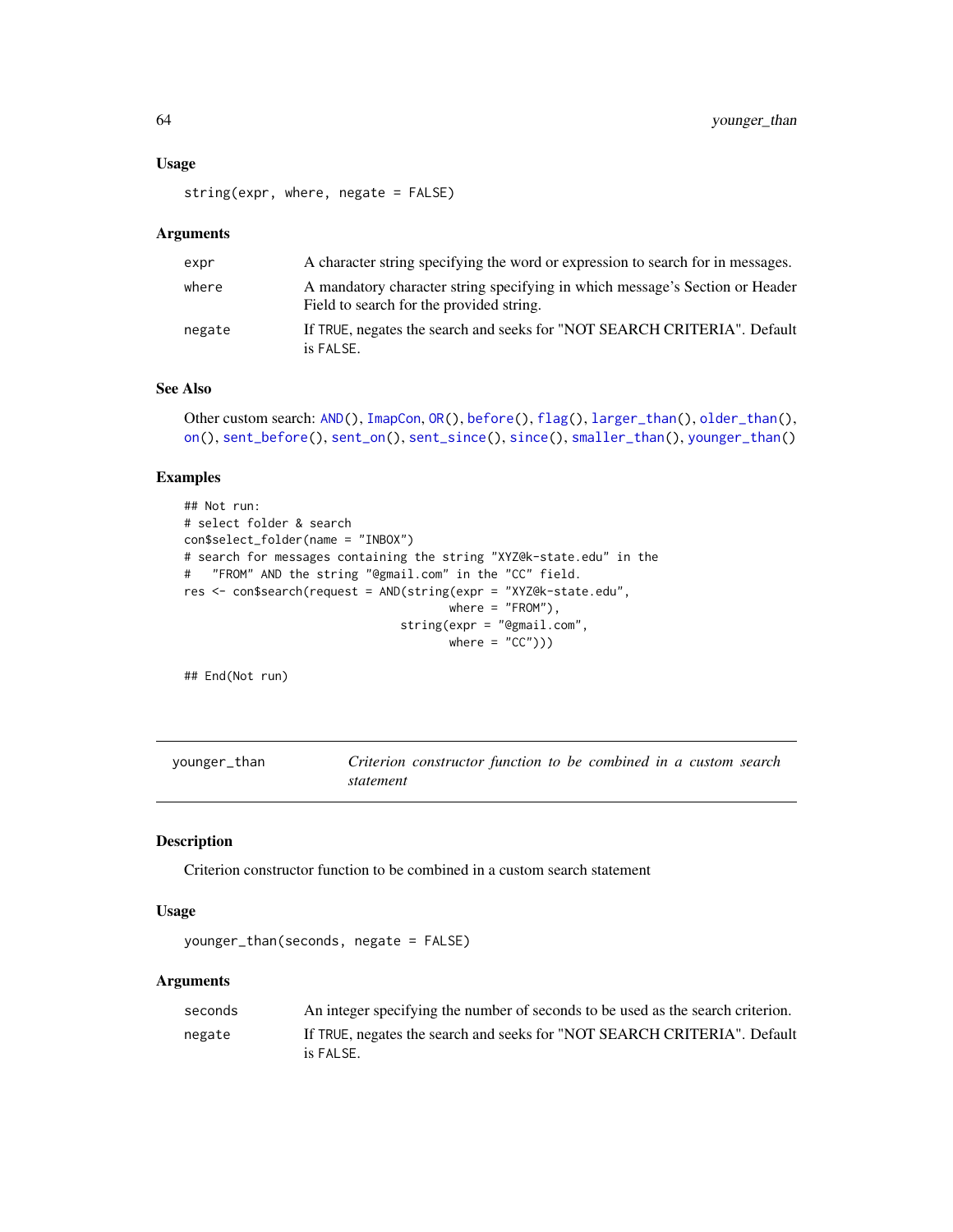## <span id="page-64-0"></span>younger\_than 65

## Note

To be able to use this functionality, the server must support the WITHIN capability.

## See Also

```
Other custom search: AND(), ImapCon, OR(), before(), flag(), larger_than(), older_than(),
on(), sent_before(), sent_on(), sent_since(), since(), smaller_than(), string()
```
## Examples

```
## Not run:
# select folder & search
con$select_folder(name = "INBOX")
# search for messages containing the string "XYZ@k-state.edu" in the
# "FROM" field AND those that are YOUNGER than 3600 seconds (1 hour).
res <- con$search(request = AND(string(expr = "XYZ@k-state.edu",
                                     where = "FROM"),
                               younger_than(seconds = 3600)))
```